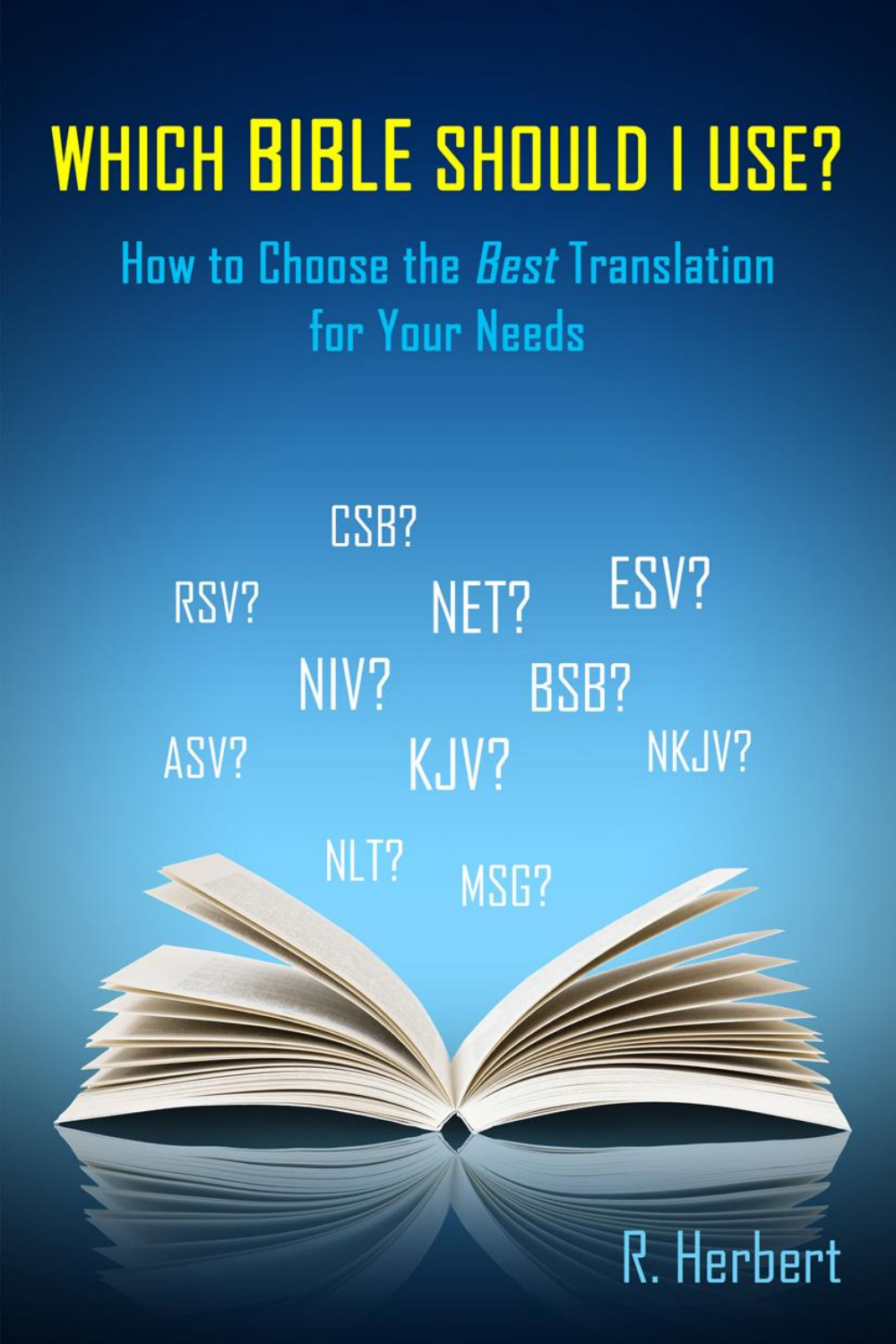## **WHICH BIBLE SHOULD I USE?**

## **How to Choose the** *Best*  **Translation for Your Needs**

**R. Herbert**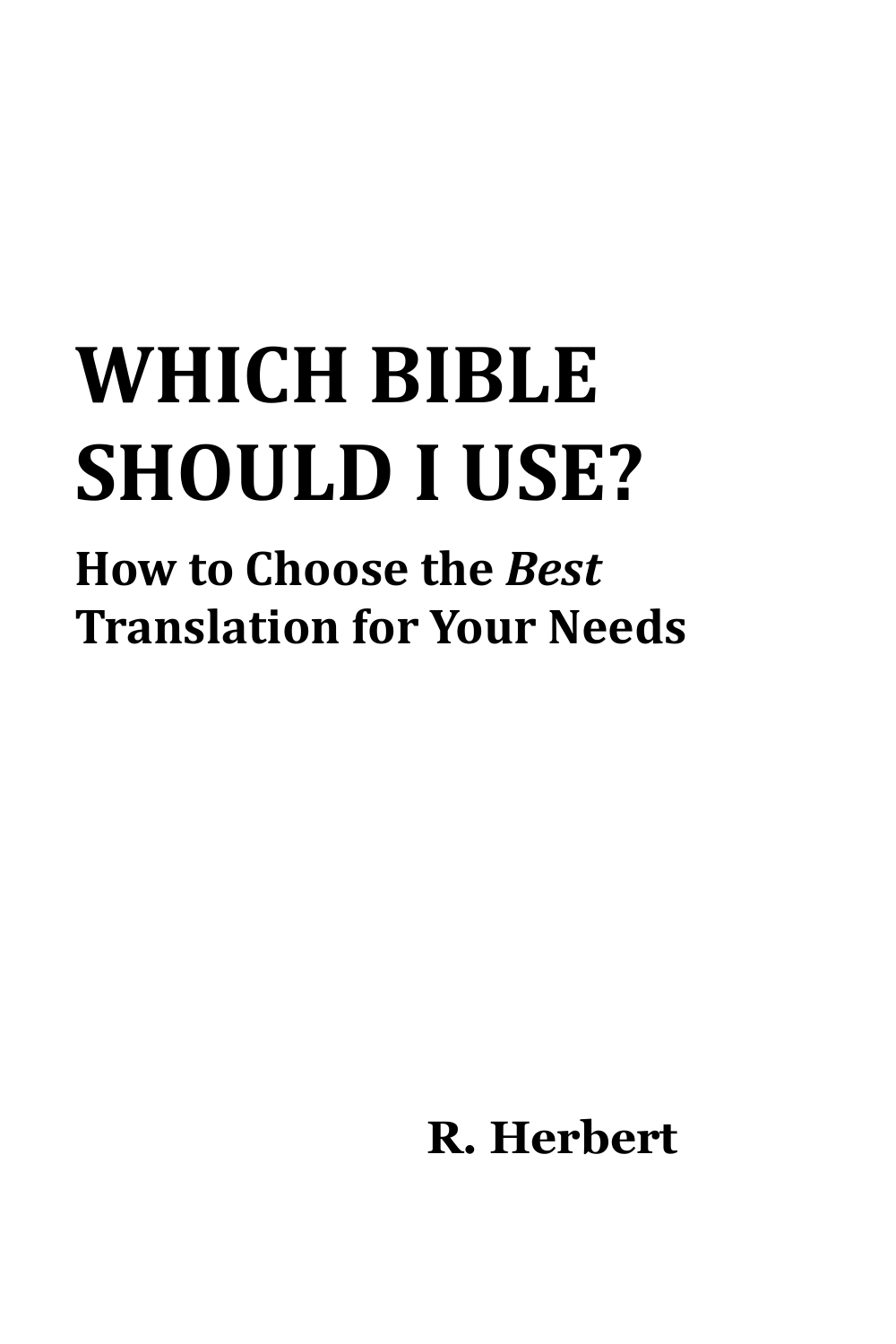**© 2022, Tactical Belief Books –** an imprint of

TacticalChristianity.org

The text and images in this e-book are copyright. All rights reserved.

#### **ISBN 979-8-88526-702-1**

This book is not to be sold. It is made available by the publisher without charge and free copies can be downloaded from: TacticalChristianity.org, LivingWithFaith.org, or FreeChristianEBooks.org.

Scripture quotations in this volume are taken from editions of the Bible versions available at the time of writing. Other editions may have slightly different wording.

**About the Author**: The author served as an ordained minister and church pastor for a number of years and holds an earned Ph.D. degree in the languages, cultures and archaeology of the ancient Near East and biblical world. He writes for a number of Christian publications and for the websites TacticalChristianity.org and LivingWithFaith.org. His other e-books are available for free download from those websites and from FreeChristianEBooks.org.

**Cover:** Base image  $\odot$  by robertsrob.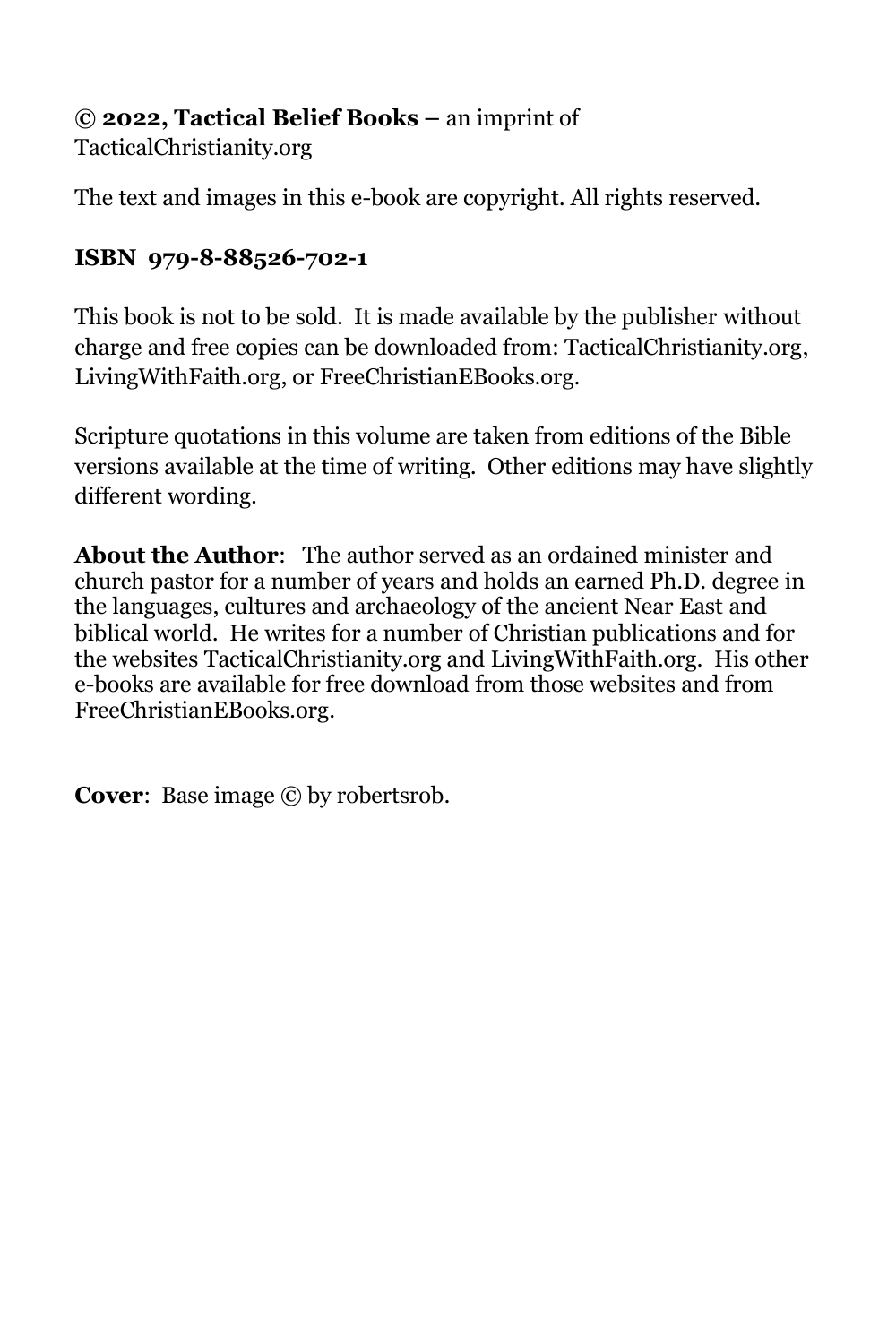## **CONTENTS**

Introductio[n: Isn't Any Bible Fine?](#page-4-0)

PART ONE: Choosing a Translation

- 1. [Why So Many Translations?](#page-7-0)
- 2. [Types of Translations](#page-12-0)
- [3. The Best Translation for You](#page-17-0)

[PART TWO: Major](#page-22-0) Translations

- 4. [Word for Word Translations](#page-23-0)
- 5. [Thought for Thought Translations](#page-33-0)
- [6. Mediating](#page-42-0) Translations

[Afterword: Why You Should Try a New Translation](#page-53-0)

Alphabetical [List of Major Translations](#page-55-0)

[About Our Books](#page-56-0)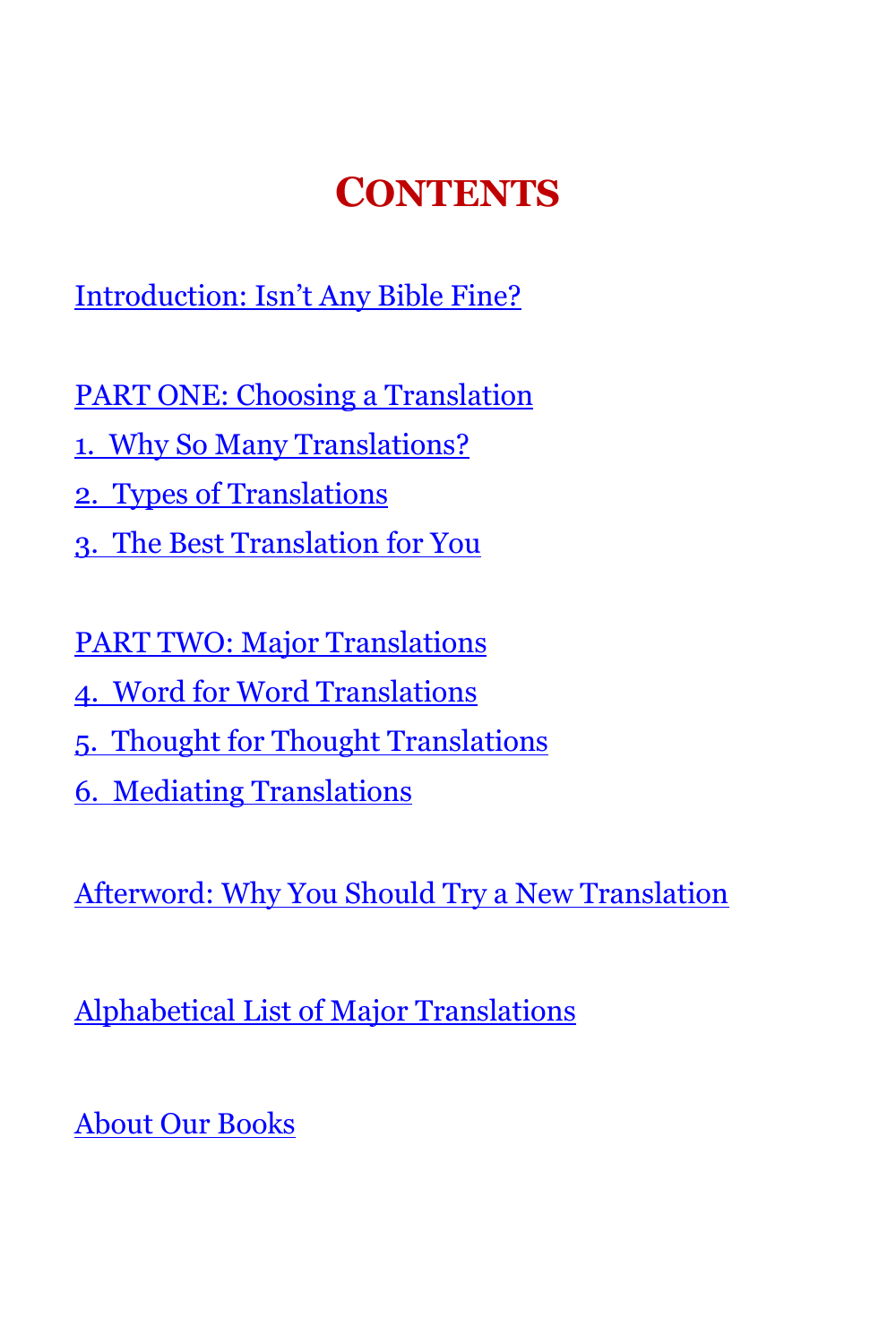## <span id="page-4-0"></span>**INTRODUCTION: ISN'T ANY BIBLE FINE?**

It is often said that the best Bible is the one you will read. But given that basic truth, isn't any Bible translation or version fine to use as long as we do read it?

The answer to that question is yes indeed  $-$  it is better to read any Bible than no Bible at all! But that does not mean that all Bibles are created equal or that some Bible translations are not much better for specific tasks. Just as any working automobile may get us where we need to go, but some will get us there more comfortably, faster, and safer – so almost any Bible will contain God's truth, but some are simply better to use than others.

Some translations make studying easier and more enjoyable, some are easier to memorize, and some are more accurate and profitable to study – getting much closer to what the biblical writers originally wrote and helping us to better understand their message.

That is important. When the apostle Paul told Timothy "Do your best to present yourself to God as one approved, a worker who does not need to be ashamed and who correctly handles the word of truth" (2 Timothy 2:15 NIV), he obviously felt that it was important for Timothy (and all of us) to come to know what the Bible actually says rather than to just have a general idea of its teachings. That is where choosing the best Bible translation for our own personal needs comes in.

If we don't read the original languages in which the books of the Bible were written – Hebrew, Aramaic, and Greek – we need a translation. Even scholars who can read those languages often don't read all of them, so ultimately almost everyone needs or can profit from a good translation. But there are literally dozens of Bible translations or "versions" in English – how can you choose the best one for your purposes? This book looks at the different types of translations available and considers some of the most widely used and recommended English versions to help you select a good one for your own situation.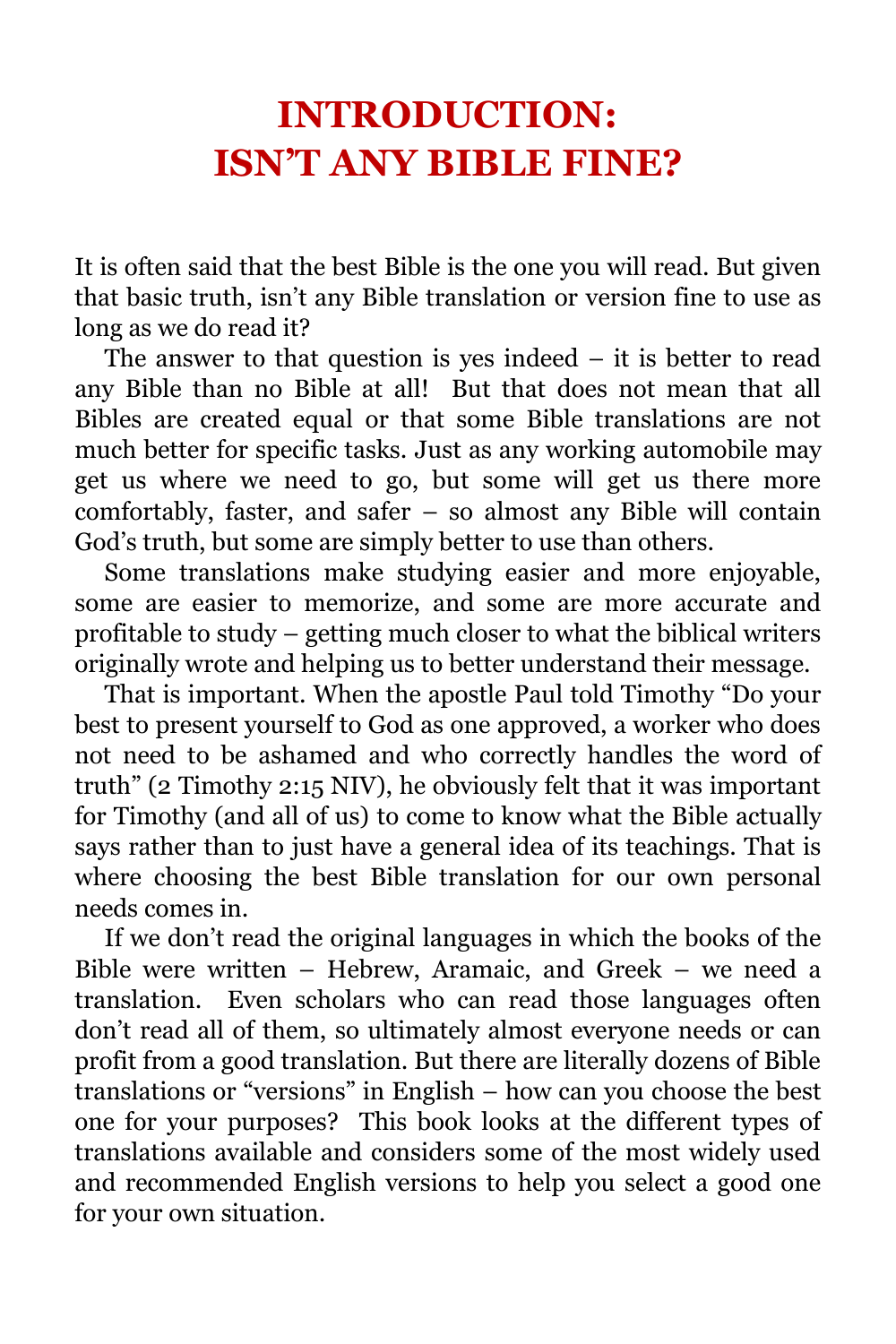*Which Bible Should I Use?* is specifically designed and written to help you choose and use the best translation for your needs – and that could be one you have not heard of before. On the other hand, perhaps the best Bible for you is the one you are using now. But even if it is, this book may be worth your time in helping you to assess the version you are using, to know more about its weaknesses and strengths, and to get the most from it. You may also discover other translations in the following pages that complement the Bible you are now using – for even greater understanding and engagement with the Scriptures!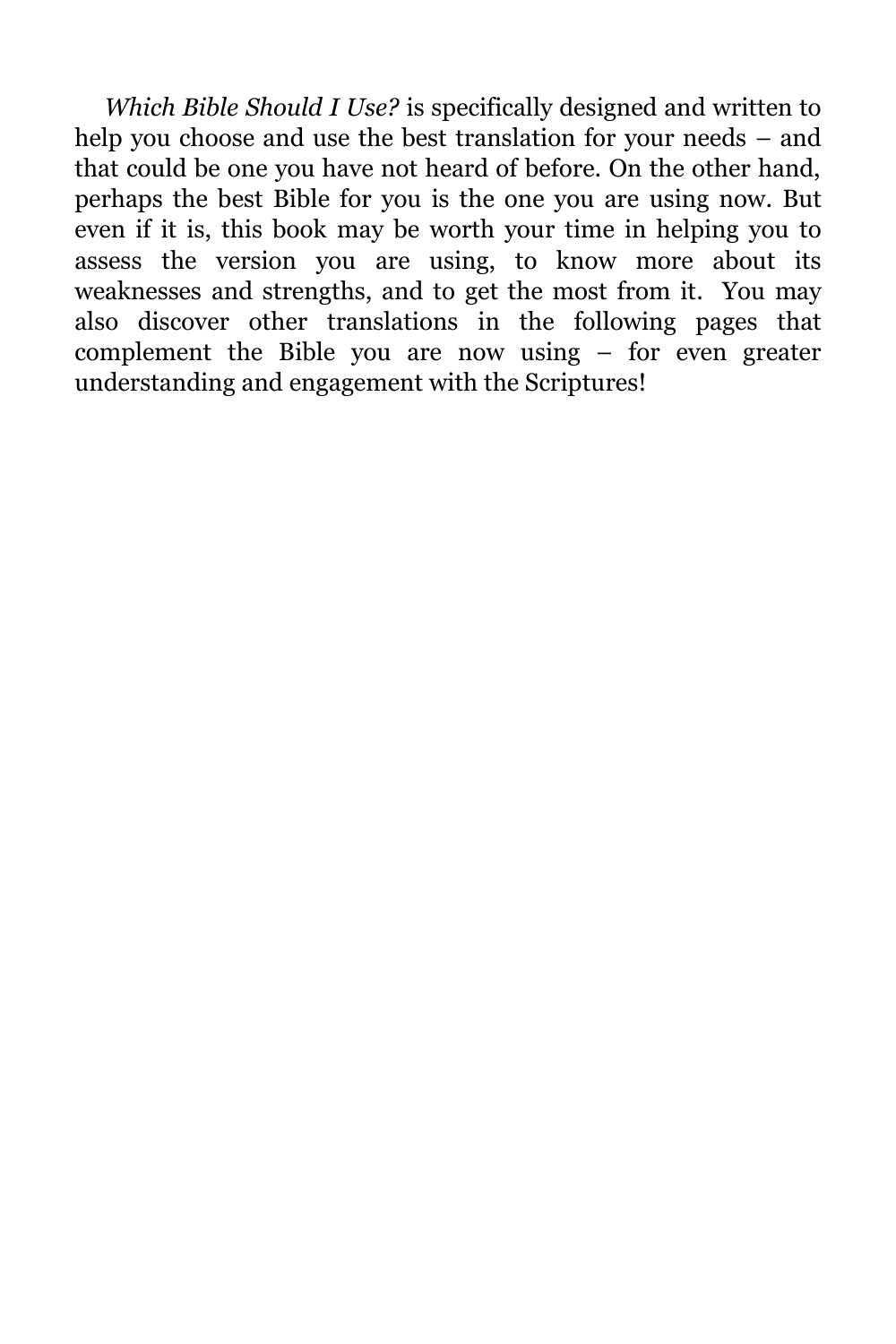## **PART ONE: CHOOSING A TRANSLATION**

Choosing the best Bible translation for your own needs does not require technical knowledge of biblical languages or translation principles, but it does require thought and a basic understanding of what the underlying options are. The following three chapters examine why so many translations exist, the different types of translations that are available, and how to choose the best translation for your own needs.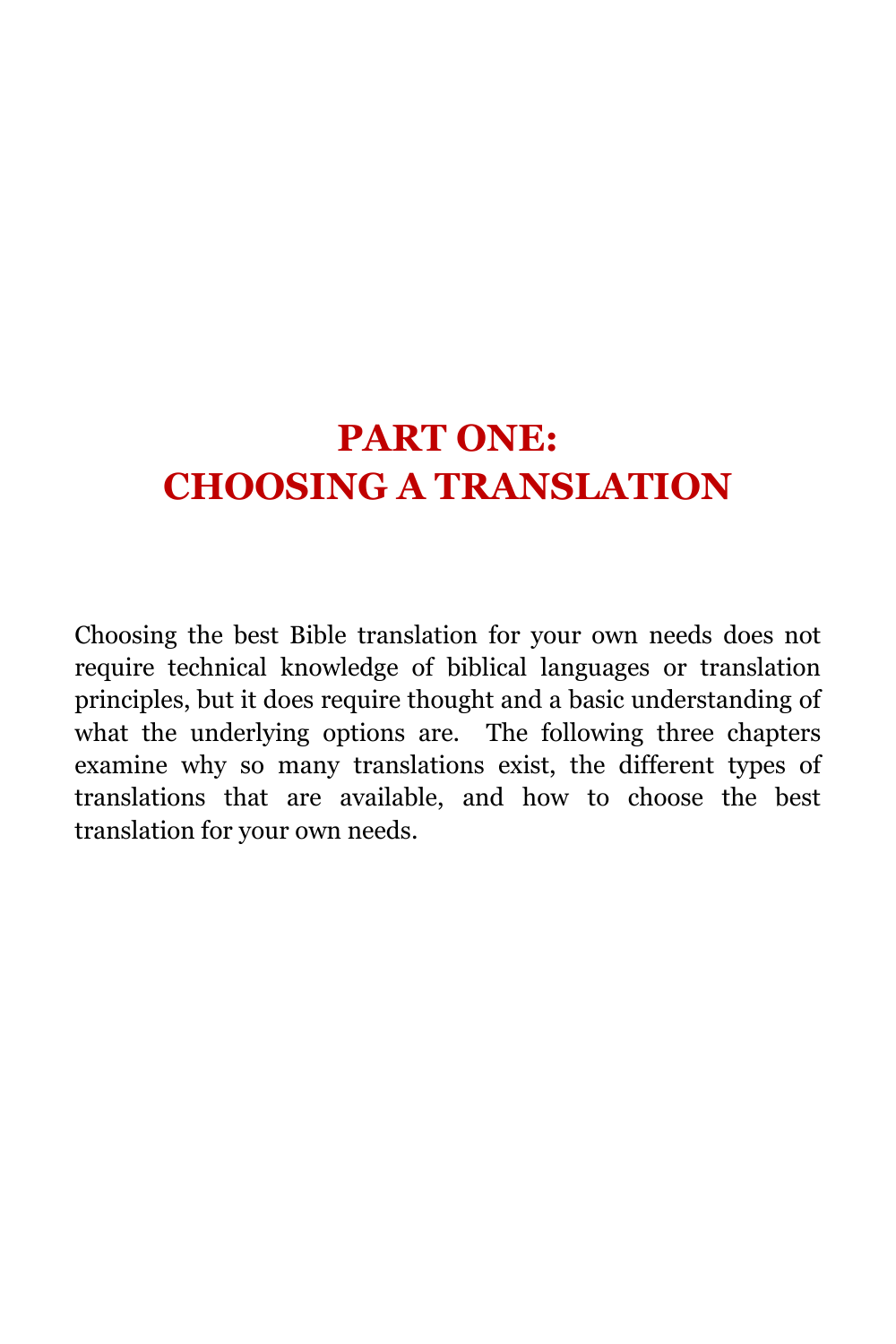## <span id="page-7-0"></span>**1. WHY SO MANY TRANSLATIONS?**

There are literally dozens of different translations of the Bible available in the English language today – and more are being planned as you read this book. Why are there so many versions of the Bible – is it that no one can agree on what the Bible actually says (as some atheists claim)?

#### **A Multitude of Reasons**

The real reasons so many translations exist are actually much more positive. Primarily, there are many translations because there are many types of Bible readers. What works well for you may not work well for me, or for others. Perhaps you know English very well and you prefer a translation that always uses the perfect word (even if it is an uncommon or technical word) so you feel your Bible is as accurate as possible.

Or perhaps your knowledge of English is not as good (perhaps English is not your first, or even your second language) and you want a version that is more simply worded so that you can understand the Bible without being slowed down by unfamiliar words and expressions. Every translation of the Bible aims, to one degree or another, at both accuracy and readability, but different versions attempt to achieve this goal in different ways and for different purposes, as we will see in the next chapter.

And there are many other good reasons for the existence of multiple translations. When the venerable King James Version (KJV) was translated into English in 1611, there were only a relatively few Hebrew and Greek manuscripts of the Bible available to the translators. Since then, many more biblical manuscripts have been discovered or made available and we have a better idea of what the Bible originally said at a number of points.

Also, our knowledge of the ancient languages in which the biblical books were written has grown tremendously over the last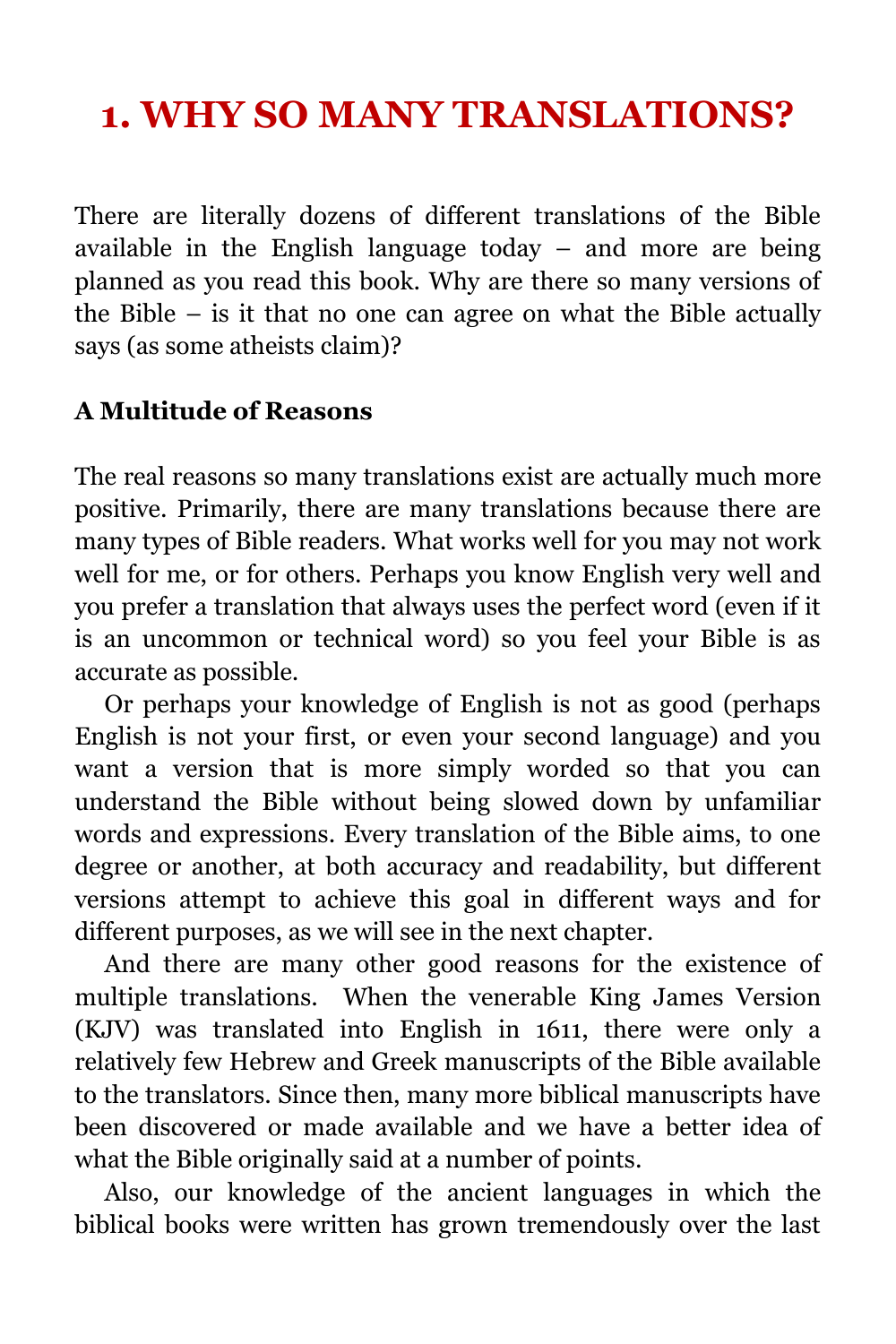four hundred years. Thus, the meaning of words that the King James translators sometimes had to guess at are now better understood and we can translate them more accurately. We now know, for example, that the word translated as "unicorn" in the KJV (Numbers 23:22; etc.) was probably a wild ox, as it is translated in most modern Bible versions. This may be a small example, but our better knowledge of many ancient words can make an important difference. In Galatians 3:24 in which Paul is speaking about the law of Moses, the KJV translates the Greek word *paidagogosas* as "schoolmaster," but we now know that the word meant a "guardian" – as in the Christian Standard Bible (CSB), English Standard Version (ESV), New International Version (NIV), etc. – which can make a difference to understanding the point Paul was making.

Just as important, the English language has changed considerably over the centuries. A good example is the KJV translation of 2 Timothy 2:15: "Study to shew thyself approved." This does not mean what most people think it means. In seventeenth-century English the word "study" did not mean to learn new things, but simply to do one's best. That is why modern translations such as the NIV translate the same verse as "Do your best to present yourself to God as one approved."

Another good reason for the many translations that exist is that because no translation is perfect (as we will explain in the next chapter), dedicated Bible scholars and translators continually strive to improve the translation process and the quality of translations they can make available. We also see this in the ongoing revisions and editions of many translations after they have been made.

For example, the NIV has been released in a number of successive editions. First published in 1978, revisions of the version were published in 1984, 1996, 1999, 2005, and 2011. Multiple revisions like these do not mean that the translators found many mistakes they needed to correct, but that they incorporated changes that were felt to be improvements. The desire to improve is ongoing. Sometimes published updates are even changed back again when it becomes clear that this would be best!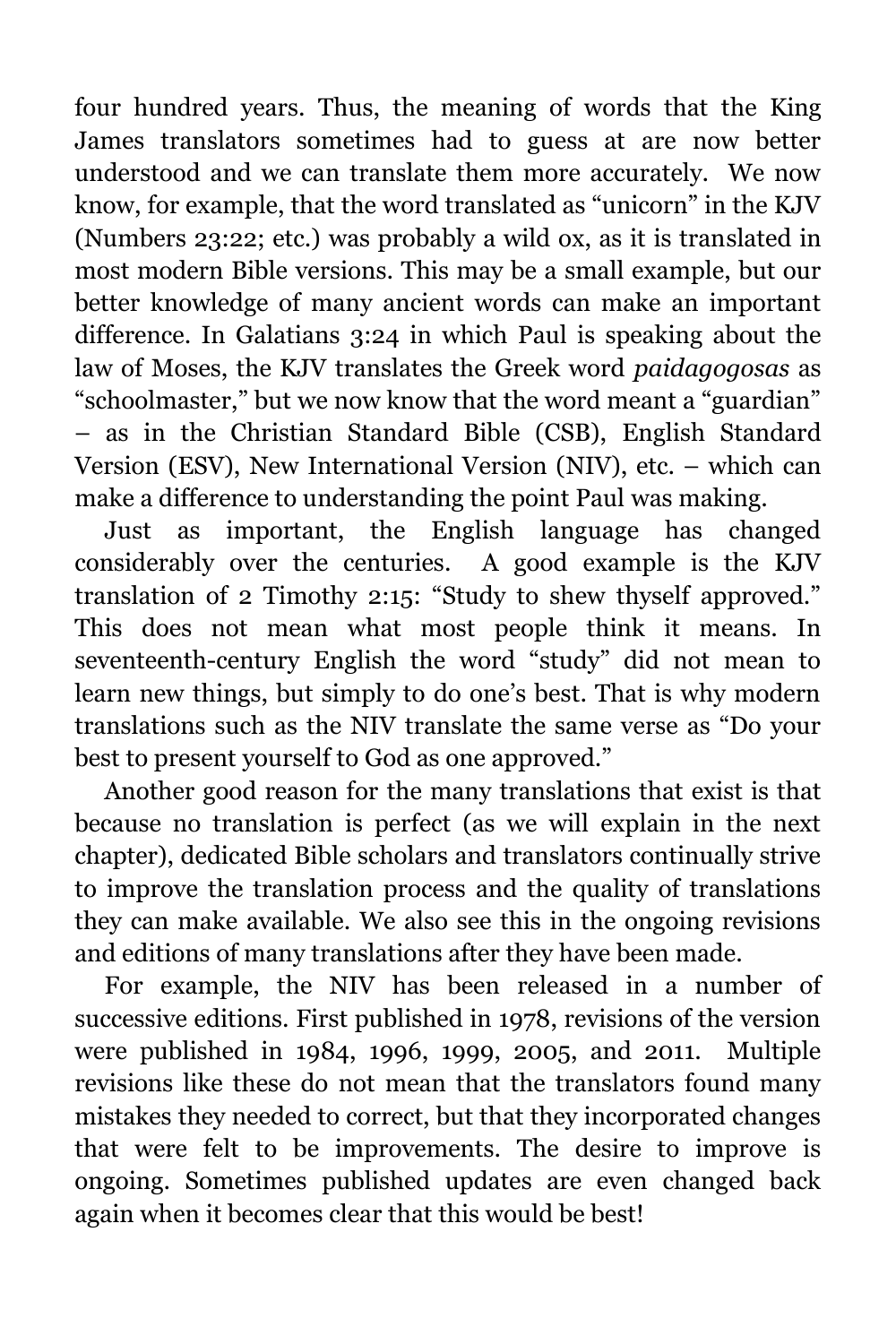#### **Gender Issues**

A case in point is the gender-neutral or gender-inclusive translation style that removes male oriented nouns and pronouns such as "man" and "him" and which was employed first in the New Revised Standard Version (NRSV) and then in a number of other versions such as the NIV *Inclusive Language Edition*. These editions have been warmly welcomed by some, but were rejected by many theologically conservative Christians who feel that the overuse of gender-neutral language is problematic.

There are two sides to this issue. First, it is good to remember that on occasion the apostle Paul used gender-neutral language. We see this, for example, in Paul's use of 2 Samuel 7:14: "I will be to him a father, and he shall be to me a son" (ESV) which the apostle quotes as "I will be a father to you, and you will be my sons and daughters" (2 Corinthians 6:18 NIV). Paul was not simply following the Greek Septuagint (LXX) version of the Old Testament in making these changes, as that version follows the Hebrew text quite literally: "I will be to him for a father, and he will be to me for a son." So Paul was clearly willing to occasionally use gender-neutral terms when these were not inappropriate.

On the other hand, while it might sometimes seem desirable from an inclusive perspective to change "he," "him," and "his" to gender-neutral terms like "they" and "theirs," if this is done uncritically it can obscure important biblical verses that are talking prophetically about Jesus Christ. Consider Psalm 34:20, which John 19:36 indicates is a prophecy of the Messiah's death. Most literal or "word for word" translations accurately render the Hebrew of this psalm to show God "protects all *his* bones, not one of them will be broken." But in strongly gender-neutral translations such as the NRSV this same verse is translated "He keeps all *their* bones; not one of them will be broken" – effectively losing the messianic significance made explicit in the New Testament.

Jesus himself honored women, treated them as equals, and they held a special place in his life and ministry, but he used genderspecific language and some of his teaching is gender-specific in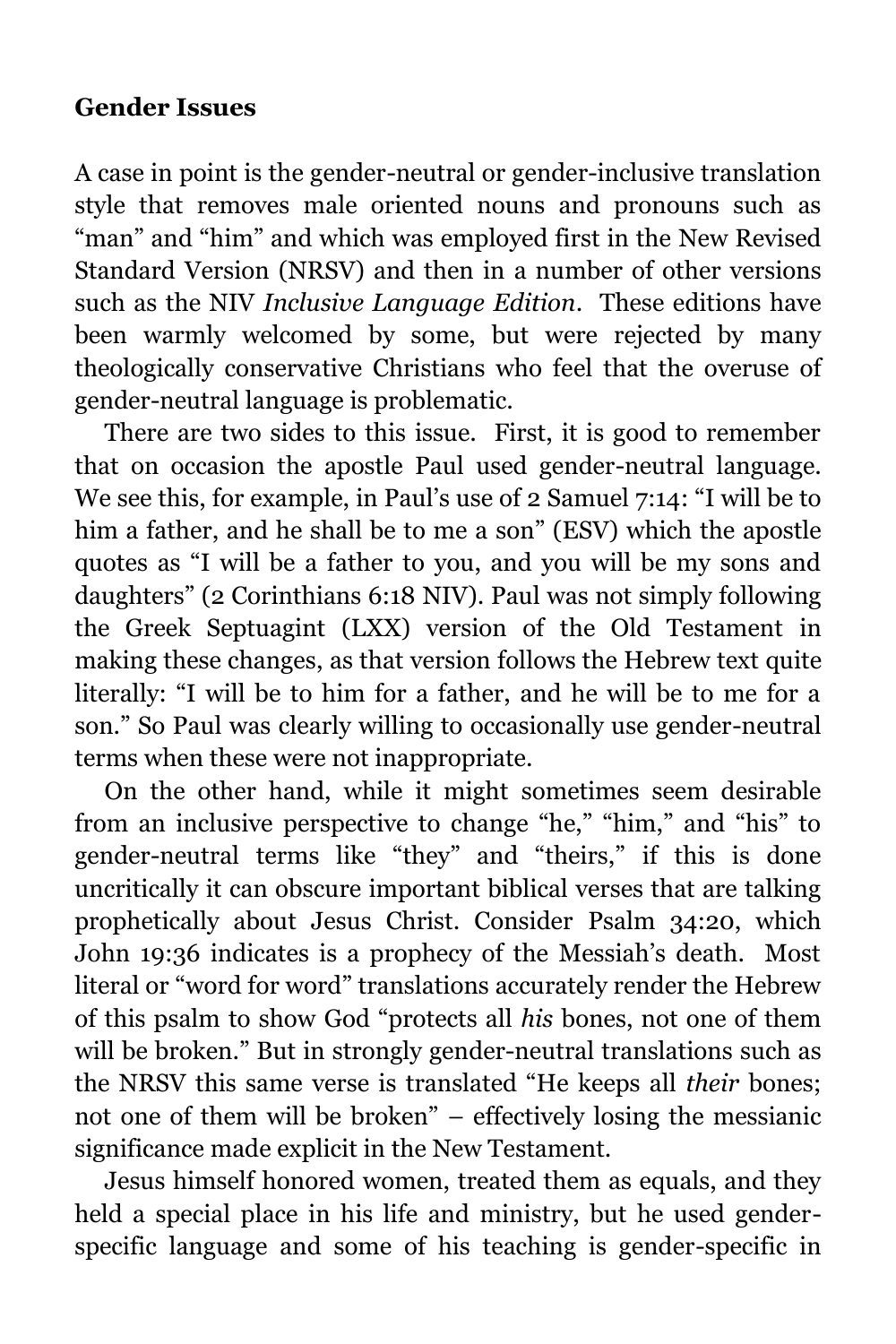audience and intent. To alter these things indiscriminately can change or obscure his teaching and message. The same is true in the rest of the New Testament; changing masculine pronouns to neutral plurals can destroy intended meaning.

In the Revised Standard Version (RSV), James 5:14–15 says "Is any among you sick? Let him call for the elders of the church, and let them pray over him… and the prayer of faith will save the sick man, and the Lord will raise him up." This could certainly have been translated "the sick person" as there is no word specifying "man" in the Greek text of this verse, but the gender-neutral NRSV goes much further in translating all the singulars as plurals, to avoid using the masculine pronoun "him." The result is "Are any among you sick? They should call for the elders of the church and have them pray over them, anointing them with oil in the name of the Lord. The prayer of faith will save the sick, and the Lord will raise them up." This changes what the text shows was a privately conducted Christian ordinance, sometimes involving confession of personal sins (vss. 15-16), to an entirely different situation that sounds more like a public event in a hospital.

Overly zealous use of gender-neutral language such as we see in examples like these can drastically change much of what we read in the Bible. For this reason we will mention the degree to which Bible versions use such inclusive language as we discuss different translations in this book. In the case of the NIV, as a result of the resistance to the degree of gender-inclusive terminology used in the 1996 and 2002 editions, an updated edition was released in 2011 which partially modified and dropped some of the version's genderneutral language. But many readers are still unhappy with the problems associated with the overuse of gender-neutral language. Some recent translations such as the CSB have found a reasonable balance by avoiding gender-neutral language whenever it is clear that a single gender is intended, but utilizing it where it is appropriate. For example, the CSB uses the translation "brothers and sisters" when Paul uses the Greek term *adelphoi* "brothers" to address congregations that were undoubtedly composed of males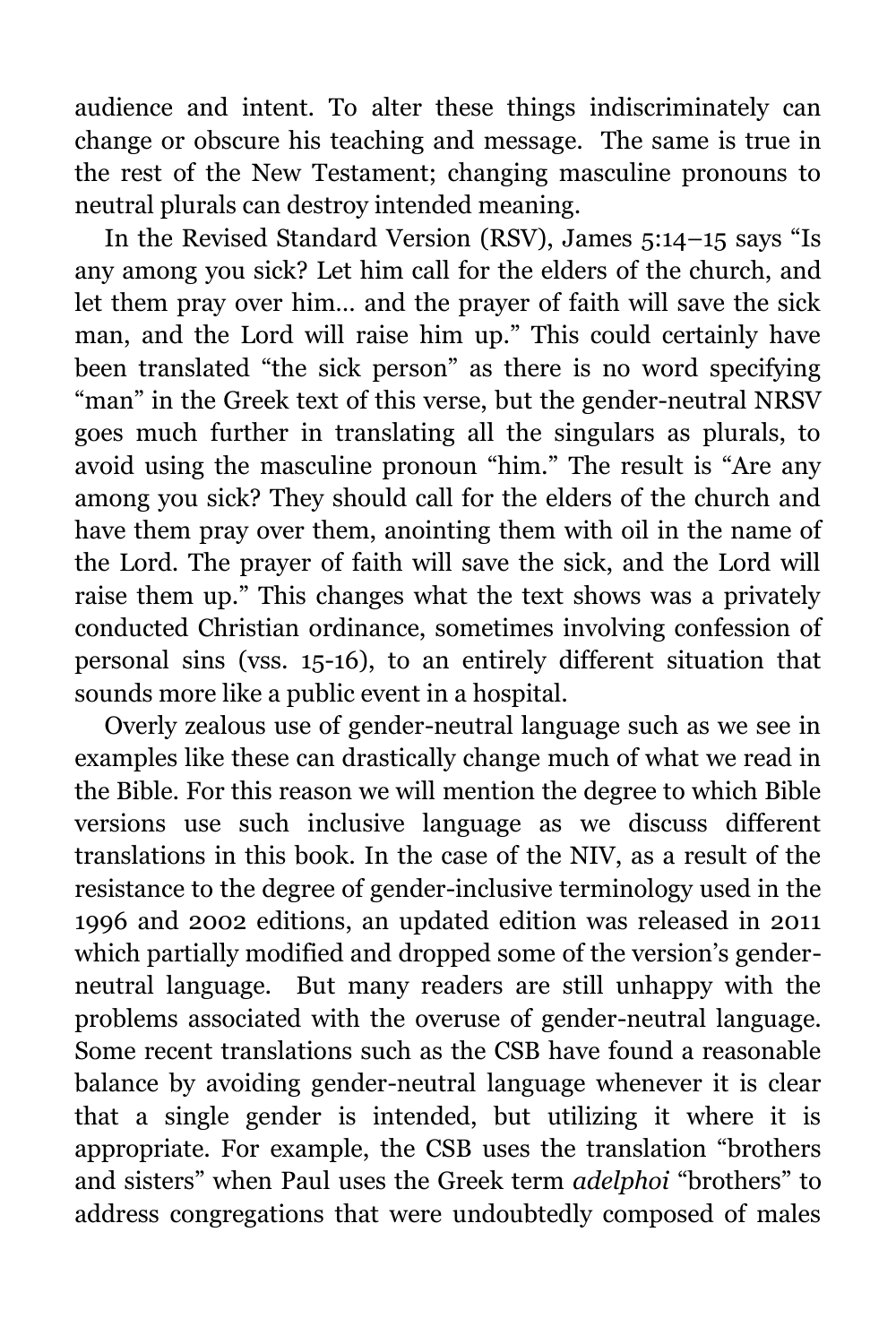and females (just as many churches today use the term "brethren," meaning "brothers and sisters").

#### **A Rich Range of Options**

So there are many reasons why new translations are continually being made and why there are successive new editions of many of the versions after they are published. This does not mean that we are unsure what the Bible says – the major English translations actually differ very little in what they say, and the differences are almost always not in what is said, but how it is said. Believing Christians can trust that having given the Bible, God has ensured that its message would not be lost and would continue to fulfill its purpose – just as he inspired the prophet Isaiah to write of the rain that falls and waters the earth: "so is my word that goes out from my mouth: It will not return to me empty, but will accomplish what I desire and achieve the purpose for which I sent it" (Isaiah 55:11).

The important thing to realize is that the many English Bibles and multiple editions that have been made show that Bible publishers take the publication of the word of God seriously and are making concerted ongoing efforts to improve the quality and usability of their translations. The winner in this situation is ultimately every Bible reader who is willing to look at what the different versions offer and to select the best one, or ones, for personal use.

According to Wycliffe Global Alliance, some 1.5 billion people in the world still need either portions or the entirety of the Bible translated into their language – so those of us who speak and read English can be grateful that we have so many translations of the Bible available to us. This allows us to select a version that best suits our level of English comprehension and the tone of translation we prefer in order to truly understand and enjoy the word of God to the greatest degree possible.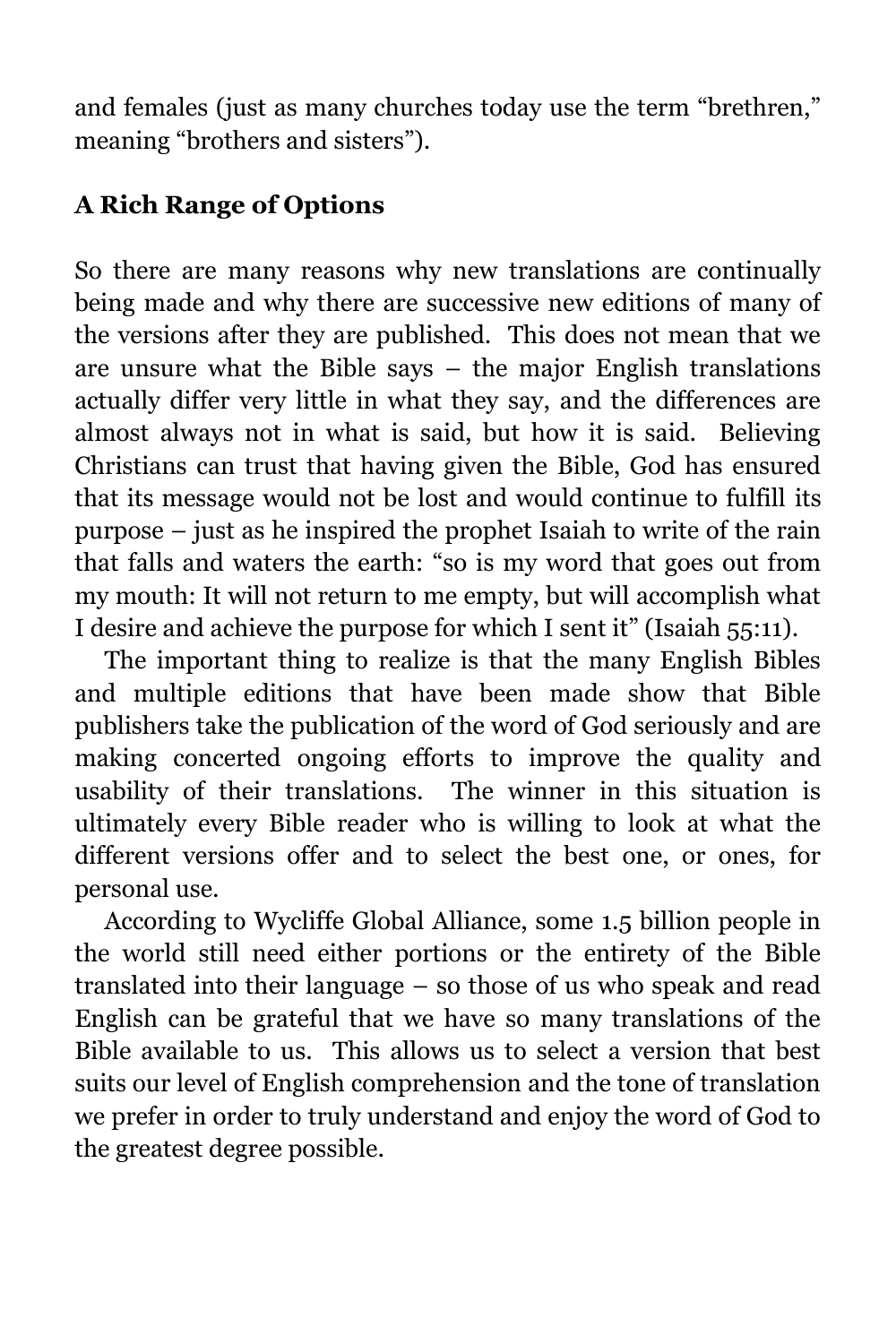## **2. TYPES OF TRANSLATIONS**

<span id="page-12-0"></span>To understand the differences between the many English translations that are available, we need to ask several questions. The answers to these questions will help us find the Bible version best for our needs.

#### **1) Word for Word or Thought for Thought?**

The primary question we must ask in assessing Bible translations is what was the translators' goal – was it to make a version that was above all accurate, even if difficult to read? Or was the goal to provide a readable translation – even if it used words and phrases that were not exactly the same as those in the original text, but which helped convey their meaning? All translations are made somewhere along this spectrum, ranging from "word for word" (also called "literal" or "formal equivalence") versions that strive to match every word in the original text with the closest possible word in English, to "thought for thought" (also called "dynamic" or "functional equivalence") translations that try to convey the meaning of the original rather than exactly the same wording.

For example, the KJV – a word for word version – attempted to take the underlying Hebrew and Greek words of the biblical texts and translate them into the closest possible corresponding English words, while the New Living Translation (NLT) and similar thought for thought versions attempted to take the original ideas that were being presented in the ancient languages and then express them in clear English (thought for thought). In reality, both of these versions used both approaches – sometimes the KJV uses dynamic translation for difficult expressions, and the NLT sometimes uses literal translation when the meaning is clear. But overall, these and all other versions are characterized by a stress on one or the other of these approaches.

Translations that use a strong word for word approach, such as the New American Standard Bible (NASB), can sometimes be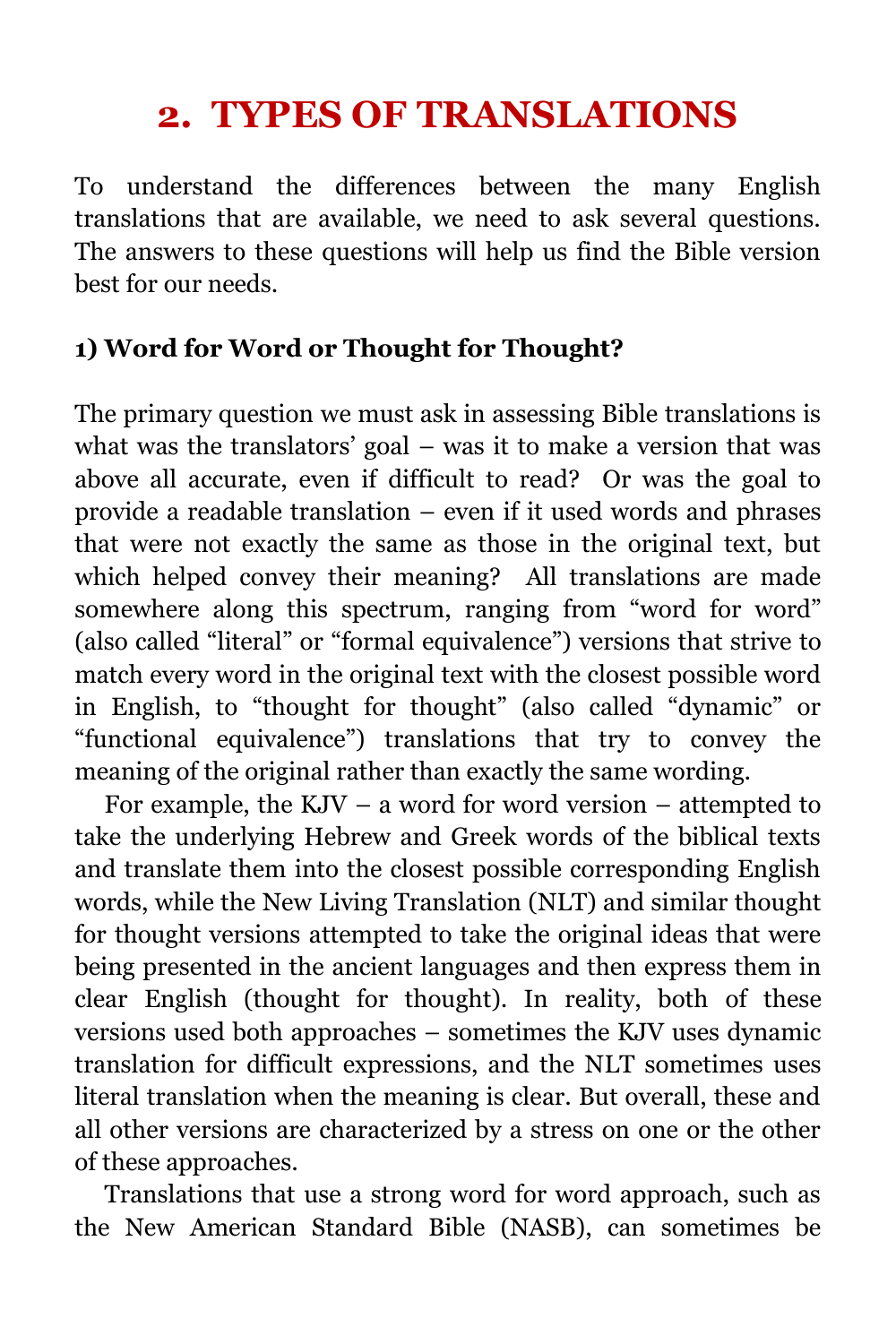difficult to read and even confusing, while versions that are almost entirely meaning-based can lose the true nature of what was said. Some of these versions, such as The Living Bible (LB) or The Message (MSG), are really paraphrases that may be used to gain a different perspective, but they are simply not accurate enough to be used as an only Bible.

That is why some Bible versions – especially newer ones – attempt to find a "middle ground" between the two methods of translation. The Christian Standard Bible is a good example of this, employing an "optimal equivalence" approach that combines the best features of formal equivalence (word for word) and dynamic equivalence (thought for thought) translations.

The diagram below shows the translation styles of some of the more popular Bible versions along the translation spectrum, and we will look at these translations and others in more detail in the following chapters.



#### **2) Denominational or Inter-denominational?**

After we have determined the translation style of a Bible version, there are some other helpful questions we can ask. Another spectrum along which translations can be arranged is one regarding which group made the translation, or to which denomination the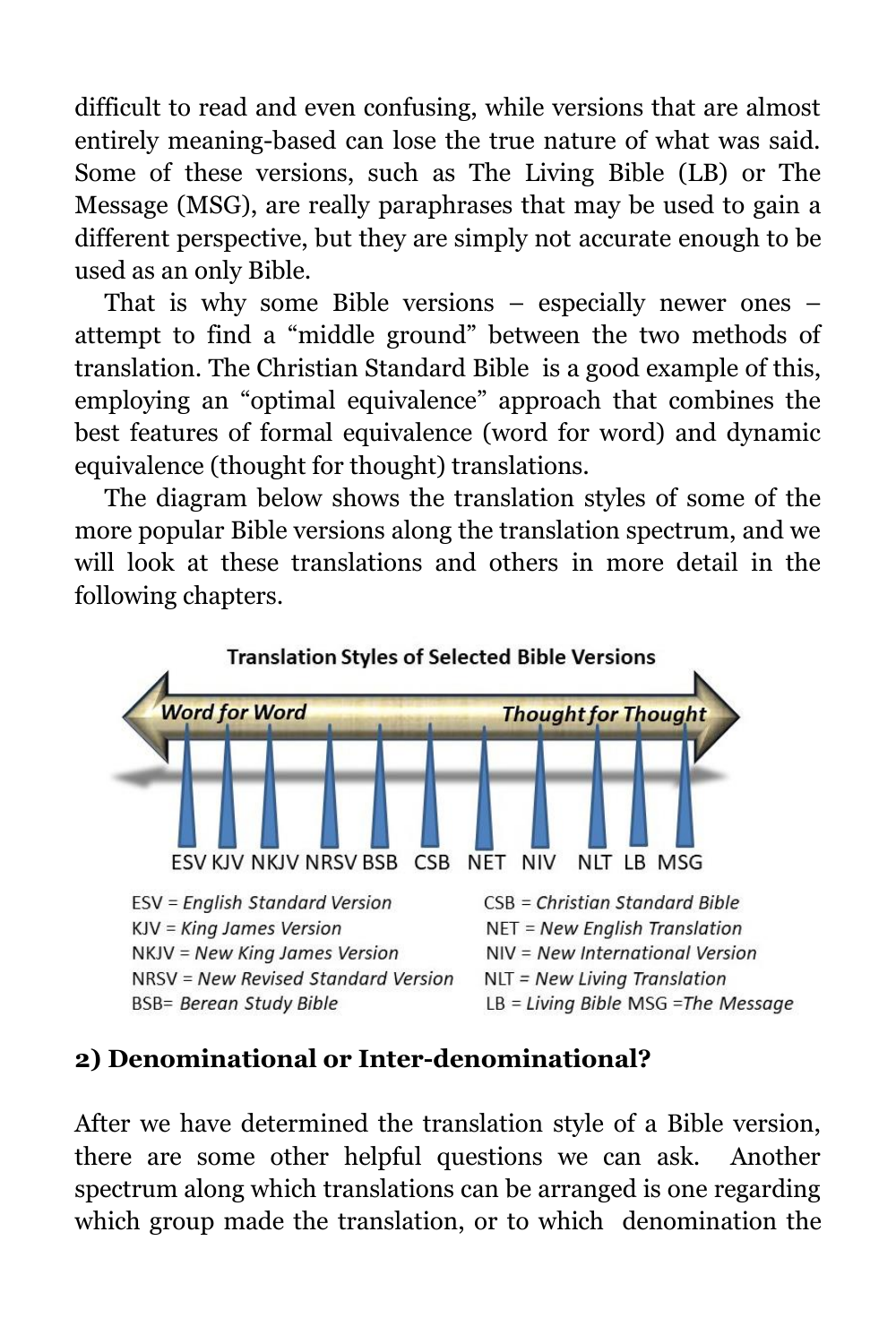person doing the translating belonged if only one translator was involved.

This spectrum runs from Bible versions produced by a single Christian denomination to ones made by translators pulled from many different denominations. In this case there is almost always safety in numbers. It is not that any translation made by a single religious group is problematic, but we need to be careful to make sure that such translations do not make subtle shifts in the meaning of the Scriptures to suit their own views.

In some cases, individual denominations have translated the Bible in order to have a version their members can use that does not contradict their teachings. For example, the New World Translation (NWT), published by the Jehovah's Witnesses' Watchtower Society, translates the Greek word *parousia* as "presence" instead of "coming," because the Witnesses believe that Christ already returned in the early 1900's. Even more significantly, it translates the original Greek text of John 1:1 (which reads "the Word was God") as "the word was a god." Translations such as these are not linguistically or grammatically defensible (despite claims made to the contrary), and it is clear in such cases that the biblical text is being translated to fit doctrine rather than to simply render what the text says. This is not to unfairly single out the NWT, but to stress that translations done within the bounds of a single denomination or group can sometimes fall prey to the mistaken practice of translating what the text is desired to say.

On the other hand, versions that are done by interdenominational teams are often very trustworthy because the different viewpoints of the individual translators cancel each other out and wordings are usually chosen that all denominations can agree on.

#### **3) Single Translator or Translation Committee?**

Another question we should ask is regarding whether the translation we are considering was made by a single person, a few people, or a large committee of many biblical scholars. This may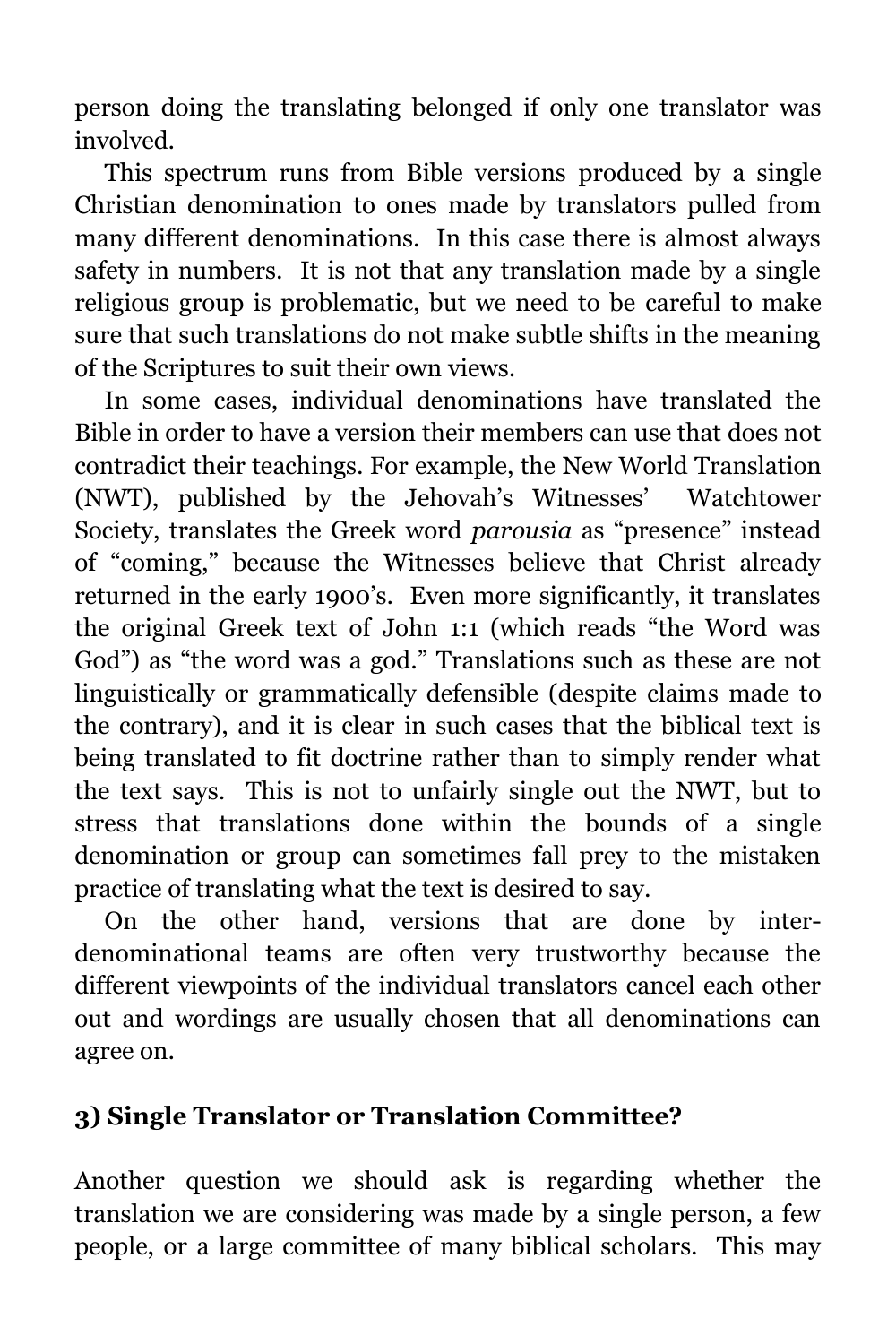seem similar to the previous point, but it is different. Once again, however, there is usually safety in numbers when it comes to how many translators were involved in the making of a version.

Bible translations made by individuals can sometimes be very helpful, but they always run the risk of representing that individual's viewpoint at the expense of others. Sometimes the translation of a given verse may make sense to the translator, but may not be clear to many readers. In other cases, an individual translator may think of a word that seems to work, but a group of translators might have come up with a better choice. We will see examples of these problems when we look at some of the translations made by individuals such as the LB, the MSG, and others.

On the other hand, we have all heard jokes about the difficulty of getting committees – especially large ones – to agree on anything, but generally speaking Bible translations made by large committees are among the best available. This is not only because specialists working on the books of the Bible they know best can often make the most accurate translations possible, but also because having numerous people working on and improving the version can help it to be as readable as possible. Committee translations include the CSB, ESV, NIV, and others.

#### **4) A Few Sources or Many?**

A final question we should ask about any Bible version is "What is this translation based upon?" There are literally thousands of complete or partial ancient manuscripts of the biblical books, and the translators of all Bible versions must choose which ones they will use. At the most basic level, translators select either a limited group of manuscripts that generally agree with each other, and that the translators feel are trustworthy, or they select manuscripts from a wider range (both geographically and chronologically, including examples of the earliest known manuscripts) and use them on a case by case basis to arrive at a text they feel is likely to be closer to that of the original biblical writings.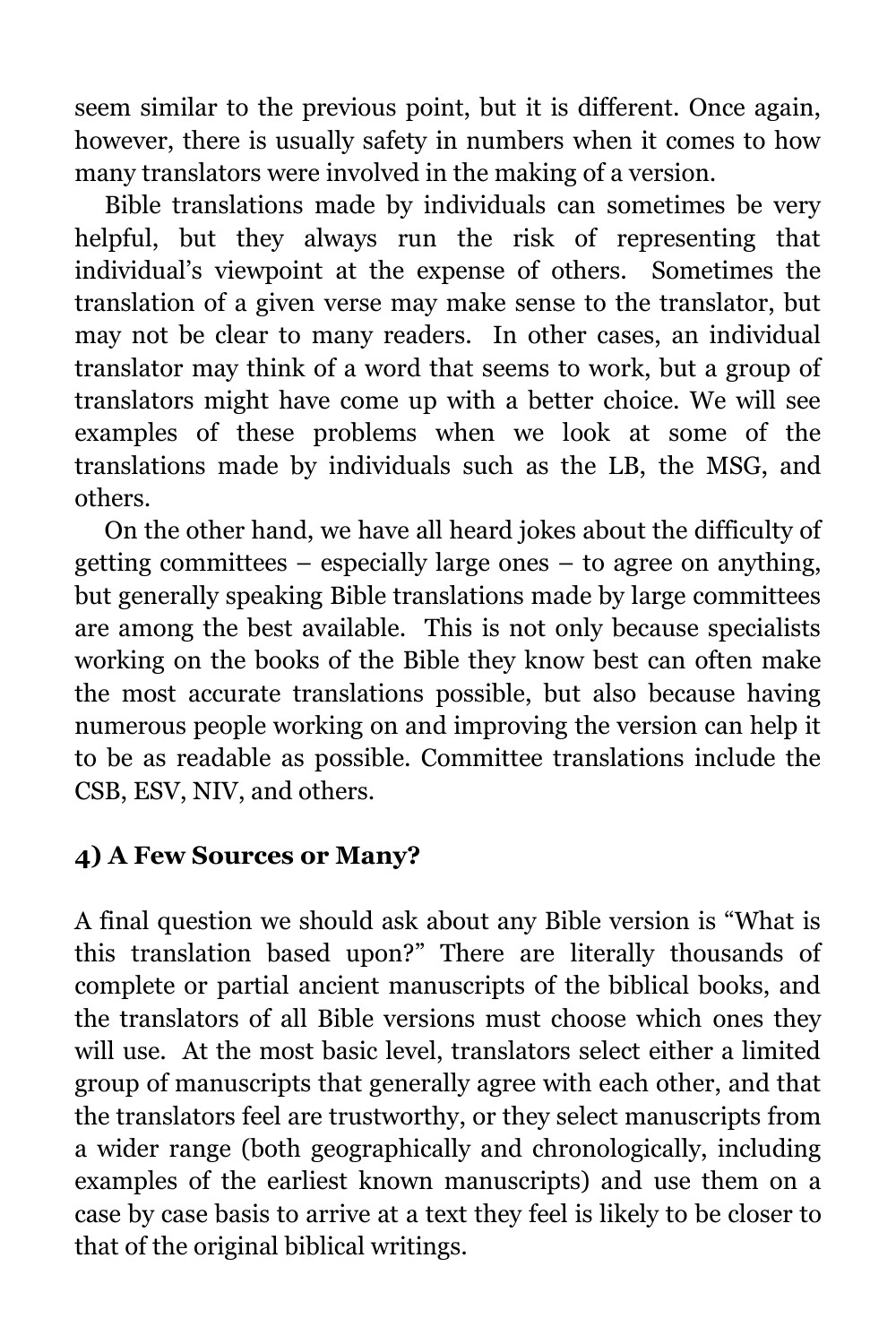The KJV and other early English Bible translations were made using the first of these approaches – by translating the text of a relatively small number of late manuscripts. The KJV is the only major Bible version available today that still follows this approach, though some lesser-known translations also use it. The second approach, which utilizes a more inclusive text, is followed by almost every other major English Bible translation today – including the New King James Version (NKJV) and other updated versions of the King James Bible. Both approaches have strengths, but it is good to understand the difference between the two methods and to know which your Bible is based on  $-$  a few manuscripts or many. Generally speaking, the principle of safety in numbers applies here, too.

A final point regarding the translational basis of our Bibles is that it is important to realize that some Bible versions are made not by translating the ancient Hebrew and Greek manuscripts themselves, but by simply rewording an already existing English translation. This can sometimes be helpful in making older Bible versions clearer – as in the case of the RSV and others – but we should remember that this is also giving us a Bible that is yet another step removed from the original biblical writings. The Living Bible is an example of this kind of rewording of a prior English version.

#### **Getting the Answers We Need**

Simply asking the four questions outlined in this chapter can go a long way to helping us choose a Bible version that is trustworthy and readable. That is why the descriptions of translations given later in this book note how many translators were involved in the work as well as their denominational affiliations, what kind of translation philosophy was followed, and other details such as these.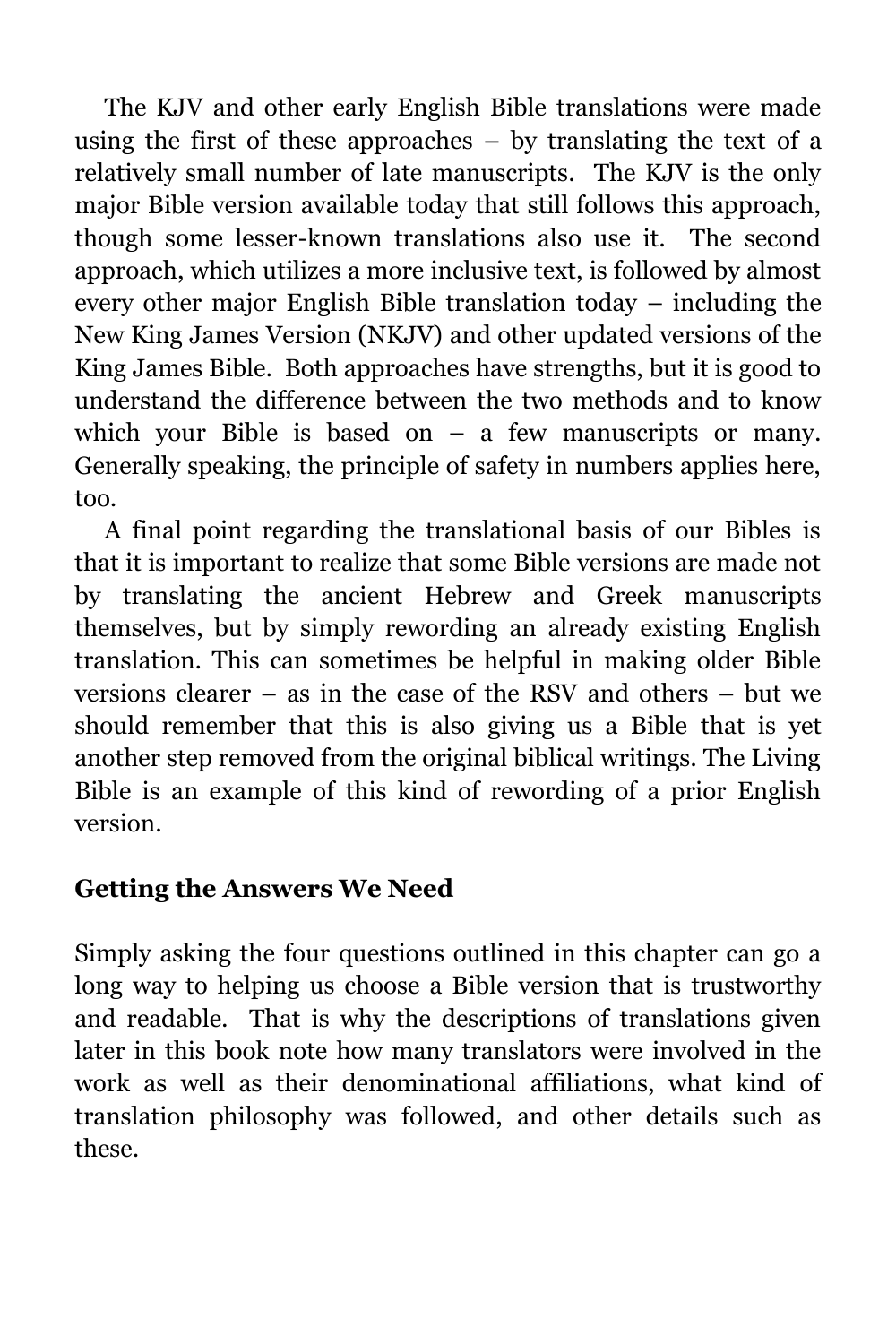## <span id="page-17-0"></span>**3. THE BEST TRANSLATION FOR YOU**

Now that we have looked at the different types of translations that are available today, we can begin to draw conclusions regarding the best version or versions for our own use. Six key points should be taken into account in making that choice.

#### **1) All Translations Are the Bible**

We will begin by reaffirming what we said at the beginning of this book: that *any* Bible can give us the word of God and be used to help us see the truth of the gospel if we study it with a teachable attitude. This very fact was emphasized by the translators of the KJV hundreds of years ago. In the preface to that version the translators wrote: "We do not deny, nay, we affirm and avow, that the very meanest translation of the Bible in English set forth by men of our profession … containeth the word of God, nay, is the word of God." True in 1611, this statement is just as true today. The important thing to remember is that the differences between translations are relatively minor. There is less difference between all currently produced English Bibles than what we can see between the Hebrew text of the Old Testament and the Greek Septuagint translation – and Jesus and the apostles quoted both.

#### **2) There Is No Perfect Translation**

On the other hand there is no such thing as a perfect Bible translation. No matter how good a word for word or thought for thought translation is, it can never perfectly reproduce the original texts in their ancient languages. The careful reader will notice that we point out problems – even if only small ones – with every translation covered in this book. The truth is that no translation is inspired in the way the original biblical books were inspired, and every translation of the Scriptures has flaws. Practically speaking, this means that we must choose which flaws we consider to be the least problematic and strive to find the best translation we can. However, this is not as difficult or as dire as it may sound, as we will see.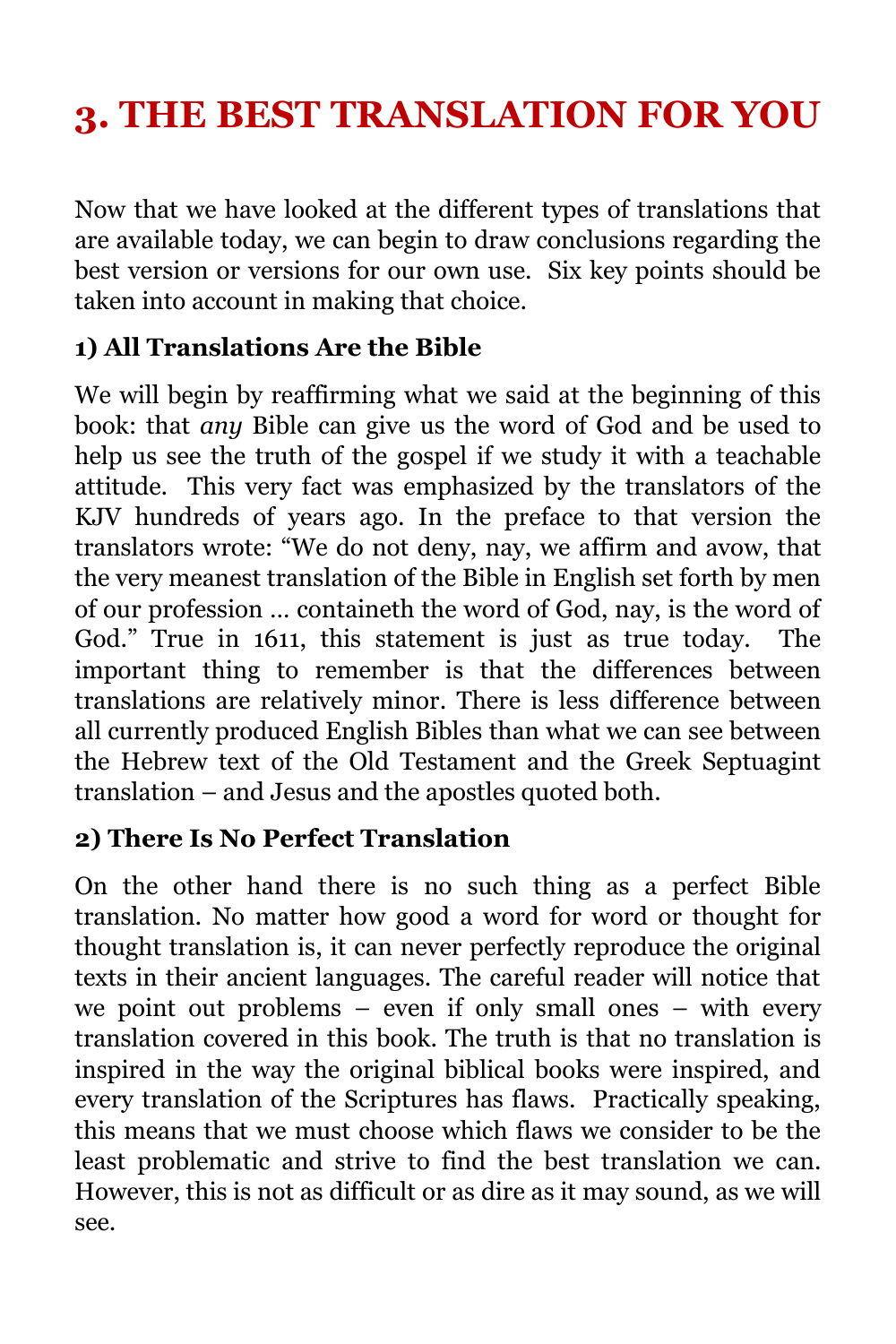#### **3) The Best Translations Show Alternatives**

Those who claim that there is only one valid or pure translation simply do not understand the problems and difficulties that lay behind the making of every translation. Even the original KJV included variants in the margin when the translators were not sure which translation of a specific word or verse to choose. And the best Bible versions do this continually – they acknowledge alternative readings or disputed text by the use of italics, bracketed text, and /or notes in the margin or footnotes. If we let them, those extra notes and textual indicators can often help us better understand what we are reading. Even if we do not pay much attention to them in our daily reading, good notes and references can often serve as guides and signposts if we encounter verses that are difficult to understand.

#### **4) Notes and Other Extras Should Always be Secondary**

Although marginal notes showing other translation possibilities, as well as cross-references to related scriptures, maps, and some other features can be helpful, these additional features should nevertheless be viewed as secondary when it comes to selecting a Bible. Sometimes Bible readers choose a version based entirely on the study helps it contains, but the translation itself should always be the primary reason for choosing a Bible if it is to be our only Bible or the one we will read most of the time. Important questions can usually be researched far more thoroughly in external sources such as commentaries and other in-depth works when necessary, and these often give more viewpoints and perspectives as well as information.

#### **5) Don't Expect Translations to Do the Impossible**

Sometimes people feel they do not have a good translation if they find a verse or section that is difficult to understand. If this happens regularly it may be wise to consider a different version, but we should recognize that even the best translations are sometimes ambiguous when the original text is ambiguous, or their wording presumes some knowledge of the ancient biblical cultures. If we do not have a great deal of background in such things, a more simply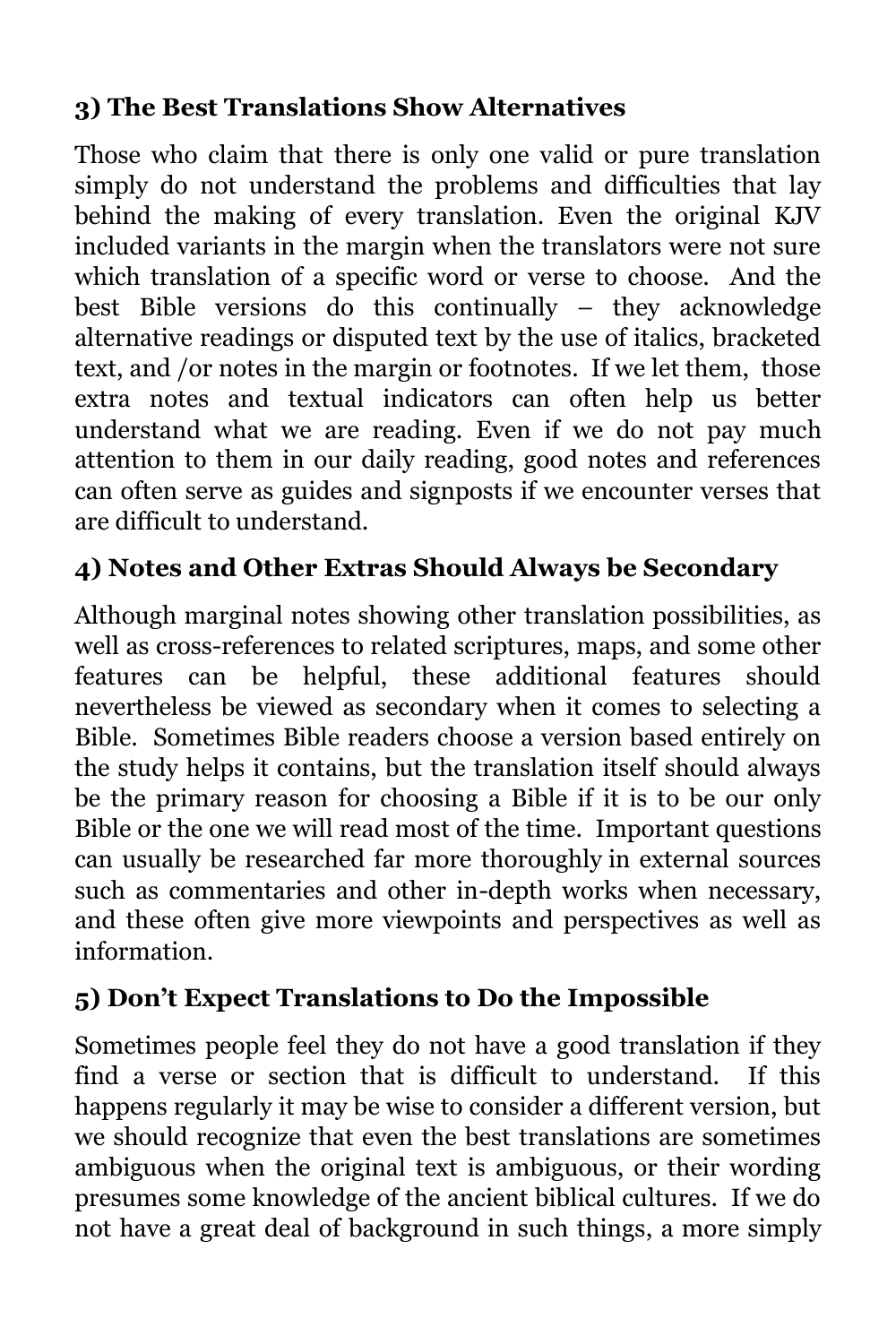worded translation may be better for us; but it is worth remembering that the more a translation is rooted in the original texts, the more it will give glimpses into their very different cultural background. These glimpses into the biblical world are often fascinating and can help prod us into learning more about the world of the Bible and thus better understand its message.

#### **6) The Best Version for Others May Not Be Best for You**

The next thing we should realize is that just because our friends or even our churches have a favorite or approved Bible does not mean it is the best one for us. There is nothing wrong with using the version our church prefers when we are in church, of course, but for our own private study we should consider whether that Bible version is really the most spiritually profitable one we can use. Sometimes we can increase the value and effectiveness of our personal study by reading a different Bible from that which our church uses publicly or by using another translation alongside that version to make sure we are getting as clear a picture of what is being said as is possible.

We can now look at the two most effective options we have in selecting the best version or versions for our own needs.

#### **The Multiple Bible Approach**

Using more than one translation in our study is the first option we have in getting the most out of our time spent with the Bible – because using more than one Bible version almost always increases our chances of fully understanding what we read. As biblical scholar Bishop N.T. Wright has written, "When people ask me which version of the Bible they should use, I have for many years told them that I don't much mind as long as they always have at least two open on the desk."

This is a very effective study approach, but it does not necessarily follow that the more translations we use, the better our study will be. It may be helpful to check a given word or verse in a number of versions when we are closely studying a scripture to look at a detail of doctrine or other aspect of the text. But for normal reading, too many translations can sometimes mean that we don't see the forest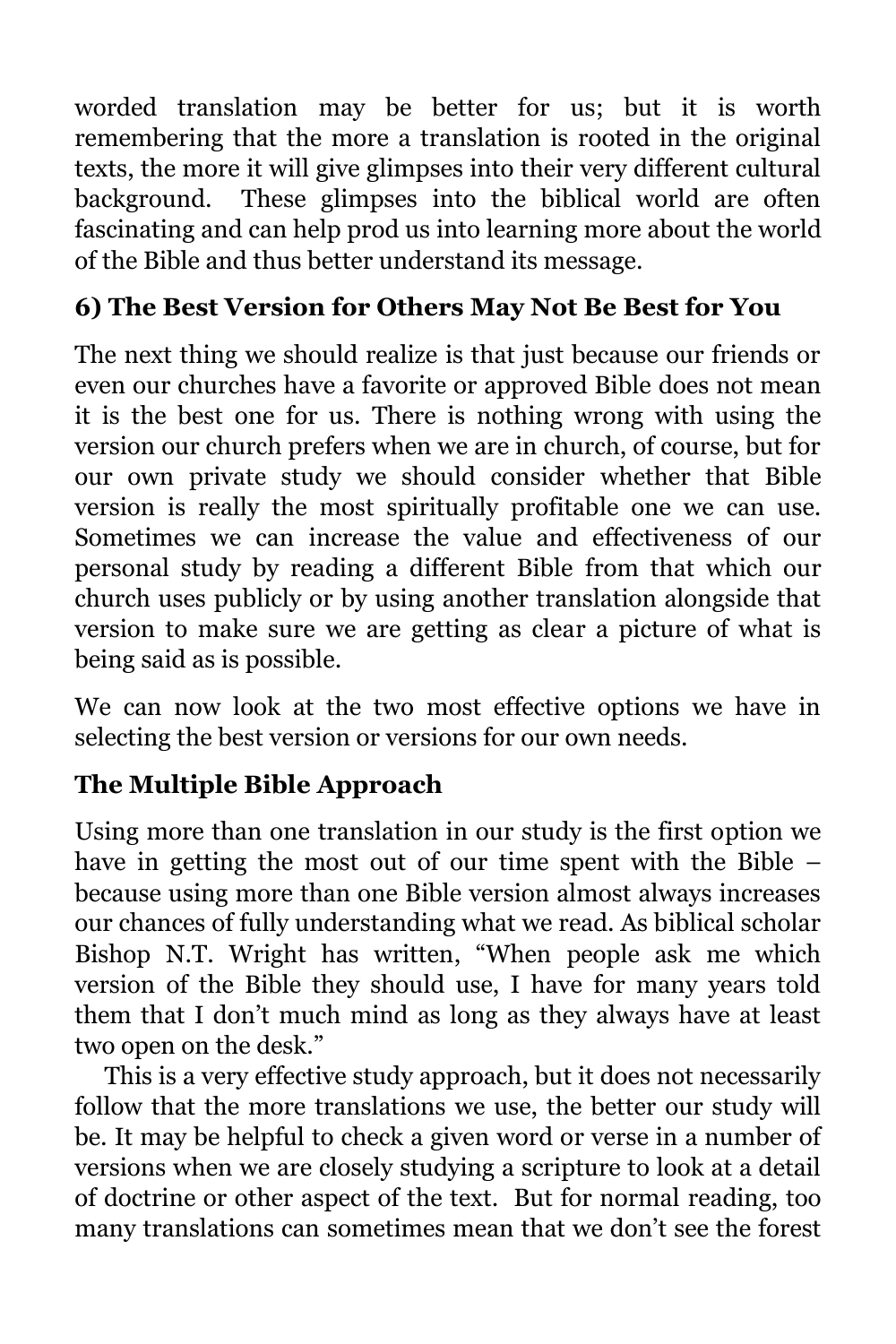for the trees – or in this case, the message for the words. Using too many versions at the same time can slow down our study to where we lose the immediacy and power of what is being said.

Using two translations can be a good balance, however, and can be especially helpful if they are from different parts of the word for word – thought for thought spectrum. Using multiple literal translations or multiple dynamic translations may not be a great help. As we saw in previous chapters, a literal or word for word based version can often give us great accuracy, and a thought for thought based translation can often give us maximum understanding. This means that combining a literal translation like the ESV, NASB, or Literal Standard Version (LSV) (described in Chapter 4) with a more dynamic translation like the NIV, NLT, or the Easy-to-Read Version (ERV) (described in Chapter 5) can often give a good balance – with an accuracy *and* clarity that any one of those versions alone might not have provided.

One very worthwhile option in the multiple Bible approach is to utilize two or more of the various versions of the Berean Bible. This is a fine translation (see the summary given in Chapter 6) that comes in different forms. The primary edition, with which many people are familiar, is the Berean Standard Bible (BSB). But the Berean Bible also has an interlinear version – the Berean Interlinear Bible (BIB) – and a word for word version – the Berean Literal Bible (BLB) – which are currently available for the New Testament and planned for the whole Bible. Combining these editions of the Berean Bible can be very effective in helping to better understand the text.

But whichever translations we select, utilizing two together can help us see added dimensions of the text as we look at it either through the "close-up lens" of a literal translation or the "wideangle lens" of a thought for thought version.

#### **The Single Bible Approach**

While utilizing two or more translations can often be helpful in Bible study, there are times when using a single Bible is preferable. For example, if your best time for daily study is during a commute or a work break, trying to utilize multiple translations may not be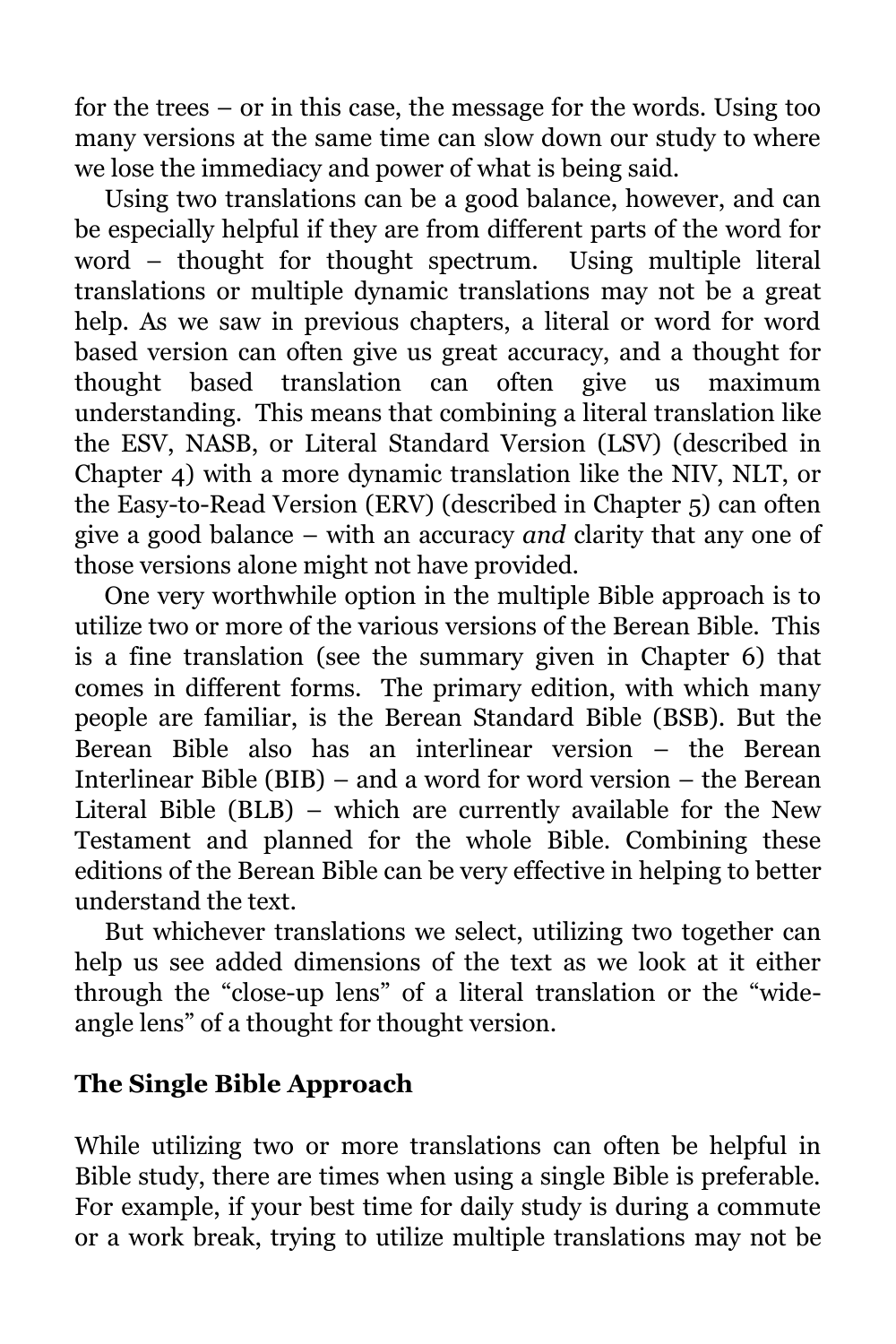ideal. Also, there are times when our focus in Bible reading is devotional rather than detailed study, or when we are trying to memorize sections of Scripture, or seeking to get an overview of a book or section of the Bible. In situations like these we need a single Bible that we feel we can trust and that we enjoy reading.

As we emphasize throughout this book, there is no one perfect Bible translation. Every translation has its strengths and weaknesses, but fortunately, as we saw in Chapter 2, there are a number of excellent mediating or "middle ground" English translations that strive to be faithful to what the Bible actually says while also utilizing dynamic renderings where they are desirable, and a number of these versions fill the need for a good single Bible.

For some time now the NIV has held the throne in this area, but it is now challenged by newer and often better translations. For those who prefer a more "formal" Bible, the BSB is an excellent choice and one which is available for free download. For those who prefer a slightly more "natural" wording in their Bible, the CSB is an equally good choice. Chapter 6 of this book describes a number of mediating versions in detail, but it is hard to find a better choice than the two mentioned here – the BSB or CSB. Both these versions take into account recent discoveries and textual evidence, and both present the biblical message with precision, care, and readability. In the eyes of many Bible scholars and teachers, these are among the finest translations currently available and are suitable for use as reading or study Bibles.

Whichever Bible or Bibles you decide to make your own or you think you might like to try (see the Afterword at the end of this book), remember that online Bible sites such as BibleHub.com and BibleGateway.com allow you to freely read and compare a great number of versions so you can find one or more with which you feel comfortable. A number of the Bibles mentioned in this book can also be freely downloaded for personal use in various electronic formats (to read on a computer, e-book-reader, or smartphone) from the FreeChristianEBooks.org website, and some other versions are available for free download from their publishers' websites.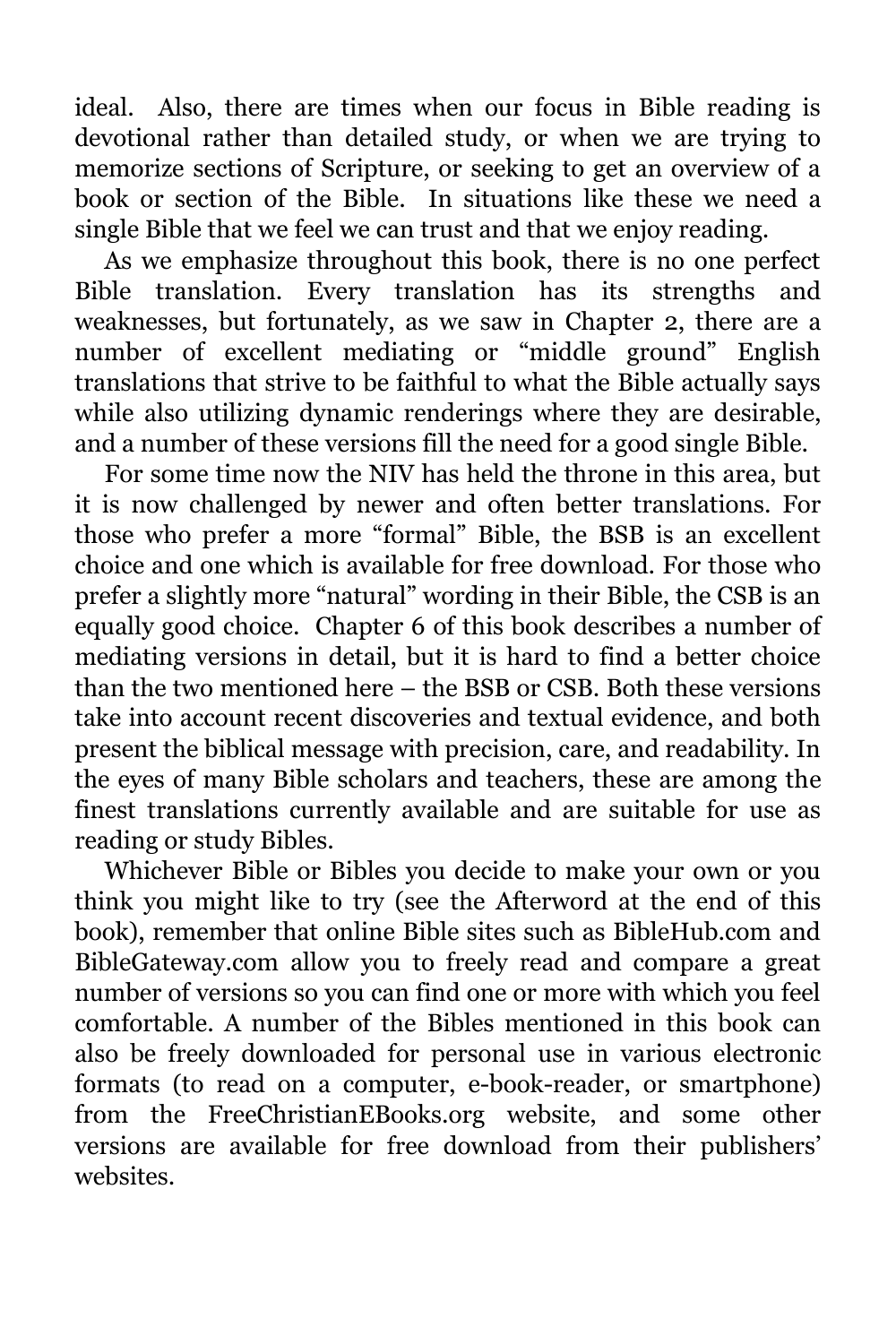### <span id="page-22-0"></span>**PART TWO: CURRENT TRANSLATIONS**

There are too many English Bible translations and editions available today (more than one hundred) to describe them all in this book, but in the following three chapters we survey the most widely used versions, in alphabetical order – looking first at word for word translations, then thought for thought translations, and finally the mediating or middle ground translations aiming to utilize both approaches. Not all of the included versions are recommended, but the discussion of each translation includes a short opening section summarizing where it falls on each of the four spectrums discussed in Chapter 2. These brief summaries also sketch the most important positive and negative points of each version to help you to assess the different versions and draw conclusions regarding which ones may be best suited to your own needs.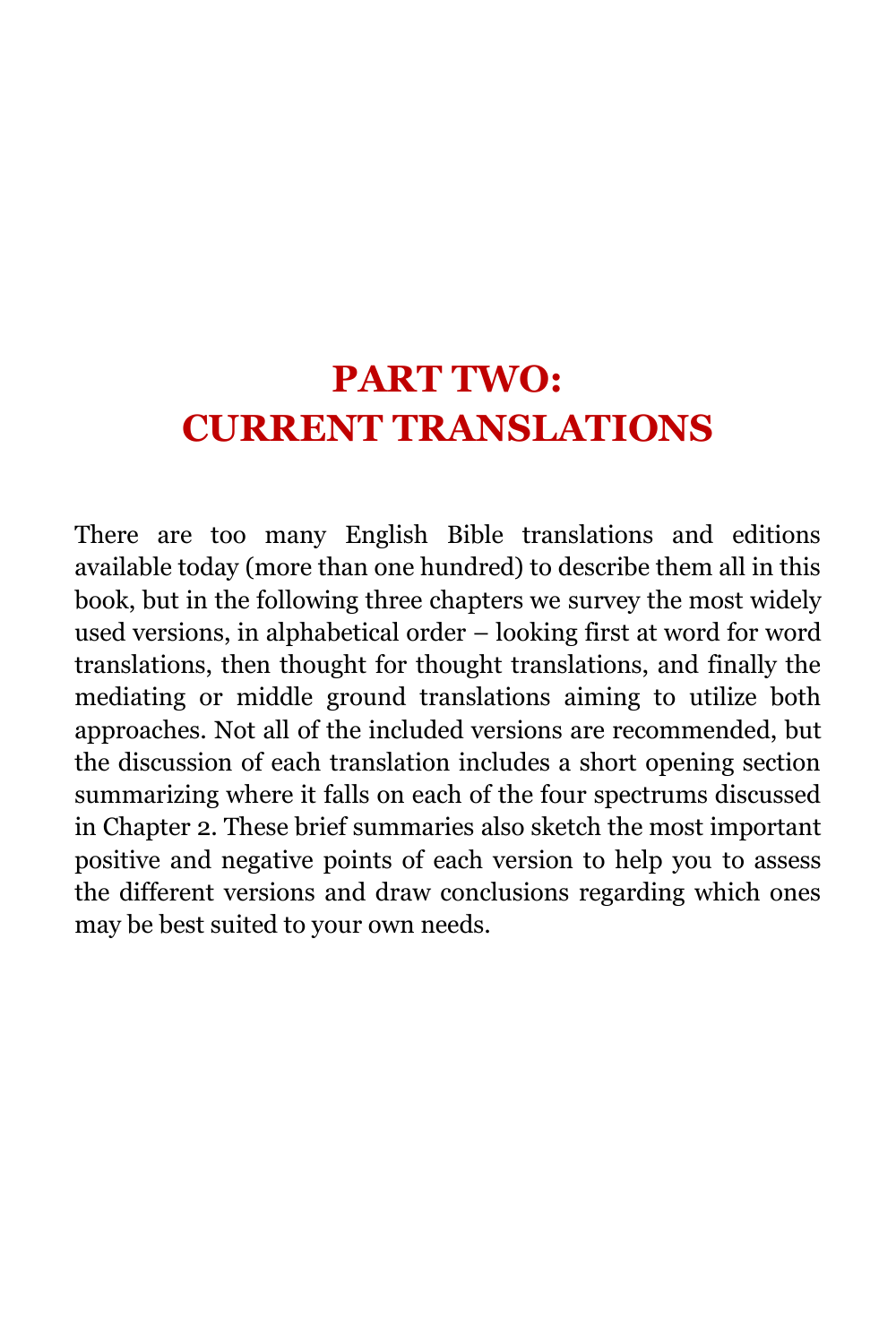## **4. WORD FOR WORD TRANSLATIONS**

<span id="page-23-0"></span>There is a common misunderstanding among readers of the Bible who try to carefully select a good translation for personal study. That misunderstanding is simply the idea that a word for word translation, as defined in the previous chapter, is the "closest" to what was written in the original Hebrew and Greek manuscripts of the Bible. We will look more at why that is not always the case when we review thought for thought translations, but for now we will look at the tremendous importance of good literal or word for word Bible versions.

To use an example from everyday speech, it often really does not matter whether we greet each other with "How are you?" "Hey, what's up?" or "Yo, brother, what's happening?" But in some cases it does matter. If we really want to know how a person's health is, or specifically how they are feeling, "What's happening" or some similar expression may not convey exactly what is being asked by "How are you?" That is why although thought for thought translations can be helpful, they often do not tell us exactly what is being said – and that is where word for word translations shine.

#### **Amplified Bible (AMP)** 1965, 1987, 2015

Key Facts:

Produced by: The Lockman Foundation (non-denominational).

Translated by: Frances Siewert, and an editorial committee with scholarly consultants.

Translation base: *American Standard Version* of 1901.

Translation style: Word for word with additional synonyms and explanations. Gender specific.

Sample Verses:

Old Testament: "The earth was formless and void or a waste and emptiness, and darkness was upon the face of the deep [primeval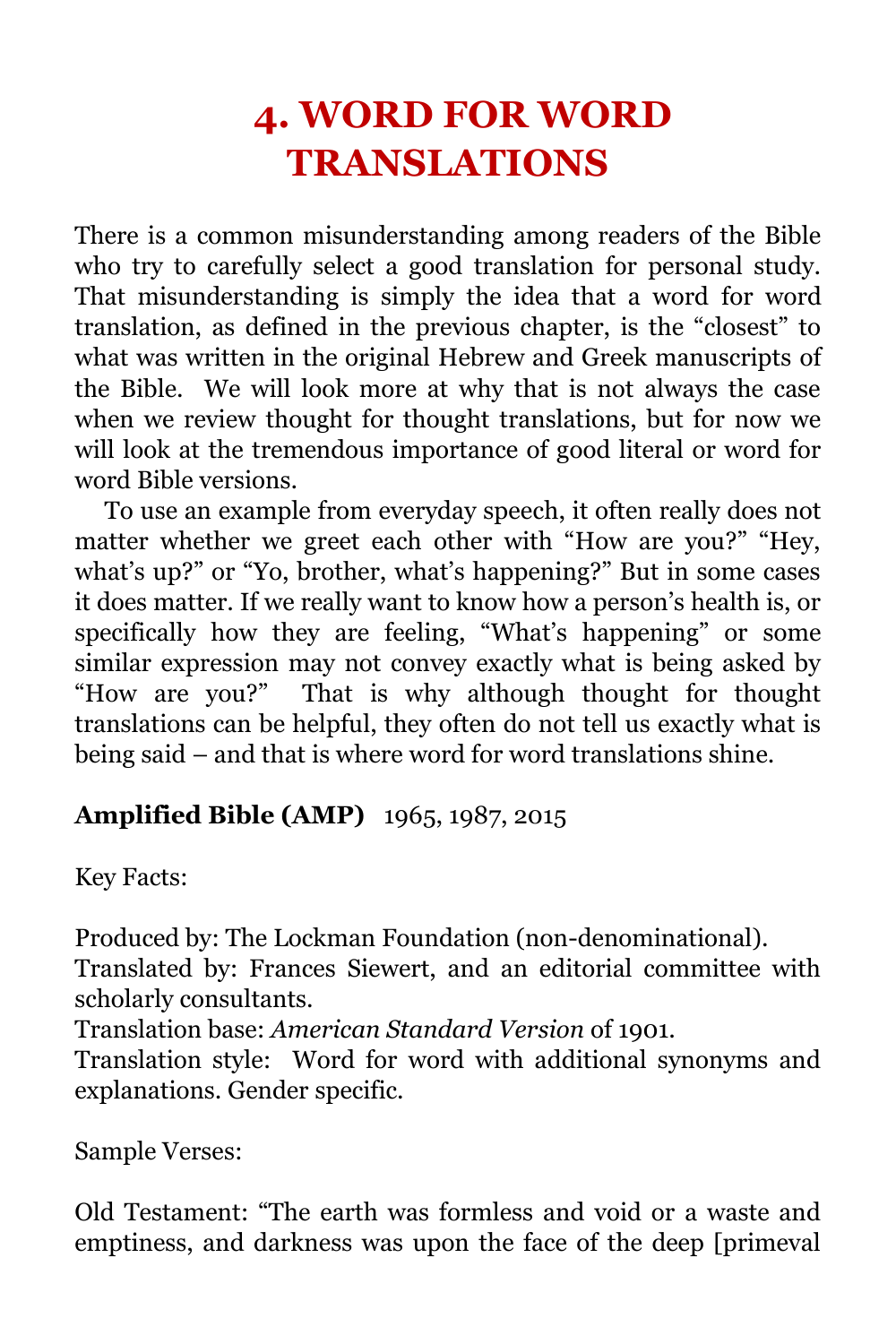ocean that covered the unformed earth]. The Spirit of God was moving (hovering, brooding) over the face of the waters" (Genesis 1:2).

New Testament: "And the Word (Christ) became flesh, and lived among us; and we [actually] saw His glory, glory as belongs to the [One and] only begotten *Son* of the Father, [the Son who is truly unique, the only One of His kind, who is] full of grace and truth (absolutely free of deception)" (John 1:14).

Comments:

The fact that many words have multiple meanings is one of the challenges of biblical translation. For example, the Hebrew word *nefesh*, often translated "soul," can mean "breath," "life," "throat," "neck," "blood," "appetite," or even a "living person" or a "dead person." The Amplified Bible addresses this situation uniquely by giving alternate meanings for key words in parentheses ( ) and additional interpretation in brackets [ ] within the text (as in the sample verses above).

The AMP can be a useful study tool, as the alternate renderings of key words can give additional insight into the meaning of a verse. However, it does not tell the reader which of multiple possibilities is most likely the intended one, and some of its interpretive additions are overly narrow or wide (for example, "absolutely free of deception" as an interpretation of "grace and truth" in the example above).

Overall, this is not a version to choose as a primary Bible – both because of its style and the fact that it was based on a 1901 English translation – but used with care it is often helpful.

#### **English Standard Version (ESV)** 2001, 2007, 2011, 2016

Key Facts:

Produced by: Crossway, an Evangelical publishing house. Translated by: Over 100 theologically conservative scholars. Interdenominational.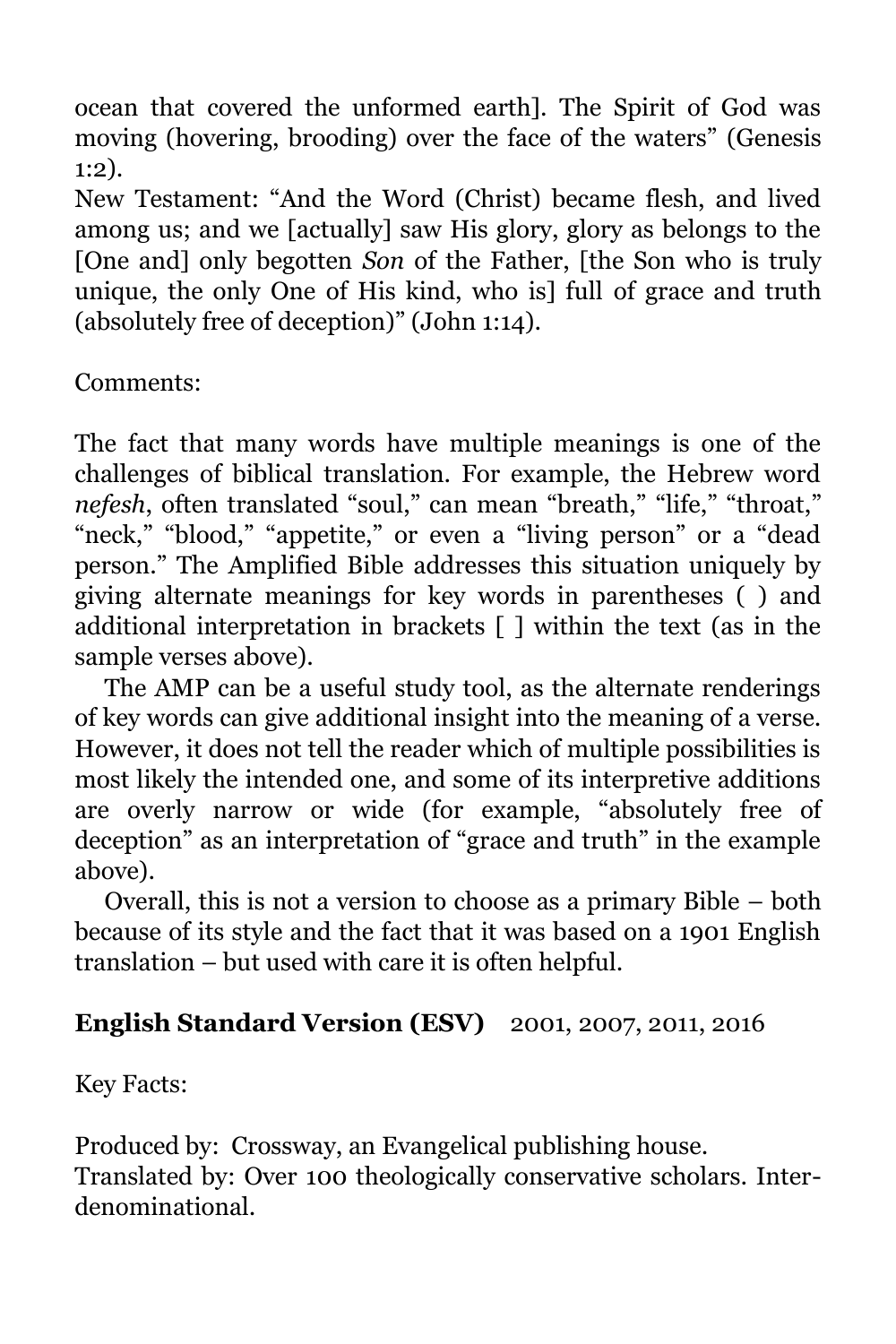Translation base: The Revised Standard Version (1971) augmented with recent scholarship. Translation style: Word for word. Mainly gender specific.

Sample Verses:

Old Testament: "The earth was without form and void, and darkness was over the face of the deep. And the Spirit of God was hovering over the face of the waters" (Genesis 1:2).

New Testament: "And the Word became flesh and dwelt among us, and we have seen his glory, glory as of the only Son from the Father, full of grace and truth" (John 1:14).

Comments:

The English Standard Version is one of the most literal word for word current translations, and is even more so than the KJV. The ESV is not as literal as the NASB, however, and is frequently easier to read than that version. In fact, the ESV can be quite readable compared to other word for word translations, though it is not as consistently easy to read as most mediating or more dynamic versions.

The ESV also has a literary quality that many other translations lack, though its style can sometimes be a little archaic  $-$  as in Matthew 1:18 "she was found to be with child," which is understandable but would have been better translated as simply "found to be expecting a child." Similarly, Matthew 5:2 in the ESV "And he opened his mouth and taught them, saying" seems needlessly archaic.

Unfortunately, italics are not used to show inserted words in the ESV and there are relatively few notes explaining translation decisions or giving important textual variants. These factors can often limit the usefulness of the version. Overall, however, this is a good choice for a word for word Bible and more readable than many others. The ESV's accuracy and relative readability has made it very popular, and the version is widely used in many Protestant churches.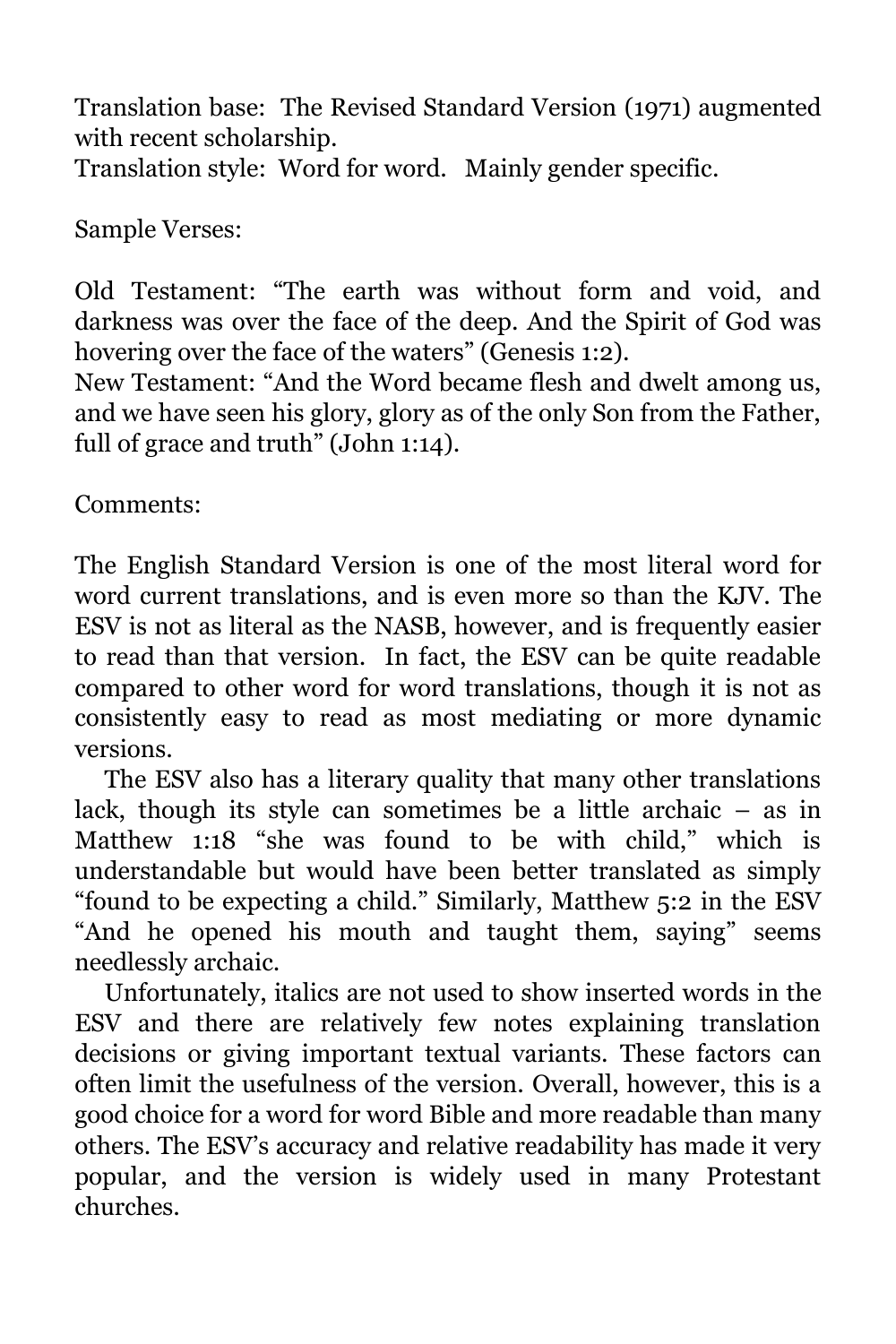#### **King James Version (KJV)** 1611, 1769

Key Facts:

Produced by: The Church of England at the request of King James I. Translated by: 48 scholars and clergymen in three committees. Translation base: The Bishops' Bible of 1568 and other translations. Translation style: Word for word. Gender specific.

Sample Verses:

Old Testament: "And the earth was without form, and void; and darkness was upon the face of the deep. And the Spirit of God moved upon the face of the waters" (Genesis 1:2).

New Testament: "And the Word was made flesh, and dwelt among us, (and we beheld his glory, the glory as of the only begotten of the Father,) full of grace and truth" (John 1:14).

Comments:

The King James Version (or "Authorized Version" as it is sometimes called) is the oldest Bible version generally available today in English. Because the original KJV used Elizabethan (and even earlier) English, however, it has been frequently updated to make its spellings and some of its vocabulary more understandable, and most copies today are adapted from the 1769 edition. Due to its official background and other factors, the KJV has had enormous influence and is the most widespread Bible version in the world.

Unfortunately, some Christians have developed an almost cultlike devotion to the KJV – even going as far as saying that it is the only "real" Bible – perhaps because they do not realize that the KJV was itself simply a revision of earlier English Bible versions. The preface to the first edition of the KJV actually says that the translators did not attempt to make a totally new translation, but to make a new one "out of many good ones."

The KJV is a quite literal word for word translation (though not as literal as the NASB or ESV) and because it was produced in an age of high literary standards, it often provides a majestic and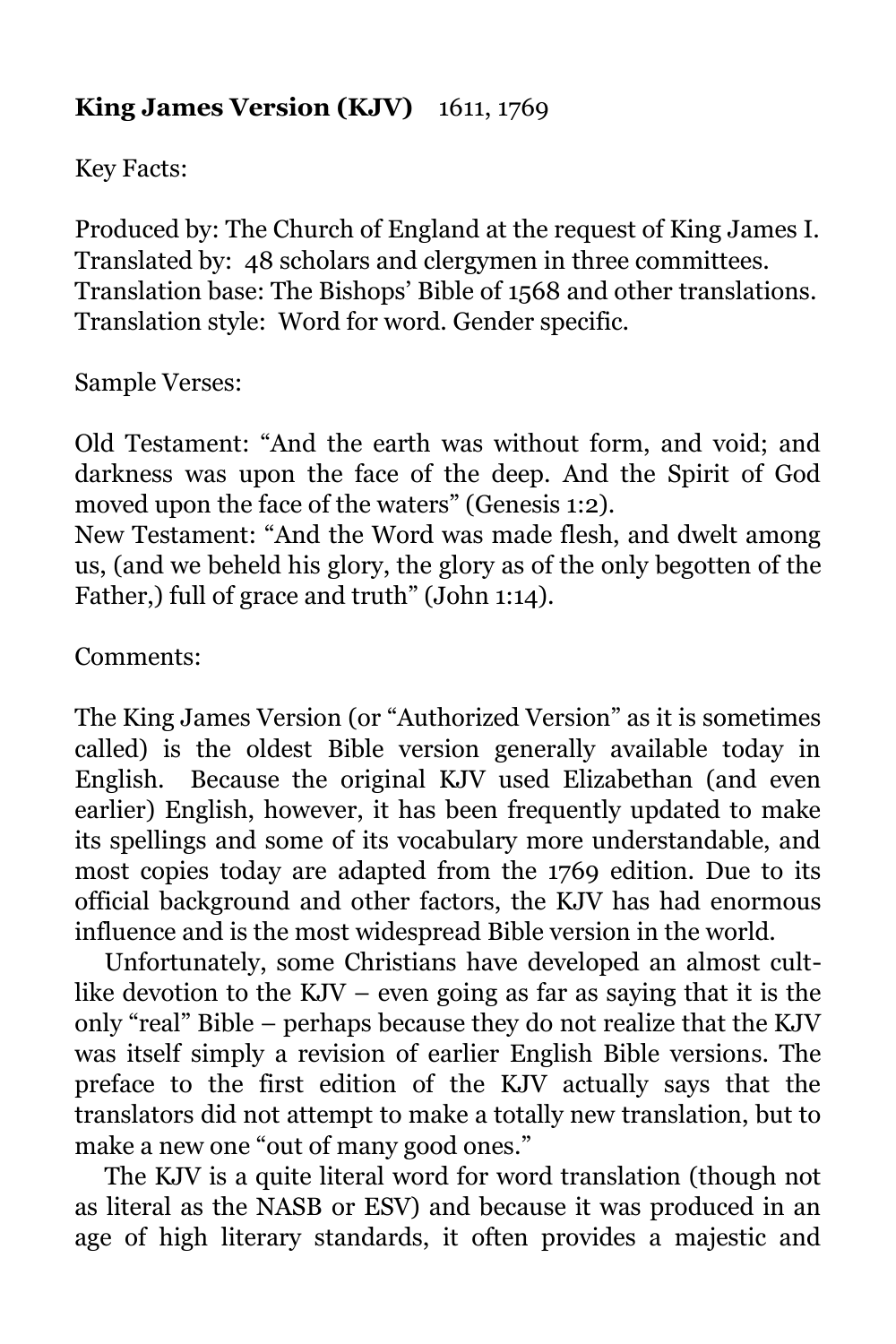dignified presentation of Scripture. But this great strength is also a weakness today as its vocabulary and style can be difficult for some people and especially those using English as a second language. For example, the KJV translates Job 36:33 as "The noise thereof sheweth concerning it, the cattle also concerning the vapour" and to pretend that this is understandable to most people today is simply mistaken.

For many people one of the more modern revisions of the KJV such as the NKJV is preferable, and these also take into account many of the advances that have been made since 1611 in our understanding of Greek and Hebrew as well as utilizing earlier biblical manuscripts that were not available to the original KJV translators. The KJV is still a very worthwhile translation, but even for those who feel comfortable with its archaic English, it is often helpful to read it alongside another more recent translation.

#### **Literal Standard Version (LSV)** 2020

Key Facts:

Produced by: Covenant Christian Coalition (CCC), a conservative Christian ministry.

Translated by: A CCC translation team.

Translation base: Young's Literal Translation (1862), revised and augmented.

Translation style: Word for word. Gender specific.

Sample verses:

Old Testament: "and the earth was formless and void, and darkness [was] on the face of the deep, and the Spirit of God [was] fluttering on the face of the waters" (Genesis 1:2).

New Testament: "And the Word became flesh, and dwelt among us, and we beheld His glory, glory as of [the] only begotten of [the] Father, full of grace and truth" (John 1:14).

Comments: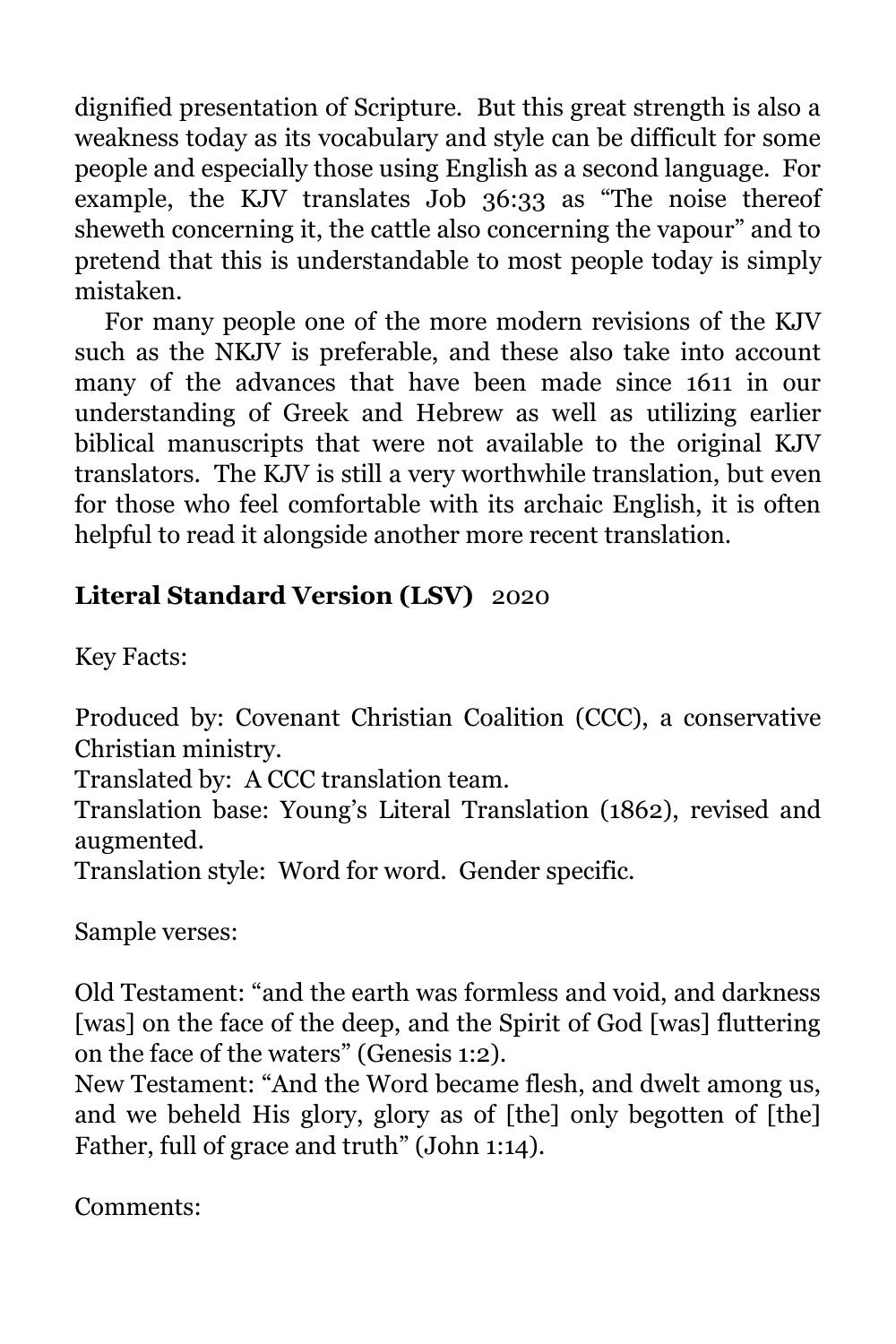Claiming to be the most literal Bible translation in the English language, the LSV is primarily based on traditional manuscripts of the Old and New Testaments, but this translation base is expanded by utilizing other text-types when their evidence is deemed helpful. For example, in Genesis 11 the time spans found in the ancient Greek Septuagint version (LXX) are used in the text alongside those found in the Hebrew text.

Despite its dedication to word for word rendition, the LSV is more readable than some other strongly literal versions. This is accomplished by using English word order when necessary for readability. The LSV also uses several helpful typological features in the text. First, single brackets  $\lceil \cdot \rceil$  are used to signify words supplied to make the meaning clear. Double brackets [[ ]] are placed around text that is considered by many scholars to be a later addition (although John 7:53–8:11, the account of the woman taken in adultery, is not bracketed despite the fact that many versions – CSB, ESV, etc. – consider it to be late). Poetic breaks are indicated with a double bar  $||$  in the poetic, wisdom, and prophetic books. Another noticeable aspect of the LSV is that the name of God in the Old Testament, translated as LORD or Jehovah or Yahweh in most English translations, is rendered as  $YHWH -$  the consonants actually used in the Hebrew Bible.

The LSV is available in several editions, and this Bible has also been generously made available for free download by the publisher. It is a helpful translation for in-depth study.

#### **New American Standard Bible (NASB)** 1971, 1977, 1995, 2020

Key Facts:

Produced by: The Lockman Foundation (nondenominational). Translated by: Over 100 theologically conservative scholars. Translation base: The American Standard Bible (1901) augmented with recent scholarship.

Translation style: Word for word. Gender specific.

Sample verses: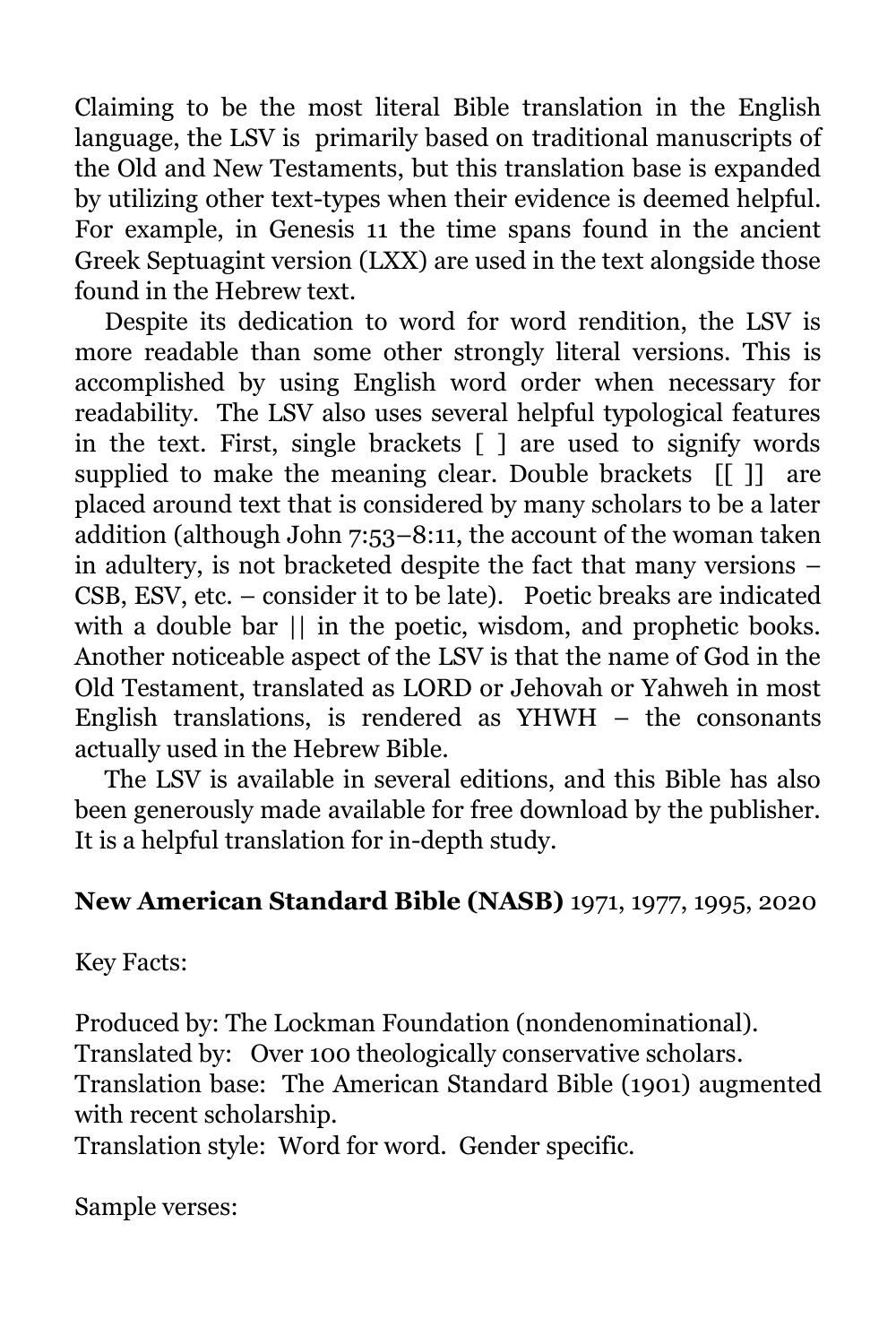Old Testament: "And the earth was a formless and desolate emptiness, and darkness was over the surface of the deep, and the Spirit of God was hovering over the surface of the waters." (Genesis 1:2).

New Testament: "And the Word became flesh, and dwelt among us; and we saw His glory, glory as of the only *Son* from the Father, full of grace and truth" (John 1:14).

Comments:

The NASB is an excellent example of a formal, word for word translation of the Bible. In fact, it is one of the most literal English translations available today. Because of this, the NASB is a good version to use in Bible study when a person is concerned to get as close as possible to what is said in the original Hebrew and Greek. This does come at a price, however, and the NASB is often not as smooth a translation as the ESV, for example. Also, the NASB can very occasionally give translations that slant the perception of what is being said. For example, in Matthew 3:7 while a literal rendering would be "coming to his baptism" – without indication of why the individuals came – the NASB translates this "coming for baptism." But the Greek text does not necessarily imply the Pharisees and Sadducees came with the intent to be baptized  $-$  it may only mean that they came *to* his baptism to observe John baptizing.

Despite the fact that the NASB sometimes renders words and phrases in a more common English idiom than in the same passage in the NKJV or ESV, generally the NASB is not as smoothly flowing or readable as either of those versions. However, the NASB uses italics in the text to alert the reader to words and ideas added to make the translation clear – for example "to those who are without the Law, *I became as* one without the Law" (1 Corinthians 9:21). Overall, this is an excellent Bible for serious study.

#### **The New King James Version (NKJV)** 1982, 1984

Key Facts:

Produced by: Thomas Nelson (now HarperCollins) Publishers.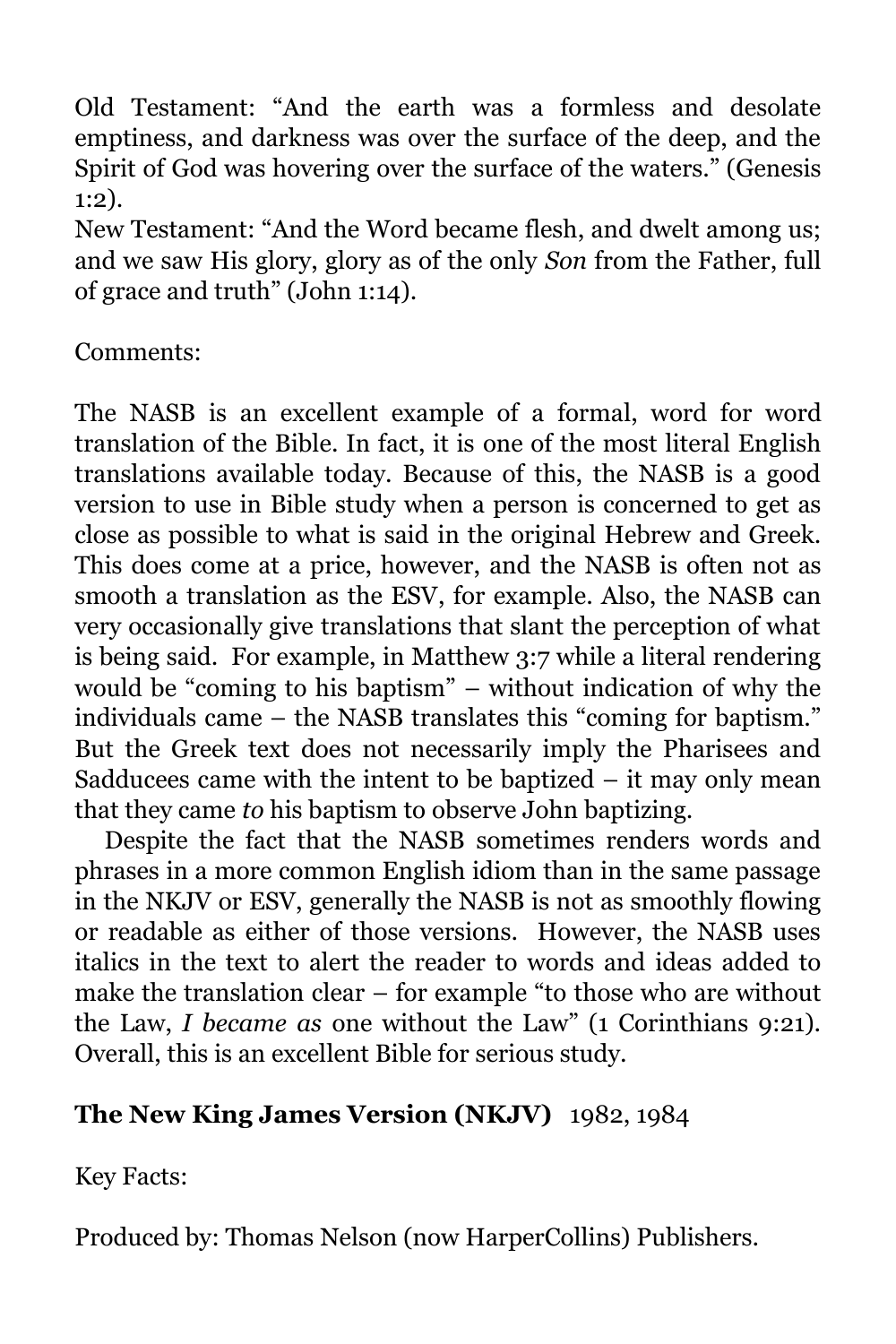Translated by: 130 scholars, pastors, and others.

Translation base: The King James Version augmented by modern textual research.

Translation style: "Complete equivalence" – essentially word for word. Mainly gender specific.

Sample verses:

Old Testament: "The earth was without form, and void; and darkness *was* on the face of the deep. And the Spirit of God was hovering over the face of the waters" (Genesis 1:2).

New Testament: "And the Word became flesh and dwelt among us, and we beheld His glory, the glory as of the only begotten of the Father, full of grace and truth" (John 1:14).

Comments:

The NKJV is very popular as it maintains the beauty of the KJV, on which it was based, while updating much of that version's archaic language. The NKJV uses essentially the same Hebrew and Greek texts as the KJV, but usually indicates where other manuscripts such as the Dead Sea Scrolls differ – especially when these are more likely readings. It does not always indicate when its text differs from others, however.

The NKJV sometimes gives better translations than the KJV. For example, in Matthew 20:20 the KJV has "Then came to him the mother of Zebedee's children with her sons, worshipping him, and desiring a certain thing of him," while the NKJV translates this "Then the mother of Zebedee's sons came to Him with her sons, kneeling down and asking something from Him." KJV-only advocates claim this is watering down the Scriptures ("kneeling" instead of "worshiping"), but the Greek word *proskuneo* literally means to kiss or bow before – so the NKJV translation is actually more literally accurate.

This is a reasonably readable version – for comparison, the NKJV reads at a 9th-grade reading level, while the KJV reads at a 12th-grade level and the NIV reads at a 7th-grade level. However, despite its many changes from the KJV wording, the NKJV can still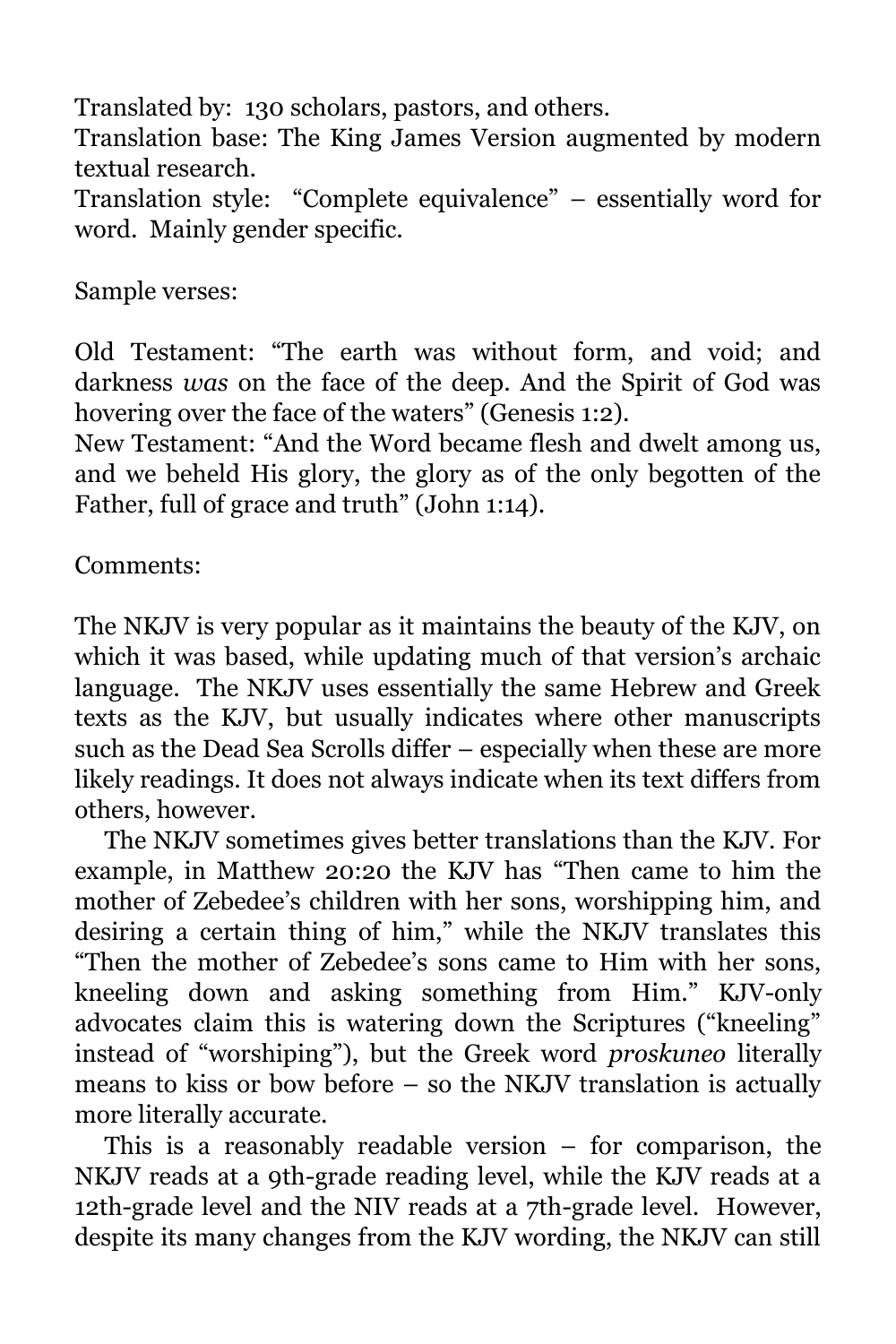be a little archaic at times – as in verses such as Amos 4:6 "I gave you cleanness of teeth" which is a literal translation, but not as clear as "I gave you absolutely nothing to eat" (CSB) or "I gave you empty stomachs" (NIV). Unlike the KJV, the NKJV uses a few genderneutral translations (but only about 15 compared to the NIV's 214). Like the NASB, added words are helpfully set in italics in the NKJV. Overall, the NKJV is a good study Bible for those who do not prefer a wider manuscript base.

#### **World English Bible (WEB)** 2000

Key Facts:

Produced by: The nonprofit Rainbow Missions Inc. Translated by: A large team of volunteer translators and editors. Translation base: American Standard Version (1901). Translation style: Word for Word. Mainly gender specific.

Sample verses:

Old Testament: "The earth was formless and empty. Darkness was on the surface of the deep, and God's Spirit was hovering over the surface of the waters" (Genesis 1:2).

New Testament: "The Word became flesh, and lived among us. We saw his glory, such glory as of the one and only Son of the Father, full of grace and truth" (John 1:14).

Comments:

The WEB was produced to provide a translation of the Bible in modern English that could be made available for unrestricted free posting on the internet and that could also be freely copied without written permission from the publisher or the payment of royalties. This makes the WEB a useful tool for missionary work and other uses, though the lack of a printed edition has limited the use of the version among many readers.

The WEB is also unusual in that it uses the Hebrew "Yahweh" when rendering the name of God in the Old Testament, and the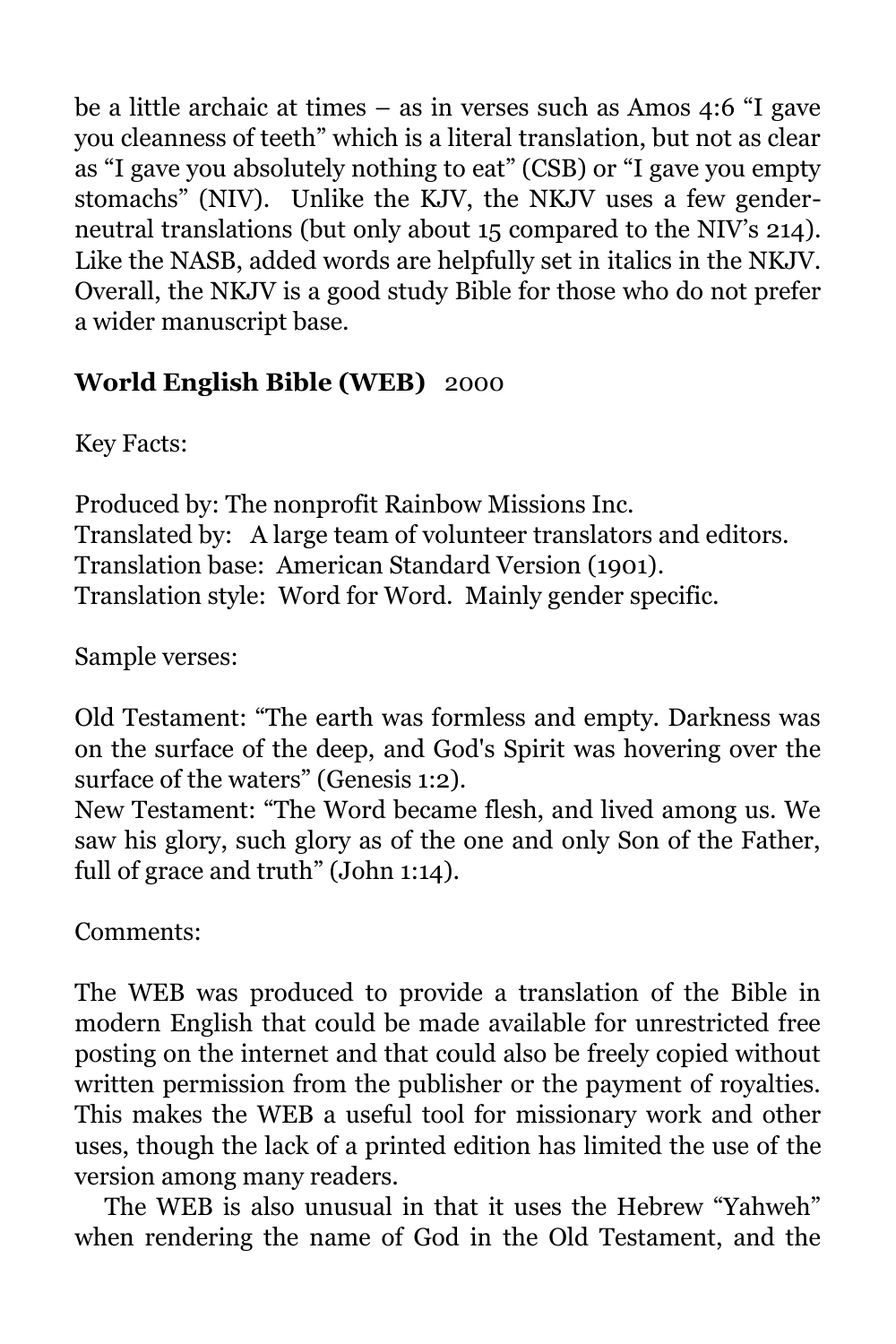version also has a Messianic Edition that substitutes traditional Hebrew names and phrases for the equivalent English words and phrases used in most translations.

In most cases the WEB version is a good literal translation of the Scriptures. Very occasionally, however, it follows older translations of words that are no longer seen as valid. For example, biblical Hebrew has a distinct form for the feminine plural when women are exclusively the subjects. However, since the time of the KJV the feminine plural *mebasarot* ("[women] proclaim good news") in Psalm 68:11 has often been translated in a way that obscures the gender of the ones proclaiming the news. Unfortunately, the WEB continues this misreading by translating the verse "The Lord announced the word. The ones who proclaim it are a great company," while most newer versions translate this along the lines of "a great company of women brought the good news" (Psalm 68:11 CSB). Overall, the WEB is a worthwhile version to consult if a literal translation is needed.

#### **Some Other Word for Word Translations:**

Berean Literal Bible (BLB) 2016 [New Testament]

New American Bible (NAB) 1970, 1986, 2011

New Jerusalem Bible (NJB) 1985

Revised Standard Version (RSV) 1952, 1977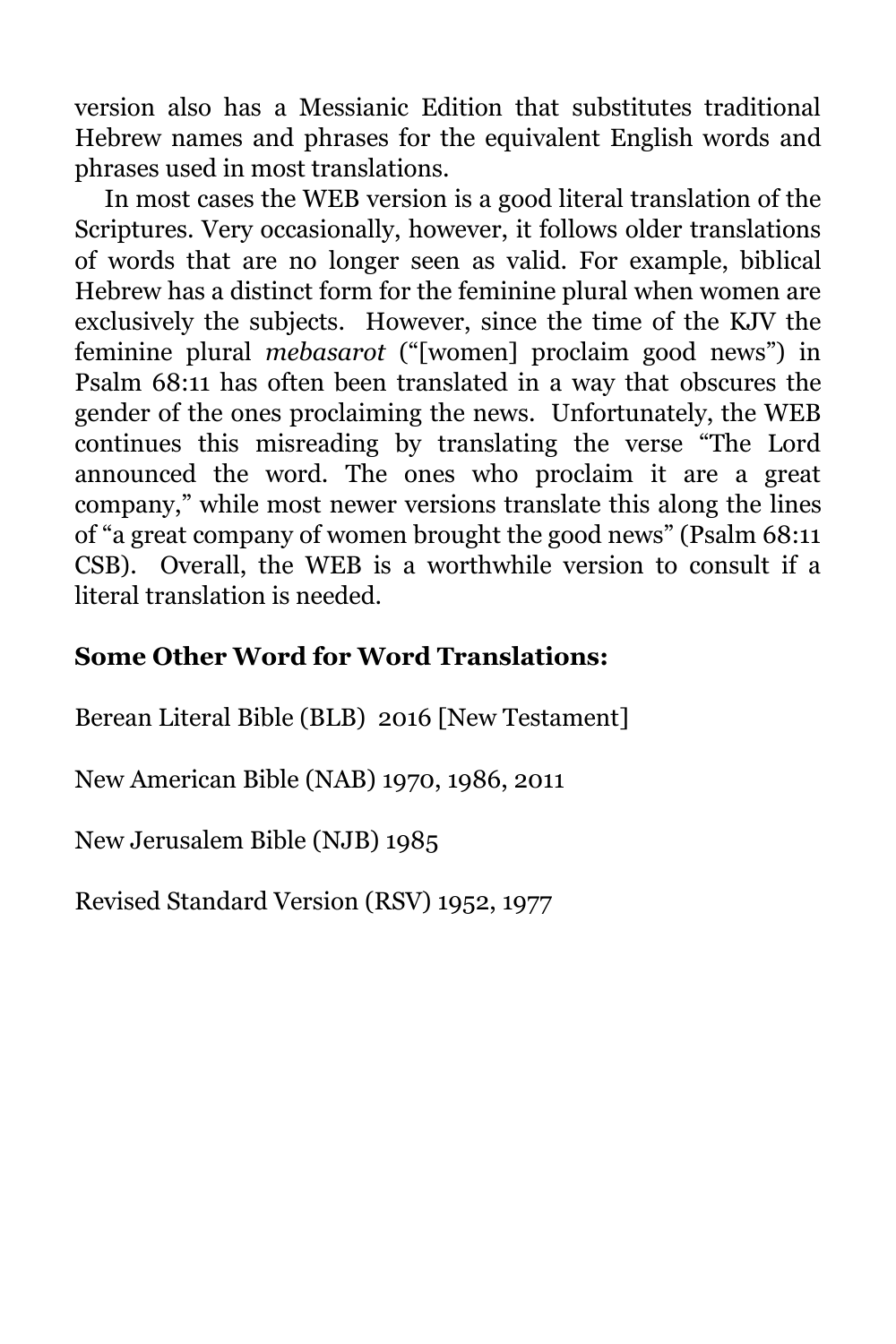## <span id="page-33-0"></span>**5. THOUGHT FOR THOUGHT TRANSLATIONS**

Despite any preference we may have for a word for word translation of the Bible, there are situations in which we sometimes need the flexibility of a thought for thought version. Some Hebrew and Greek words simply do not have an exact equivalent in English, and translating the thought exactly can be far better than simply choosing the closest possible individual words.

At other times the literal translation of a whole phrase is not what we need. A literal translation of the French "*pommes de terre*" would be the unhelpful "apples of the earth," and only a thought for thought translation would tell us that the expression means "potatoes." Word order and sentence structure also often do not match between languages, so word for word translations can sometimes make stiff and unnatural reading.

Finally, we best understand the written word of God when we read it in our own language and in the vernacular of the time in which we live. The cultural and historical differences between our own civilization and those of biblical times are often great enough without adding unfamiliar vocabulary and strange-seeming sentence structure to the task of reading and understanding.

For all these reasons, a thought for thought translation is often helpful for better understanding complex or obscure biblical passages and for simply reading the Bible at a broader level – trying to find the underlying message of chapters and books rather than the exact meaning of specific words in individual verses.

Nevertheless, thought for thought translations always run the risk of adding to the original message by introducing the ideas and interpretations of the translator/s, and this is a factor we must consider very carefully when assessing Bibles of this type – especially versions such as The Living Bible (LB) or The Message (MSG) that are not actually translations, but are paraphrases at the extreme end of the thought for thought spectrum.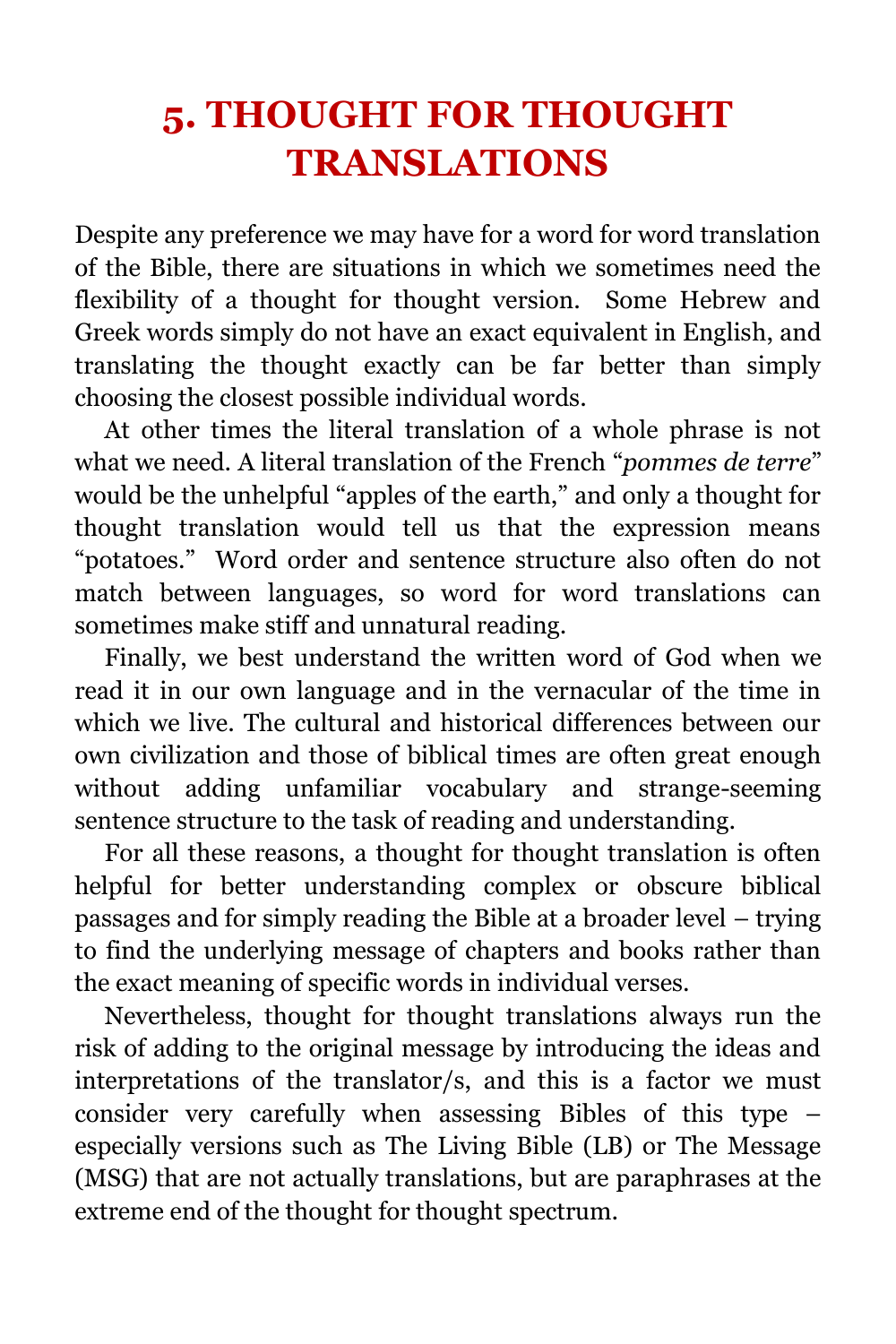#### **Contemporary English Version (CEV) 1995**

Key Facts:

Produced by: The American Bible Society (British and Foreign Bible Society in the UK). Translated by: Barclay Newman and a team of translators. Translation base: Not specified. Translation style: Thought for thought. Modified gender neutral.

Sample verses:

Old Testament: "The earth was barren, with no form of life; it was under a roaring ocean covered with darkness. But the Spirit of God was moving over the water" (Genesis 1:2).

New Testament: "The Word became a human being and lived here with us. We saw his true glory, the glory of the only Son of the Father. From him the complete gifts of undeserved grace and truth have come down to us" (John 1:14).

Comments:

The CEV (also known as The Bible for Today's Family) was designed for a lower reading level than the Good News Bible (GNB), which is also published by the American Bible Society. The CEV utilizes simple language and has made a conscious effort to avoid the use of biblical terms that might be unfamiliar to many people. While this can be a good thing for the target audience, like many thought for thought versions the CEV's style can sometimes be a little distracting to readers who are more familiar with the Bible. Yet the version does often boil down the message of the text into short, easily grasped ideas. For example, in the NIV Psalm 127:1 is translated "Unless the LORD builds the house, the builders labor in vain. Unless the LORD watches over the city, the guards stand watch in vain," and in the CEV this becomes the much shorter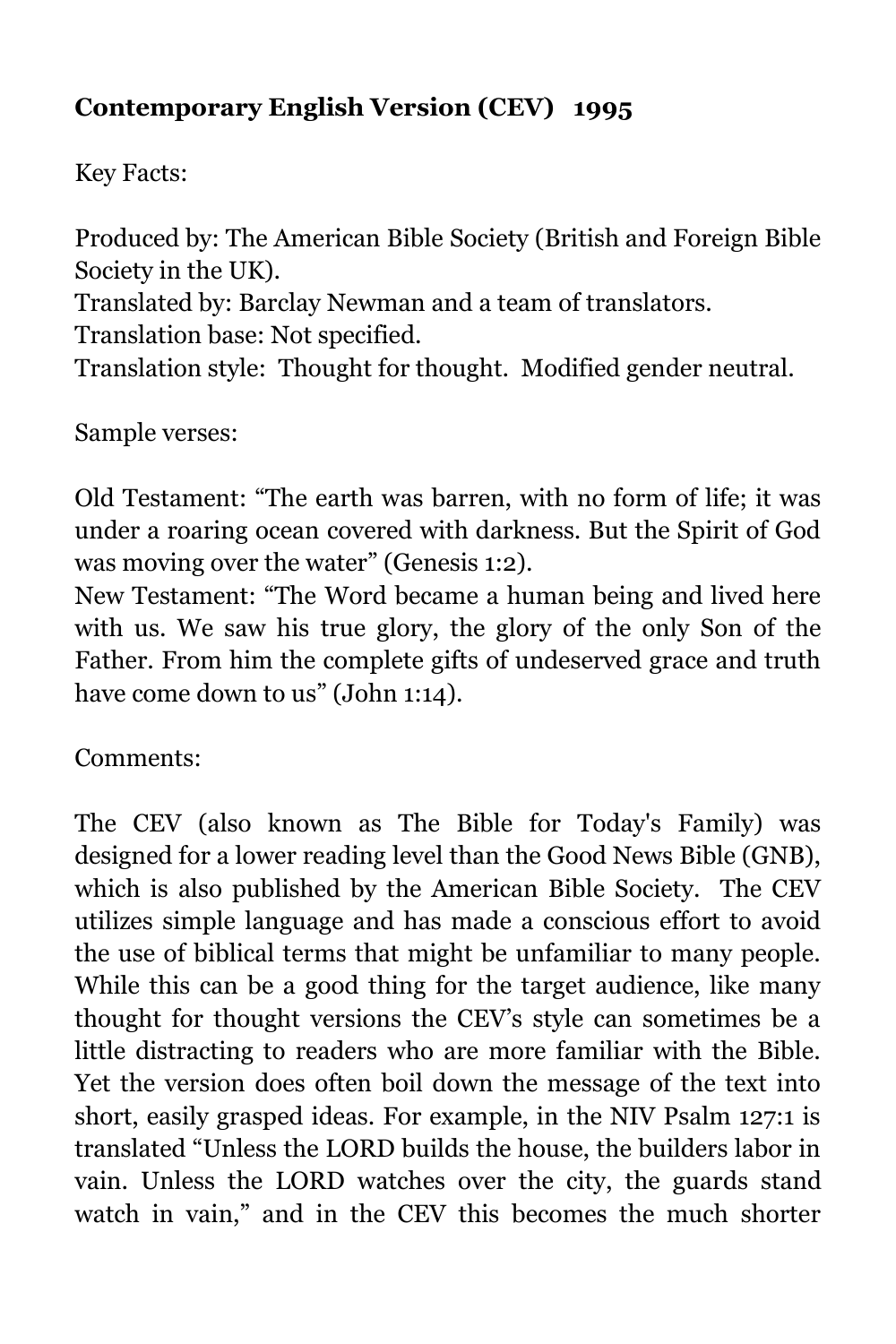"Without the help of the LORD it is useless to build a home or to guard a city."

However, the CEV can sometimes significantly change the text beyond simply translating it. While the ESV translates Acts 9:22 as "But Saul increased all the more in strength, and confounded the Jews who lived in Damascus by proving that Jesus was the Christ," this verse is mis-rendered in the CEV: "Saul preached with such power that he completely confused the Jewish people in Damascus, as he tried to show them that Jesus is the Messiah." Even more substantially, Job  $36:33$  – which the NIV translates as "His thunder announces the coming storm; even the cattle make known its approach" – is rendered in the CEV as "and the thunder tells of his anger against sin," which is clearly very different.

The CEV uses gender-inclusive language for humanity but not for God. Because of its highly dynamic translation style and changes to the text, the version is not very suitable for in-depth Bible study, although it is popular among many who want a simplified Bible.

#### **Easy-to-Read Version (ERV)** 1989, 1991, 2004, 2015

Key Facts:

Produced by: Churches of Christ World Bible Translation Center. Translated by: Ervin Bishop, with input from numerous scholars. Translation base: A broad base of Old and New Testament texts. Translation style: Thought for thought. Gender inclusive.

Sample verses:

Old Testament: "the earth was completely empty. There was nothing on the earth. Darkness covered the ocean, and God's Spirit moved over the water" (Genesis 1:2).

New Testament: "The Word became a man and lived among us. We saw his divine greatness –the greatness that belongs to the only Son of the Father. The Word was full of grace and truth" (John 1:14).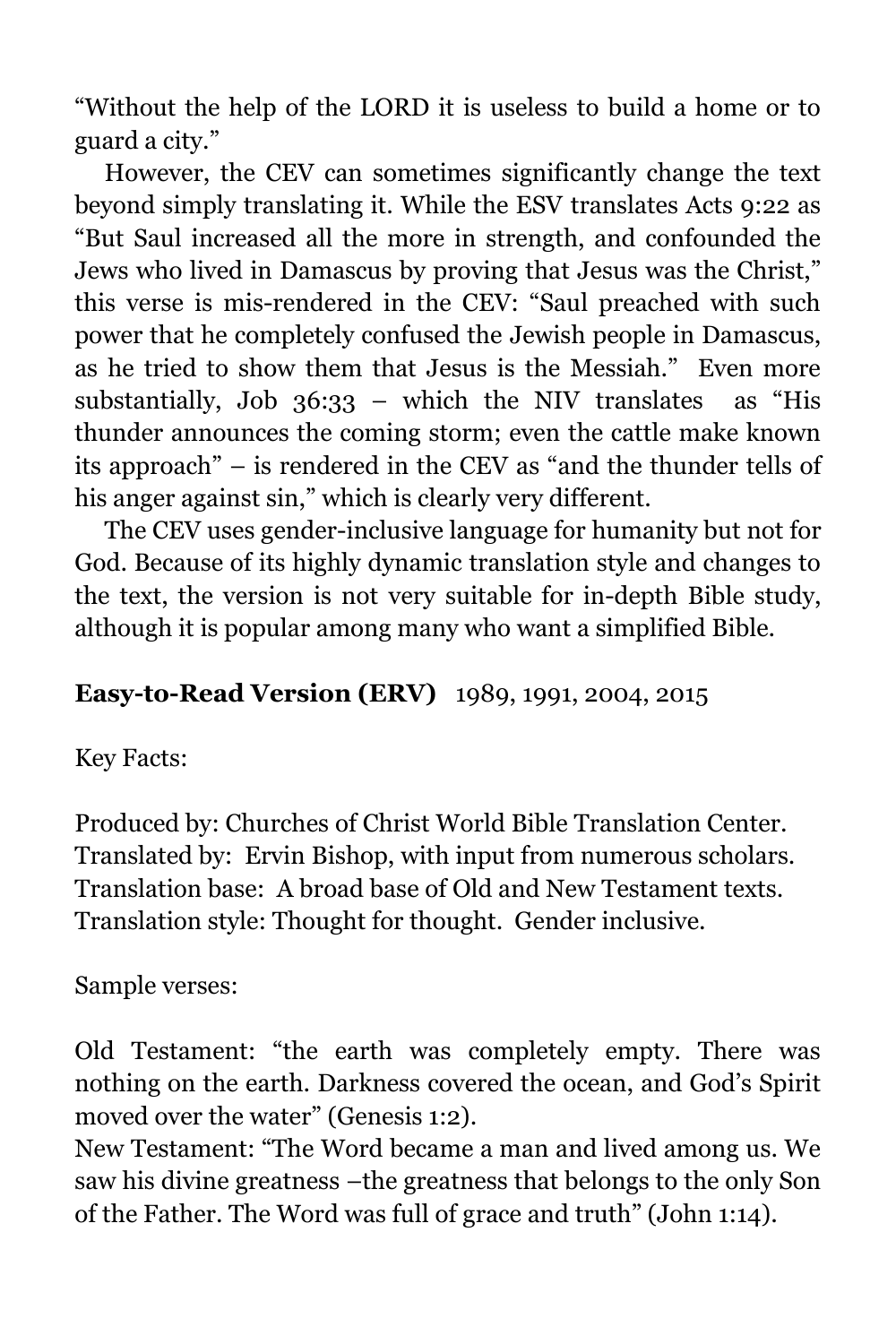#### Comments:

Beginning as the English Version for the Deaf, the ERV has also undergone major revision to better meet the needs of a wider target audience and for use in evangelistic outreach to those with limited English. Aptly named, the ERV is one of the easiest to read English versions in print. The main weakness of the version is that its renderings are sometimes so simplified that they do not fully communicate the message of the text.

For example, compare Romans 1:5, which is translated by the ESV "Through whom we have received grace and apostleship to bring about the obedience of faith for the sake of his name among all the nations" with the ERV "Through Christ, God gave me the special work of an apostle – to lead people of all nations to believe and obey him. I do all this to honor Christ." Notice that in the ERV the receiving of grace is left out of this verse entirely. The translation also changed "we"– which would include others as well as Paul – to "me" or just Paul. Finally, what Christ did for his name's sake is changed to something Paul personally did to honor Christ. Generally, however, the ERV is a little closer to traditional translations than the CEV, with which it is comparable.

Like any other dynamic version, by moving beyond word for word translation the ERV makes it possible for changes to enter the text, so it should be compared with other versions for serious study.

#### **Good News Translation (GNT)** 1976, 1979, 1992

Key Facts:

Produced by: American Bible Society.

Translated by: An inter-denominational translation team. Translation base: A broad base of Hebrew and Greek manuscripts.

Translation style: Thought for thought. Gender neutral.

Sample verses: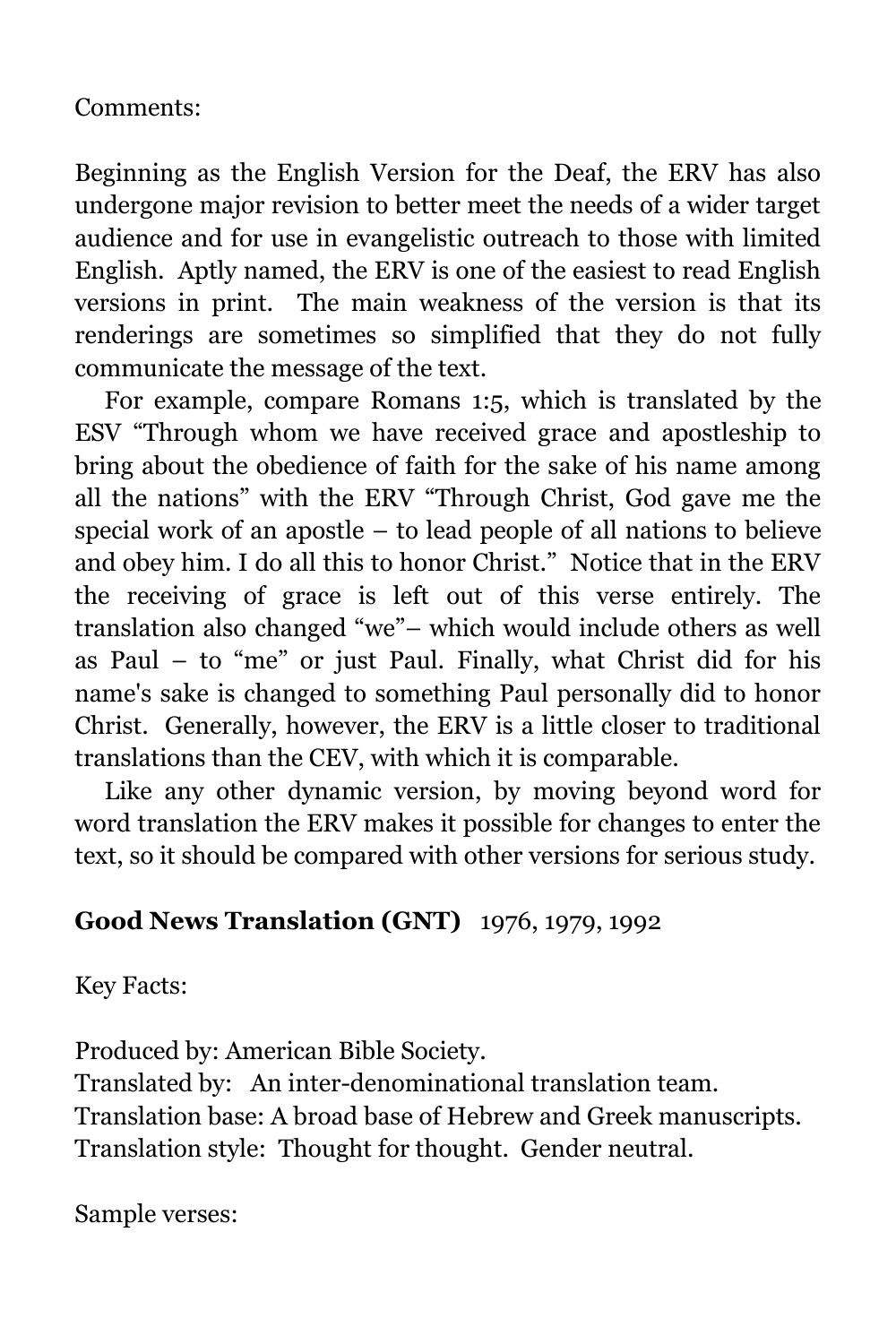Old Testament: "the earth was formless and desolate. The raging ocean that covered everything was engulfed in total darkness, and the Spirit of God was moving over the water" (Genesis 1:2).

New Testament: "The Word became a human being and, full of grace and truth, lived among us. We saw his glory, the glory which he received as the Father's only Son" (John 1:14).

#### Comments:

Originally called the Good News Bible (GNB) and also called the Today's English Version (TEV), the GNT was created as a translation that would be simple enough for anyone to read and understand – including individuals learning the English language and children. The simplicity of the wording used in this version also made it a popular choice for missionary and evangelistic work with adults and it was used, for example, at Billy Graham crusades.

However, despite its simple style and readability, the GNT has been criticized for some of its renderings which are significantly different from what is said in the original languages. For example, compare Romans 8:3 which the ESV translates as "By sending his own Son in the likeness of sinful flesh and for sin, he condemned sin in the flesh" with the GNT translation: "He condemned sin in human nature by sending his own Son, who came with a nature like our sinful nature, to do away with sin." Here, the GNT essentially says that Jesus had a sinful nature, which is contrary to the clear teaching of the whole New Testament.

Overall this is generally a good version, but its occasional poor translation choices limit its usefulness and, like so many thought for thought versions, it is best to compare it with a more trustworthy word for word or middle ground version for any serious study of the Bible.

#### **Living Bible (LB)** 1971, 2013

Key Facts: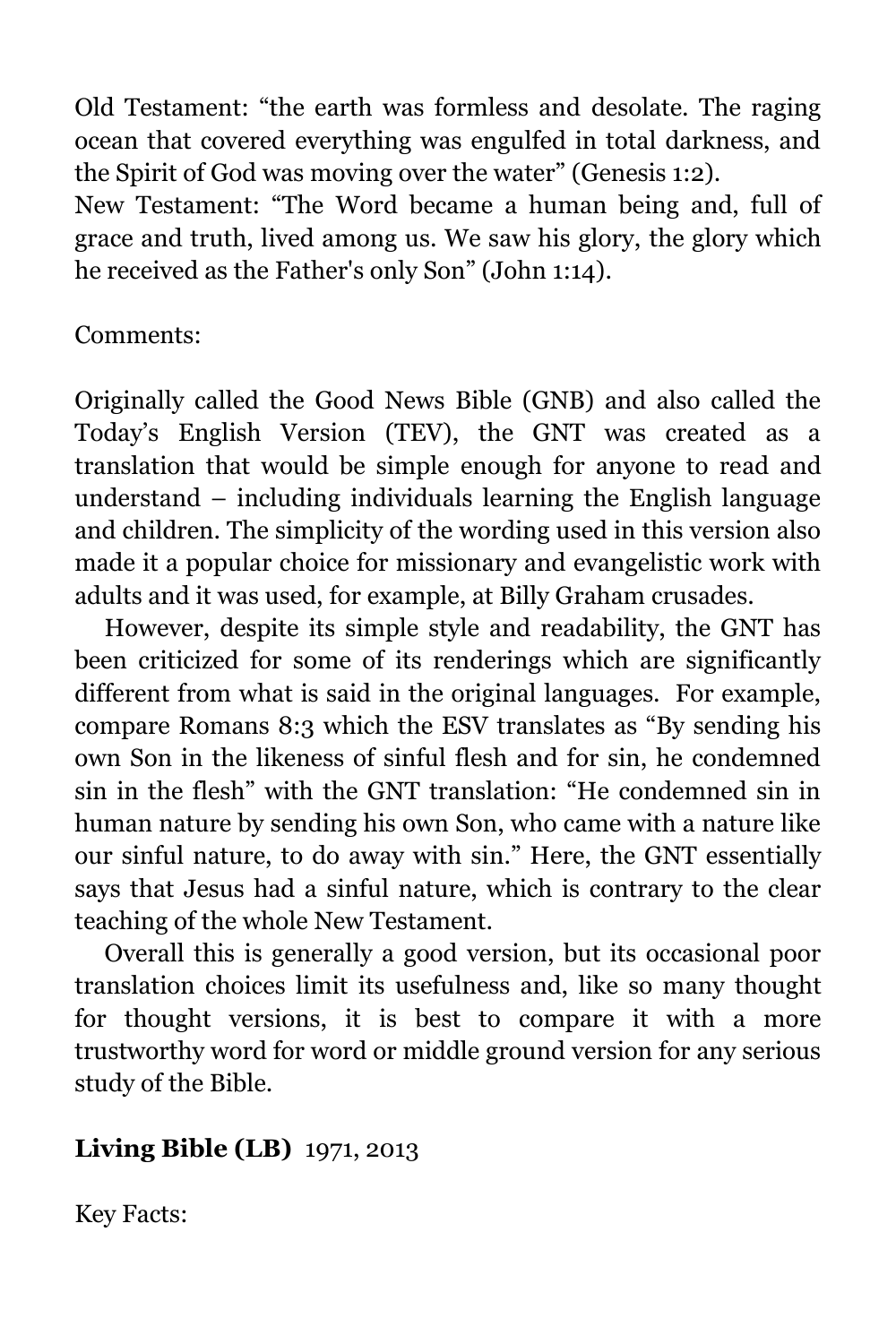Produced by: Tyndale House Christian Publishers. Translated by: Kenneth N. Taylor. Translation base: American Standard Version of 1901. Translation style: Paraphrase. Gender specific.

Sample verses:

Old Testament: "the earth was a shapeless, chaotic mass, with the Spirit of God brooding over the dark vapors" (Genesis 1:2). New Testament: "And Christ became a human being and lived here on earth among us and was full of loving forgiveness and truth. And some of us have seen his glory – the glory of the only Son of the heavenly Father!" (John 1:14).

Comments:

The Living Bible became very popular and tens of millions of copies of this version have been sold. As a result, although it is an older version, it is still frequently found and utilized by many who find it an easy to read Bible. There is also the Catholic Living Bible (CLB), which was endorsed by the Catholic Church and contains the Deuterocanonical books as well as an introduction by Pope John Paul II. The LB has also been translated into over 100 different languages. This widespread acceptance was based on the fact that LB was one of the earlier freely rendered versions of the Bible – rewriting verses such as 1 Samuel 24:3, which says that Saul entered a cave to "cover his feet" with the more understandable "Saul went into a cave to go to the bathroom."

However, despite its popularity, a major problem with the LB – as with many paraphrases  $-$  is that it frequently changes what the biblical text says. For example: In 2 Samuel 16:4 the NIV translates "'I humbly bow,' Ziba said. 'May I find favor in your eyes, my lord the king.'" The LB changes this completely to '"Thank you, thank you, sir,' Ziba replied." In John 12:15, which the ESV translates "Fear not, daughter of Zion; behold, your king is coming, sitting on a donkey's colt!" the LB has "Don't be afraid of your King, people of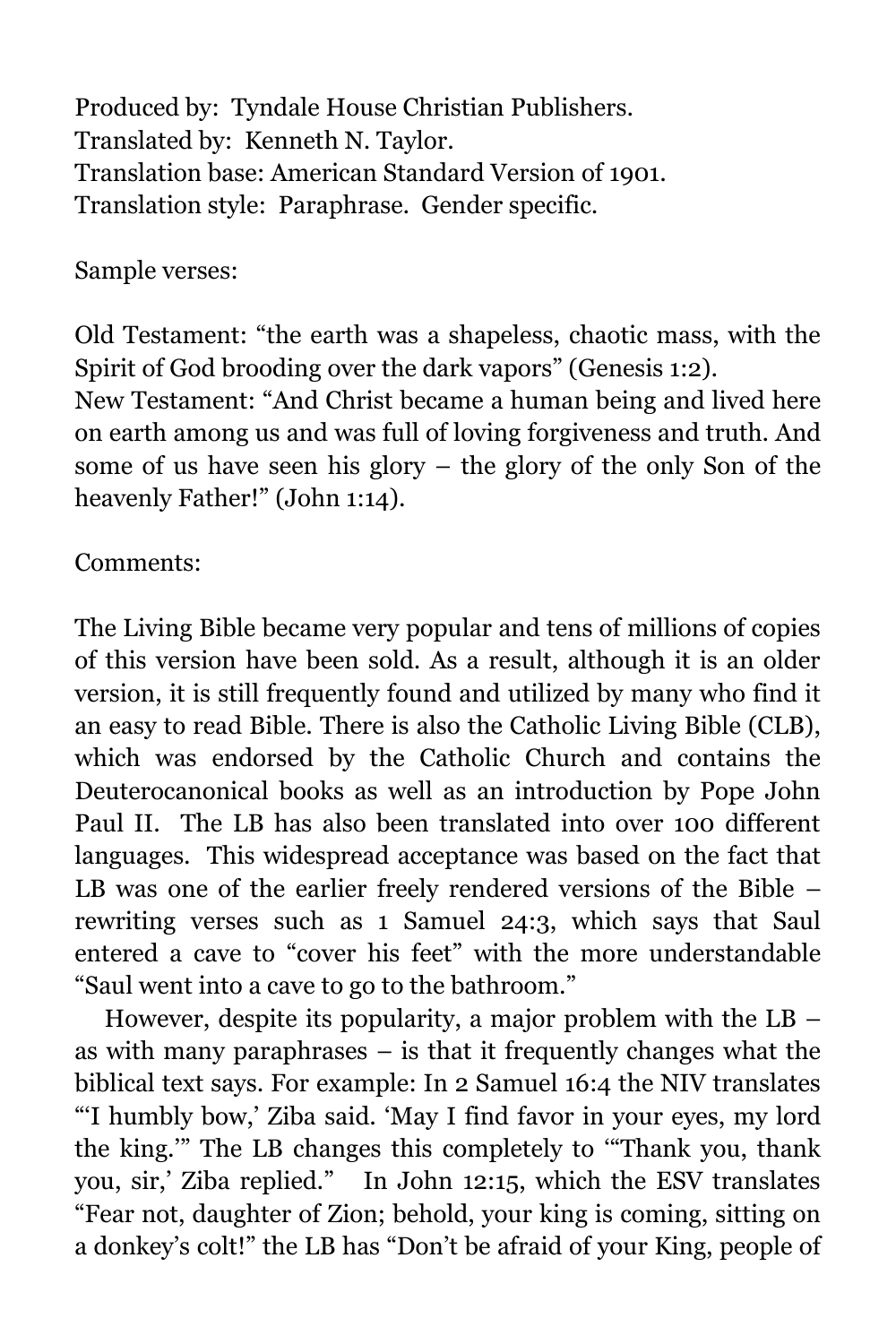Israel…" which is very different. Verses such as these show why it is best never to use the LB for serious study, as the exact nature of what the biblical text says is frequently lost.

#### **The Message (MSG)** 2013

Key Facts:

Produced by: NavPress. Translated by: Eugene Peterson. Translation base: Not specified. Translation style: Extreme paraphrase. Gender neutral.

Sample verses:

Old Testament: "First this: God created the Heavens and Earth—all you see, all you don't see. Earth was a soup of nothingness, a bottomless emptiness, an inky blackness. God's Spirit brooded like a bird above the watery abyss" (Genesis 1:2).

New Testament: "The Word became flesh and blood, and moved into the neighborhood. We saw the glory with our own eyes, the one-of-a-kind glory, like Father, like Son, Generous inside and out, true from start to finish" (John 1:14).

Comments:

Eugene Peterson's MSG is widely used, especially among newer Christians, and has been embraced by several celebrity figures in popular Christian culture. Adding to its widespread use, a Catholic Edition was published in 2013. The MSG is certainly easy to read, but as a paraphrase it frequently changes what is said in the biblical text – sometimes beyond recognition. For example, Mark 8:38 "this adulterous and sinful generation" (ESV) becomes "your fickle and unfocused friends" in the MSG. And Ephesians 2:2 "you followed the ways of this world and of the ruler of the kingdom of the air, the spirit who is now at work in those who are disobedient"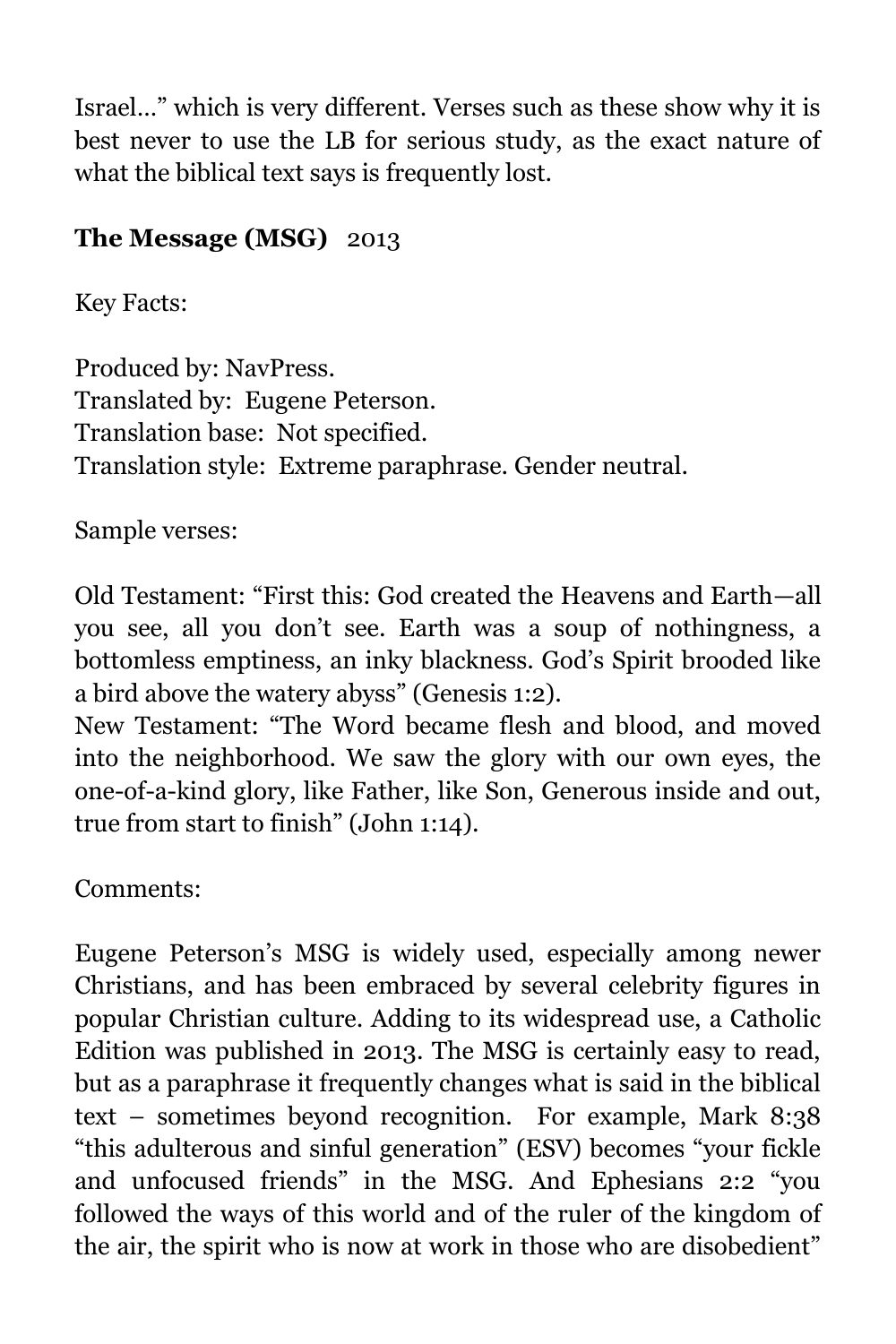(NIV) is twisted to "You let the world, which doesn't know the first thing about living, tell you how to live. You filled your lungs with polluted unbelief, and exhaled disobedience" in the MSG.

The MSG frequently adds to the biblical text. For example, John 3:16 in the ESV is seventeen words long. In the MSG this same verse is almost a hundred words longer! Extreme paraphrases such as MSG also frequently lose many of the details found in the biblical text and may change it to where the original message is, in fact, lost. This makes them completely undesirable for serious Bible study, and this type of paraphrase should never be relied upon for understanding doctrine or other important aspects of the Bible.

#### **New Living Translation (NLT)** 1996, 2004, 2007

Key Facts:

Produced by: Tyndale House Publishers. Translated by: A team of some ninety biblical scholars. Translation base: A wide base of Hebrew and Greek manuscripts. Translation style: Thought for thought. Gender neutral.

Sample verses:

Old Testament: "The earth was formless and empty, and darkness covered the deep waters. And the Spirit of God was hovering over the surface of the waters" (Genesis 1:2).

New Testament: "So the Word became human and made his home among us. He was full of unfailing love and faithfulness. And we have seen his glory, the glory of the Father's one and only Son" (John 1:14).

Comments:

In the late 1980s, Tyndale House Publishers organized a team of biblical scholars to revise the text of the LB. After several years of work, the revision was abandoned in favor of doing an entirely new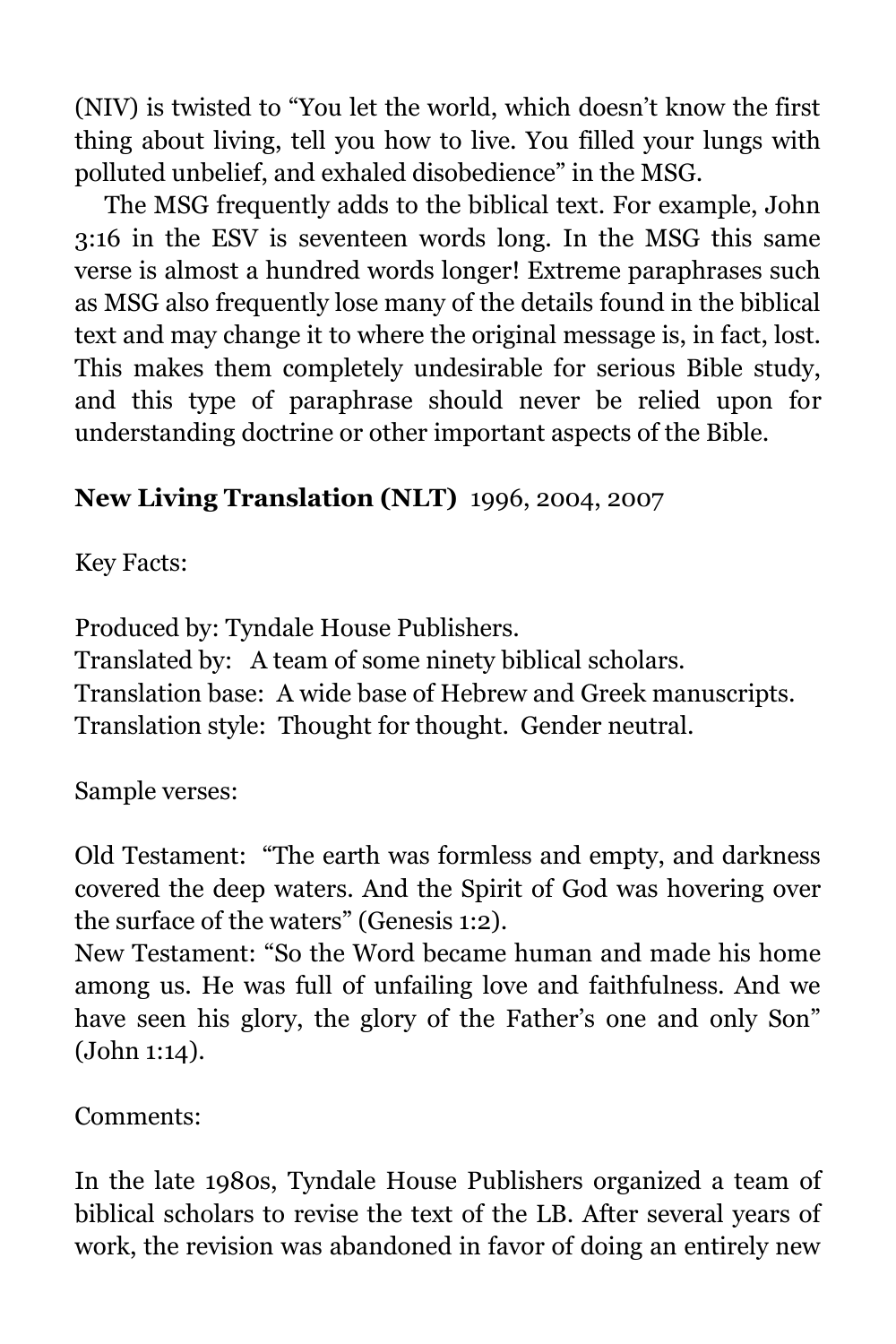translation which was eventually published in 1996 as the NLT. The version is published in a number of formats and is available free online. It has become very popular, and in 2008 the NLT briefly supplanted the NIV as the highest selling modern Bible version.

The clarity of the NLT is often excellent, as can be seen by comparing Romans 3:25 in the NIV, "He did this to demonstrate his justice, because in his forbearance he had left the sins committed beforehand unpunished" with the same verse in the NLT: "This sacrifice shows that God was being fair when he held back and did not punish those who sinned in times past."

On the other hand, like all thought for thought versions, the NLT sometimes changes the meaning of the original text. For example, it has been criticized for unnecessarily watering down unpleasant language. In Matthew 7:23, when Jesus says "Then I will tell them plainly, 'I never knew you. Away from me, you evildoers!'" (NIV), the NLT has "go away - the things you did were unauthorized."

Overall, the NLT is a readable translation and one of the more moderate thought for thought versions – though like all of them it should be used with care, comparing it with a more literal version for serious study.

#### **Some Other Thought for Thought Translations**

New Century Version (NCV) 1986

New English Bible (NEB) 1970

Revised English Bible (REB) 1989

The Voice Bible (VOICE) 2012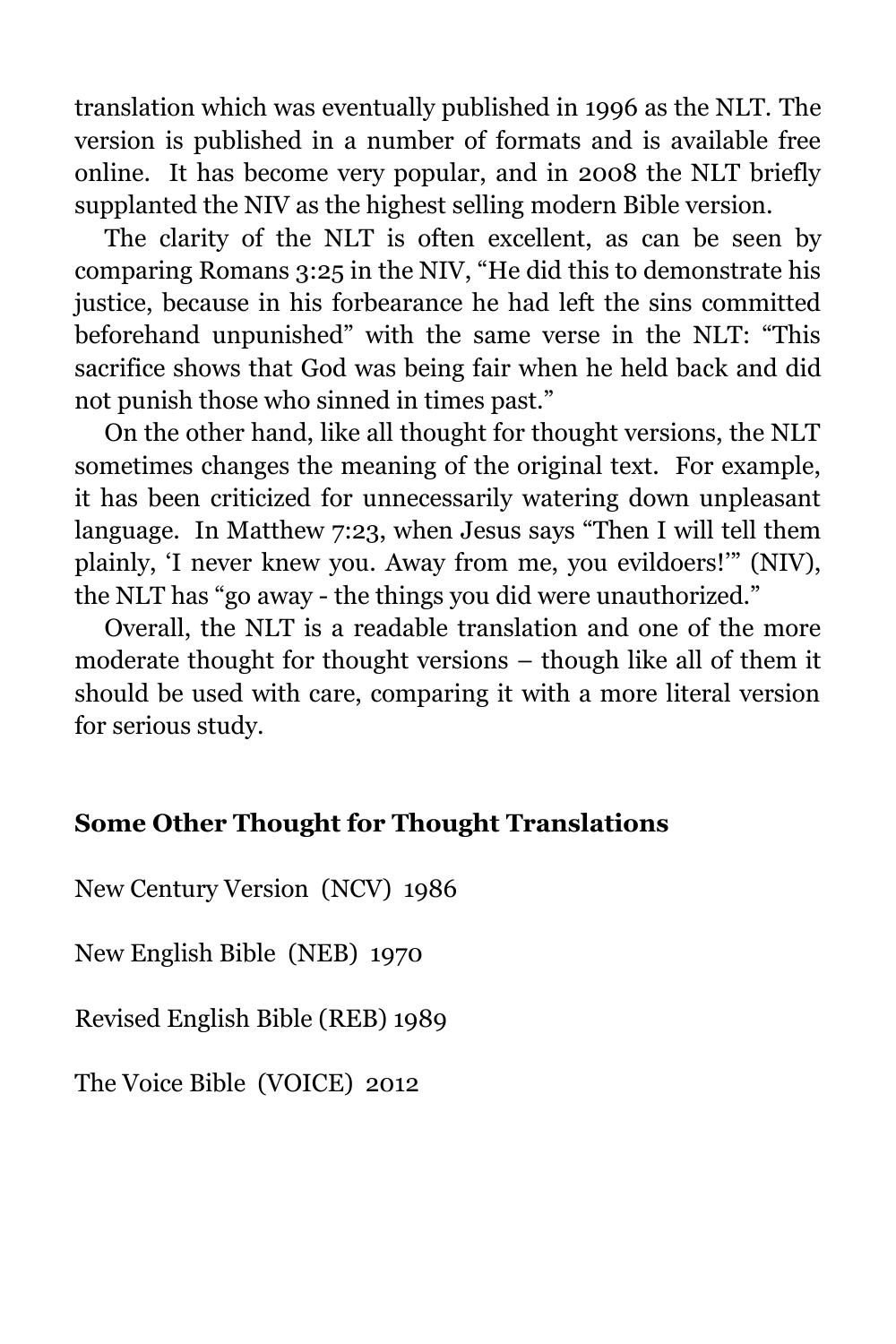## <span id="page-42-0"></span>**6. MEDIATING TRANSLATIONS**

Mediating translations fall in the "middle ground" between word for word and thought for thought. The publishers of these Bibles use terms such as "literal-idiomatic" or "optimal equivalence" to describe them, but they are all positioned mid-way along the translation spectrum. Many utilize word for word renditions when possible and switch to thought for thought translation when more literal would be difficult to understand. To a certain extent all translations do this, but there is a vast difference between using the principle occasionally – as even the KJV did – compared to its ongoing use, as in the translations we cover in this chapter.

The balanced use of word for word and thought for thought translation produces what are probably the best Bible versions for regular use and for when only a single version is available (see Chapter 3). The success of this mediating approach can be seen in the fact that a majority of recent Bible versions fall into this category – and versions of this type are becoming widely recognized as some of the best translations available today.

#### **Berean Study Bible (BSB)** 2016, 2020

Key Facts:

Produced by: Bible Hub.

Translated by: Bible Hub scholars and external advisory committee. Translation base: A wide range of Hebrew and Greek biblical manuscripts.

Translation style: Mediating. Gender specific.

Sample verses:

Old Testament: "Now the earth was formless and void, and darkness was over the surface of the deep. And the Spirit of God was hovering over the surface of the waters" (Genesis 1:2).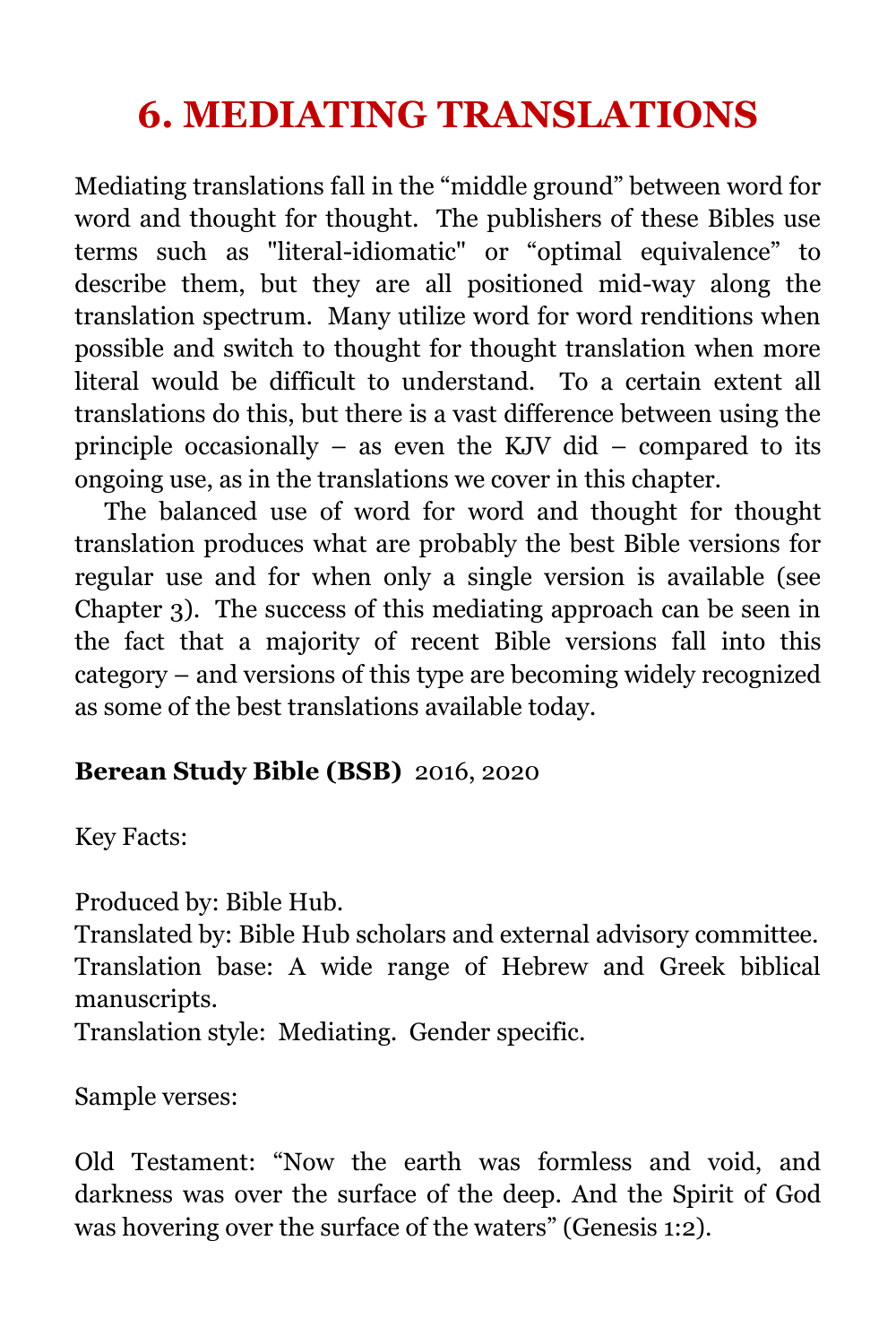New Testament: "The Word became flesh and made His dwelling among us. We have seen His glory, the glory of the one and only Son from the Father, full of grace and truth" (John 1:14).

Comments:

Although not as widely known and used as it deserves to be, the Berean Study Bible is one of the best mediating versions available. Its name can be somewhat confusing as it is a Bible for study rather than a "Study Bible" in the usual sense of an edition with extra notes, maps, etc. The BSB is comparable to the CSB (see next entry) and the two are similar translations, but the BSB has some useful advantages of its own.

This is especially true as a Bible for detailed study because the BSB is published in different editions or "tiers"– for example: the Greek text of the New Testament, and an interlinear Greek and English version, as well as the whole Bible in a Literal Version, Readers' Version, and Study Bible. Because these editions are all built on the same translational base, they can be compared for study purposes and this can be very helpful.

Another advantage of this version is that in addition to the printed editions that may be purchased, electronic editions and various study materials such as a concordance and topical Bible based on the BSB are available for free download from the publisher's BibleHub.com website.

Compared to word for word translations, some may feel that words are occasionally added to the BSB unnecessarily, but the version usually achieves a good balance of literal and dynamic rendering. An example is found in Acts 5:42 which the BSB translates "Every day, in the temple courts …" Here, the word "courts" is added to "temple." This is probably the area of the temple being spoken of, however, and the Berean Interlinear New Testament, if it is used in conjunction with the Study Bible, will show that the word is added. Like all translations, the BSB version may be questioned at some points, but overall it makes an excellent study or reading Bible.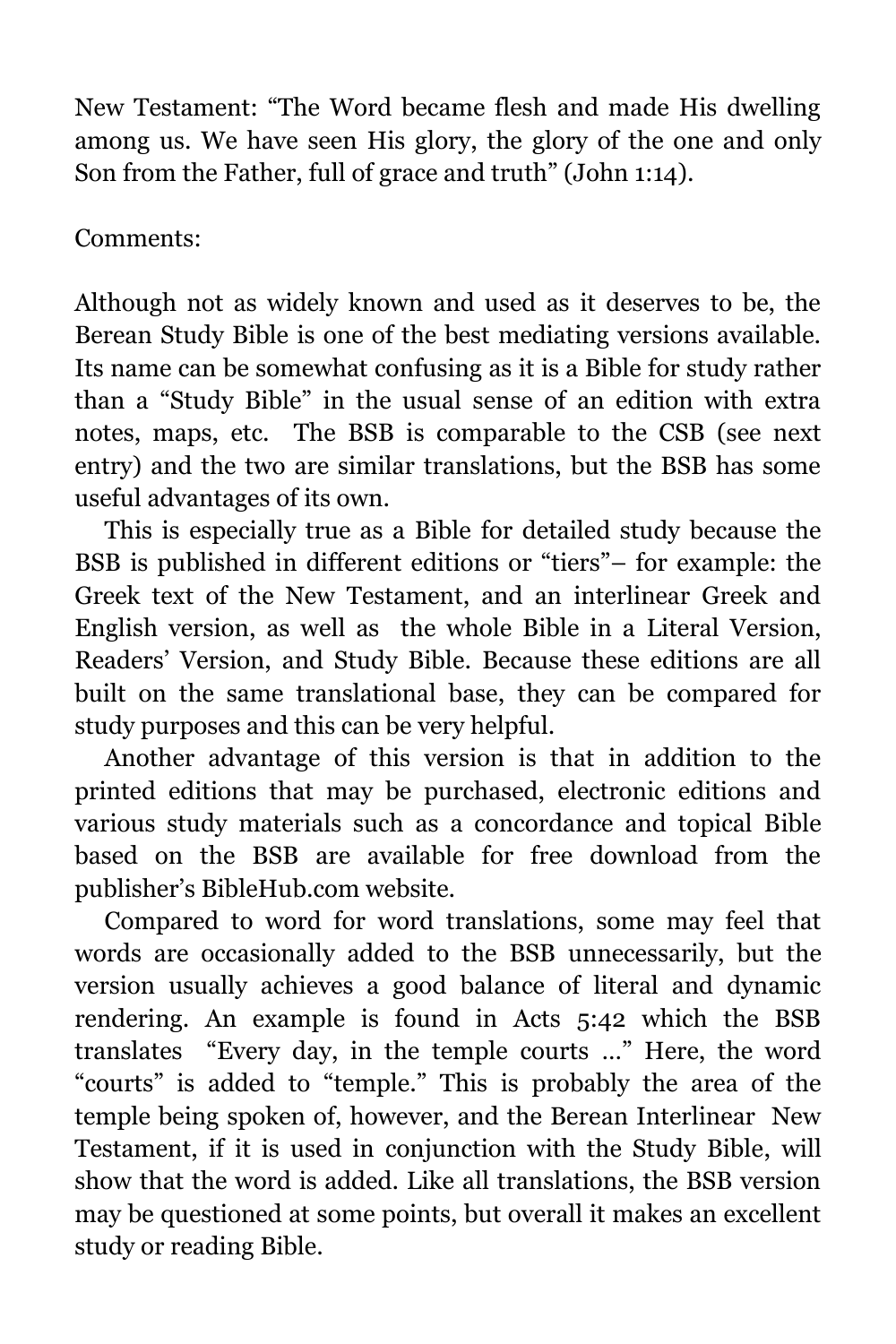#### **Christian Standard Bible (CSB)** 2017, 2020

Key Facts:

Produced By: Holman Christian publishers. Translated By: A large inter-denominational scholarly translation team. Translation Base: A wide range of Hebrew and Greek biblical manuscripts. Translation Style: Mediating. Modified gender neutral.

Sample Verses:

Old Testament: "Now the earth was formless and empty, darkness covered the surface of the watery depths, and the Spirit of God was hovering over the surface of the waters" (Genesis 1:2).

New Testament: "The Word became flesh and dwelt among us. We observed his glory, the glory as the one and only Son from the Father, full of grace and truth" (John 1:14).

Comments:

The CSB grew out of the earlier Holman Christian Standard Bible (2004), which was an original translation from Greek and Hebrew manuscripts. The CSB is a successful mediating version that is more readable than more literal translations like the ESV, but often more accurate than more dynamic translations like the NIV. For example, compare Matthew 23:32 in each of those versions:

| ESV: | "Fill up, then, the measure of your fathers."                  |
|------|----------------------------------------------------------------|
| CSB: | "Fill up, then, the measure of your ancestors' sins!"          |
| NIV: | "Go ahead, then, and complete what your ancestors<br>started!" |
|      |                                                                |

While the ESV is literal, it does not tell us what the "measure" is, and while the NIV conveys the idea, it also does not tell us what the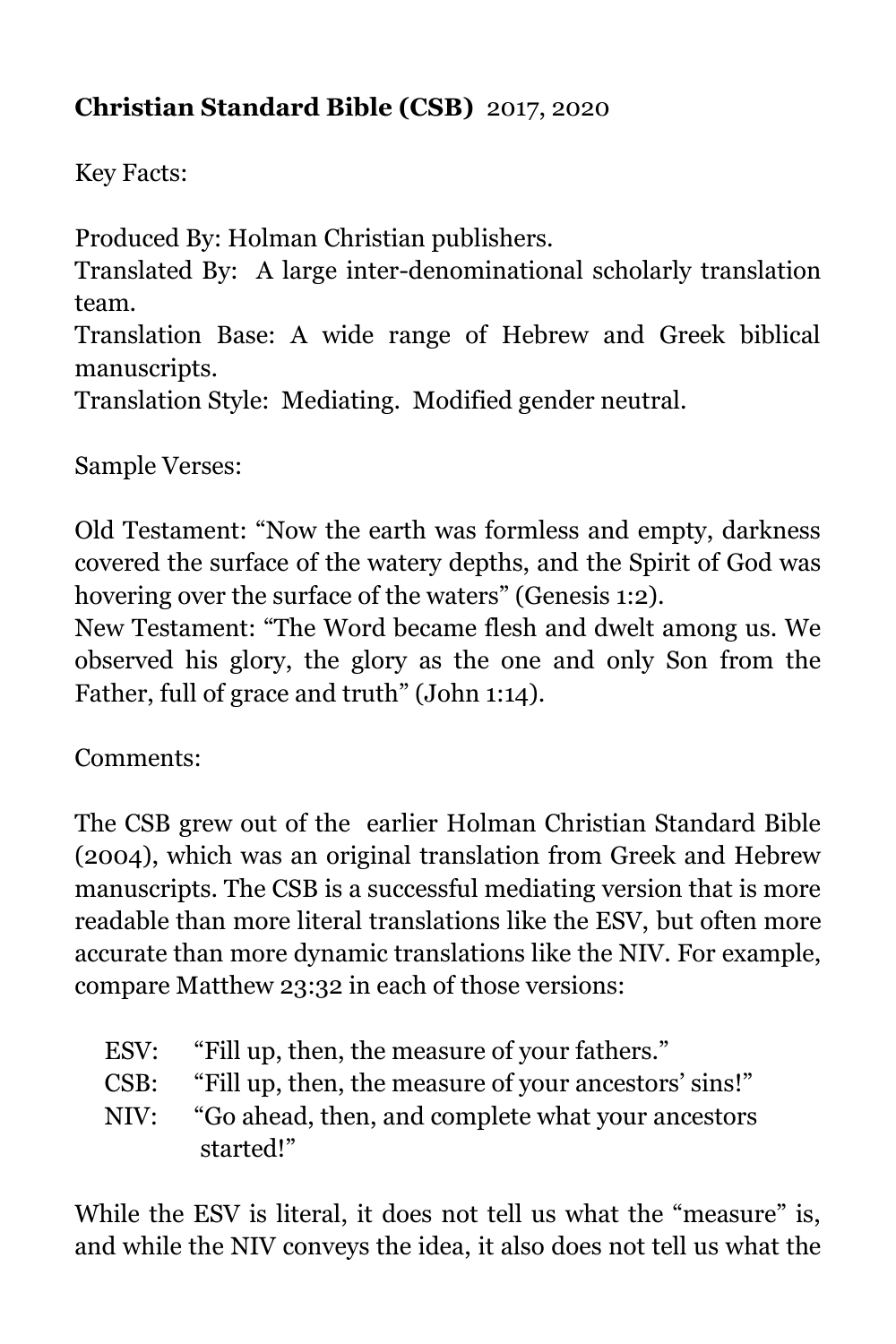ancestors started. The CSB follows the literal wording of the text but adds a word to make the meaning clear. This attention to detail is characteristic of the CSB. In 1 Peter 1:22 where the NIV has "sincere love" and "from the heart," the CSB translates the same words "sincere brotherly love" and "from a pure heart" – which is what the text actually says. Another important aspect of the CSB is that, when possible, it tries to translate theological passages more literally and non-theological passages somewhat more dynamically.

The CSB is similar to the BSB – though a little less formal and literal than that version. A good example would be Matthew 1:18 which the BSB translates "Mary was pledged in marriage to Joseph, but before they came together, she was found to be with child through the Holy Spirit," while the CSB translates the same verse "After his mother Mary had been engaged to Joseph, it was discovered before they came together that she was pregnant from the Holy Spirit." Unlike the BSB, the CSB is not available in free electronic versions, however.

There are some verses in the CSB where an arguably better translation might have been used, but this is infrequent. Overall, the CSB is one of the best versions available for use as a single Bible or for serious study.

#### **International Standard Version (ISV)** 2011

Key Facts:

Produced by: The ISV Foundation.

Translated by: A scholarly translation committee.

Translation base: A range of biblical texts, including the Dead Sea Scrolls.

Translation style: Mediating. Gender specific.

Sample verses:

Old Testament: "When the earth was as yet unformed and desolate, with the surface of the ocean depths shrouded in darkness, and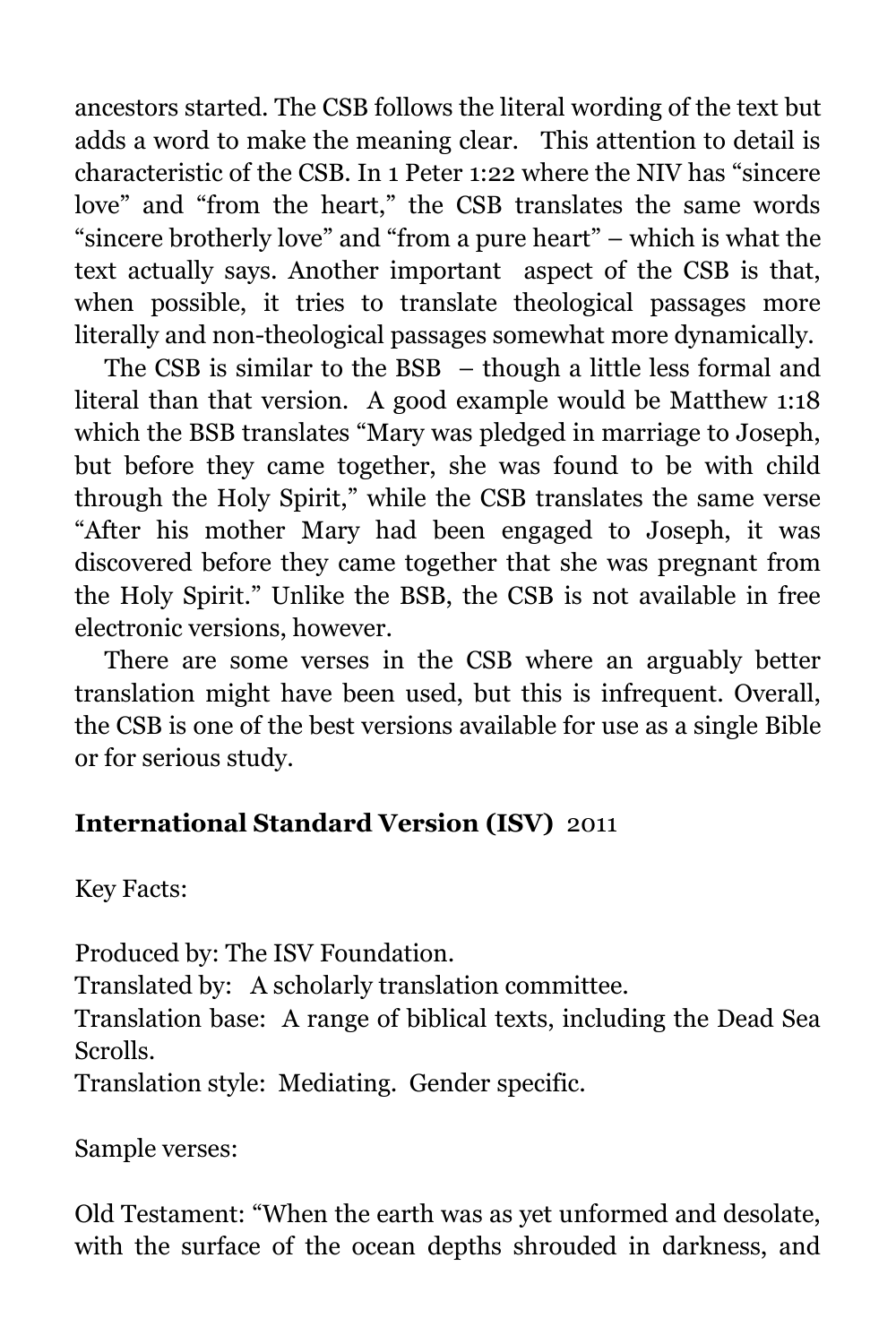while the Spirit of God was hovering over the surface of the waters" (Genesis 1:2).

New Testament: "The Word became flesh and lived among us. We gazed on his glory, the kind of glory that belongs to the Father's unique Son, who is full of grace and truth" (John 1:14).

#### Comments:

The ISV is a readable and often very accurate modern mediating translation. For example, many Bible versions render John 3:16 along the lines of "For God loved the world so much that he gave his only Son," but the ISV is one of the few that translate this verse more accurately as "For this is how God loved the world..." (in other words "It is in this manner that God loved the world"). A distinctive and sometimes helpful feature of the ISV is that biblical poetry is translated into English metrical form. The ISV has also accomplished pioneering work in making variants of the Hebrew text found in the Dead Sea Scrolls available in the version notes. Rather than stressing printed editions, the ISV has helpfully been made available in a number of electronic formats and may be freely used without royalty payments for mission work, etc.

On the other hand, the ISV sometimes contains inconsistencies of translation. In Genesis 1:4 – which most versions give as "God saw that the light was good" – the ISV has "God saw that the light was beautiful." "Beautiful" is an acceptable translation of the Hebrew word *tov*, but in every other verse in Genesis 1 where the same word is repeated, the ISV translates it as "good." This kind of inconsistency is unwarranted in the text and is unnecessary.

More importantly, the ISV can be somewhat idiosyncratic in its translation. For example, Genesis 3:1 – which is normally translated as "Now the serpent was more crafty than any of the wild animals" – is translated in the ISV as "Now the Shining One was more clever than any animal." The Hebrew *ha nachash* may possibly have the meaning of "shiny one," but its normal use in Genesis and elsewhere is simply "serpent" or "snake." There is little reason to place the possible alternative reading "Shining One" in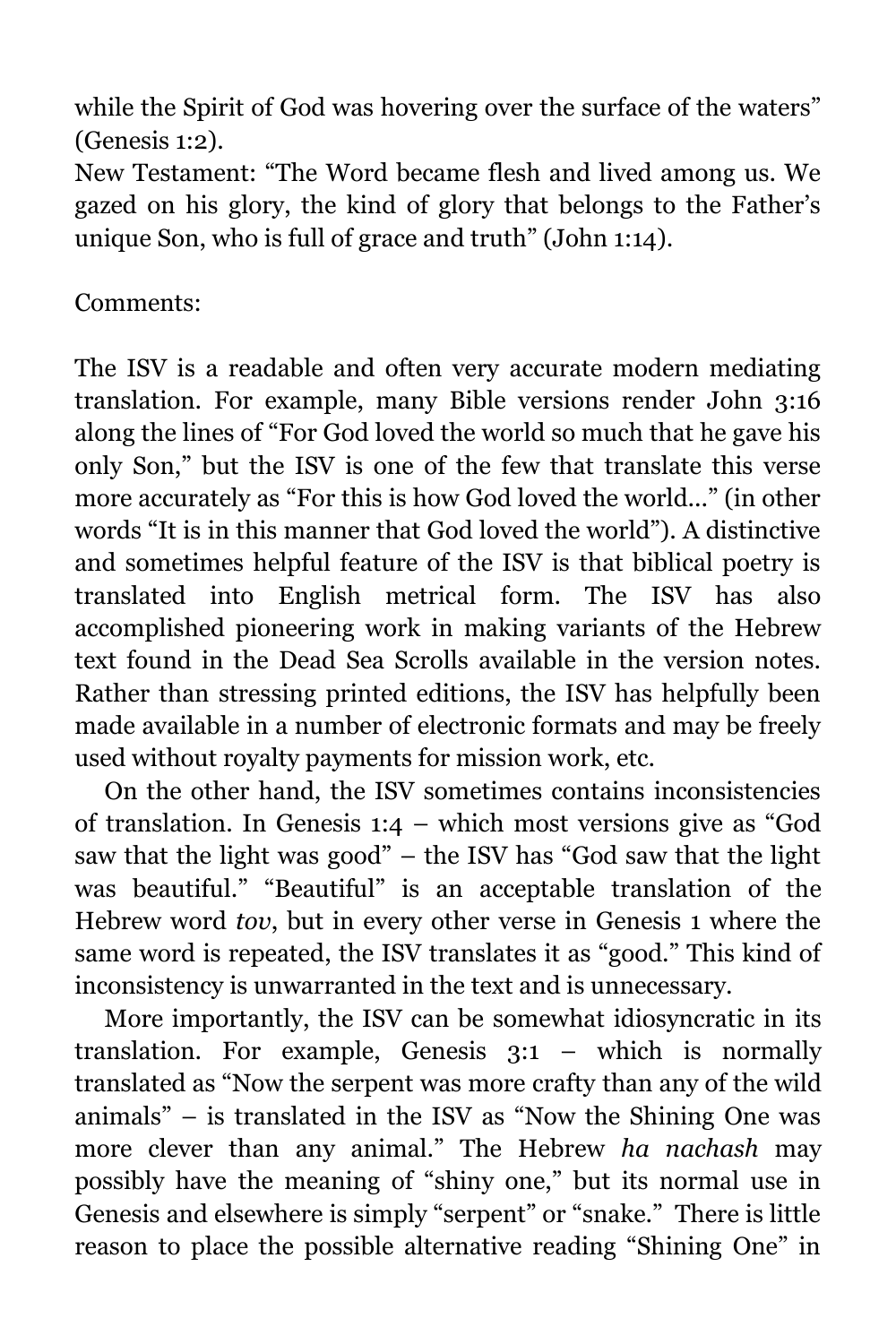the text instead of in the notes. In the same way, the ISV translates Romans 5:20 as "Now the Law crept in so that the offense would increase" and while "crept in" is a possible translation, it is one that carries a negative connotation that is not implicit in the original text. In scattered instances like these the ISV diminishes its value as a study Bible, but it can still be a helpful version and is also very usable for general reading.

#### **New English Translation (NET)** 2005

Key Facts:

Produced by: Biblical Studies Foundation (Bible.org). Interdenominational.

Translated by: A team of twenty biblical scholars.

Translation base: A broad base of Hebrew and Greek biblical manuscripts.

Translation style: Mediating. Moderately gender neutral.

Sample verses:

Old Testament: "Now the earth was without shape and empty, and darkness was over the surface of the watery deep, but the Spirit of God was moving over the surface of the water" (Genesis 1:2).

New Testament: "Now the Word became flesh and took up residence among us. We saw his glory – the glory of the one and only, full of grace and truth, who came from the Father" (John 1:14).

Comments:

In addition to normal printed editions, the NET Bible is notable for both its status as a freely distributed electronic version available for individual, ministerial or missionary use without cost, and the immense number (over 60,000) of extensive footnotes included in the full edition. These notes contain a wealth of information that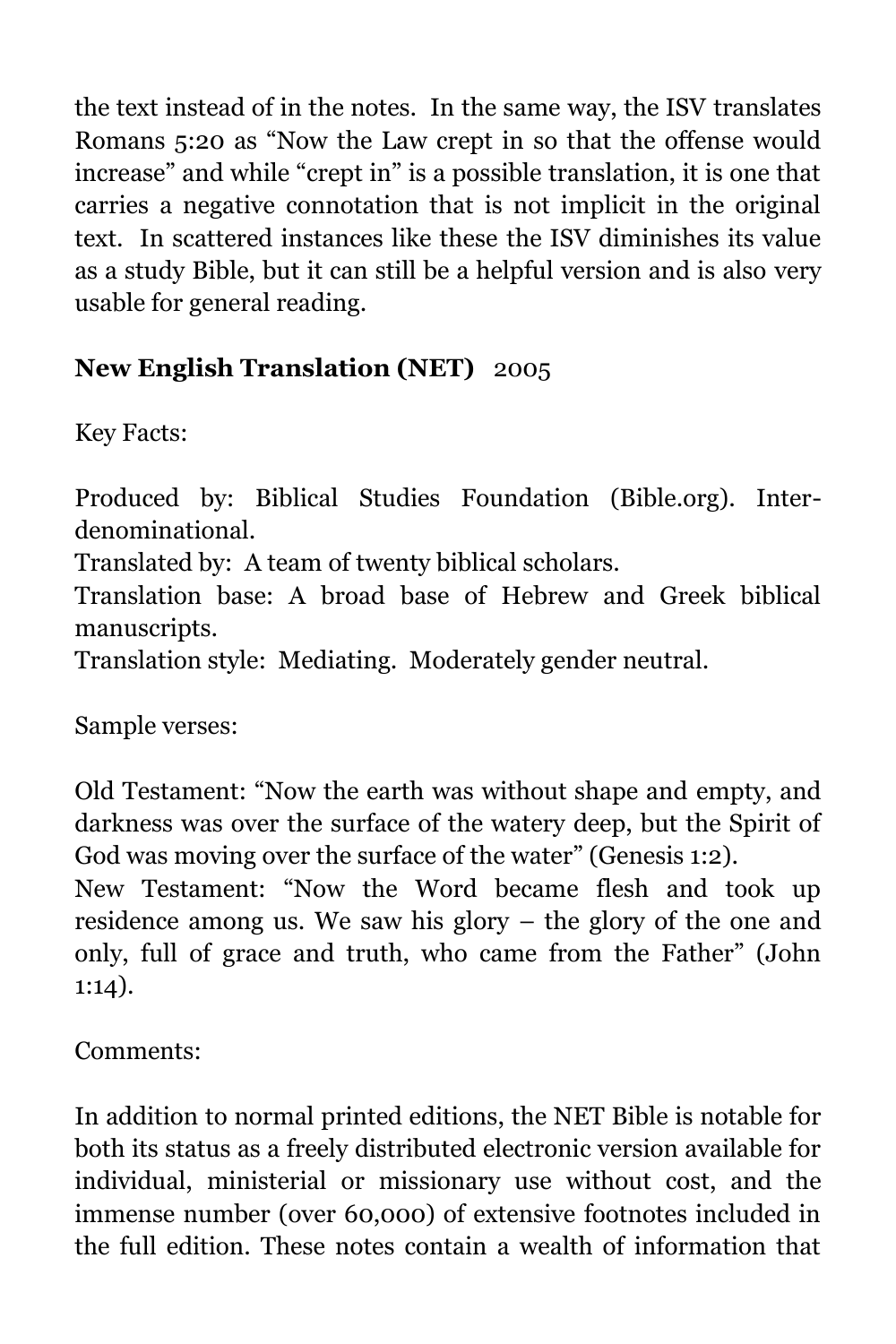even some other translation committees have stated they found helpful in the production of their own versions. Additionally, the NET Bible was beta tested on the internet, with comments and suggestions regarding readability incorporated from many users of different backgrounds and levels of proficiency in English. As a result, the NET Bible is thought to have been checked and improved by more individuals than any other Bible translation in history.

In its mediating translation style, the NET version is generally reliable, though on occasion it can be a little too dynamic in its renderings, losing details of the text that are worth preserving. For example, Psalm 8:5-6 in the Hebrew states "with glory and honor you have crowned him, you cause him to rule over the works of your hands, all things you have put under his feet." The NET version translates this as "you grant mankind honor and majesty, you appoint them to rule over your creation; you have placed everything under their authority." This conveys most of the thought, but loses the image-sequence of "head-hands-feet" in the original as well as losing the possible messianic significance of the verses by substituting "them" and "their" for "him" and "his."

The NET Bible's gender neutrality is often noticeable, though important cases are usually explained in the notes. For example, 1 Timothy 2:5 is literally, "For there is one God and one mediator between God and men (Greek *andropoi*), the man (Greek *andropos*) Christ Jesus." Believing that in this particular passage the redemption of humanity is the point, not Jesus' gender, the NET renders this verse "For there is one God and one intermediary between God and humanity, Christ Jesus, himself human."

While this particular example is certainly defensible, the NET frequently departs from other translations' treatment of messianic references in the Old Testament. In other words, verses in the Old Testament that are quoted in the New Testament as being of messianic significance are not translated in such a manner to show this because of the gender neutrality of the NET. The NET is not alone in doing this, but it is a factor to consider when evaluating this version.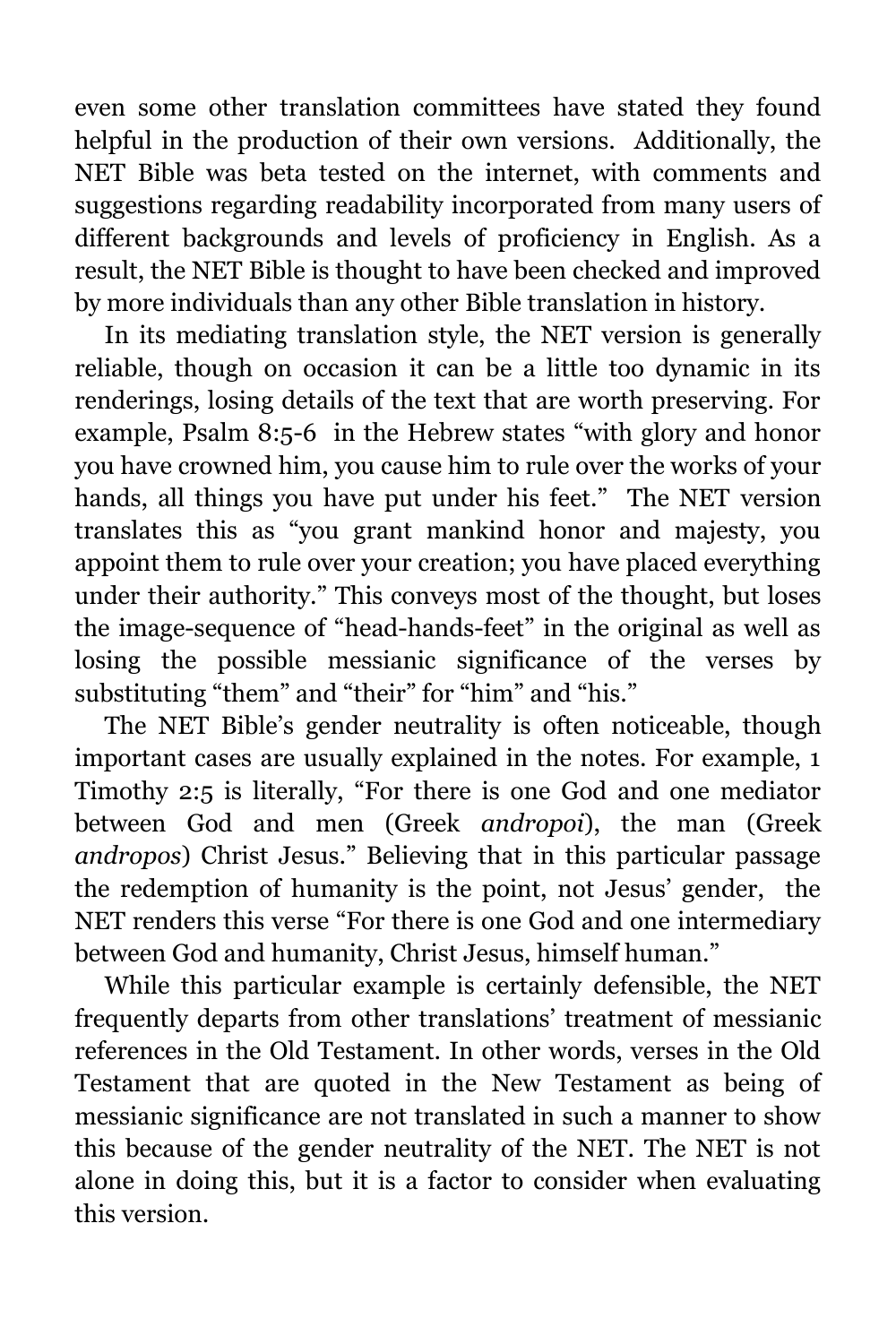Overall, the NET version is often a very good translation. Its notes and free distribution are great strengths, but its lean toward a thought for thought style means that careful Bible readers may wish to sometimes use this version in combination with another more literal one.

#### **New International Version (NIV)** 1978, 1996, 2005, 2011

Key Facts:

Produced by: Biblica (formerly the International Bible Society). Translated by: An interdenominational, team of biblical scholars. Translation base: A wide base of Hebrew, Aramaic, and Greek texts. Translation style: Mediating/thought for thought. Gender neutral.

Sample verses:

Old Testament: "Now the earth was formless and empty, darkness was over the surface of the deep, and the Spirit of God was hovering over the waters" (Genesis 1:2).

New Testament: "The Word became flesh and made his dwelling among us. We have seen his glory, the glory of the one and only Son, who came from the Father, full of grace and truth" (John 1:14).

Comments:

Since its publication the NIV has become one of the most popular English Bible translations and is the highest selling version, worldwide, after the KJV. This is primarily because the NIV is well rendered in smoothly flowing and easy-to-read English. But despite its great popularity and readability, the NIV is not without issues that should be considered.

For some, the NIV's gender-inclusive translation style (see "Gender Issues" in Chapter 1 of this book) is problematic. Some of the more extreme inclusive renditions of the version's 1996 and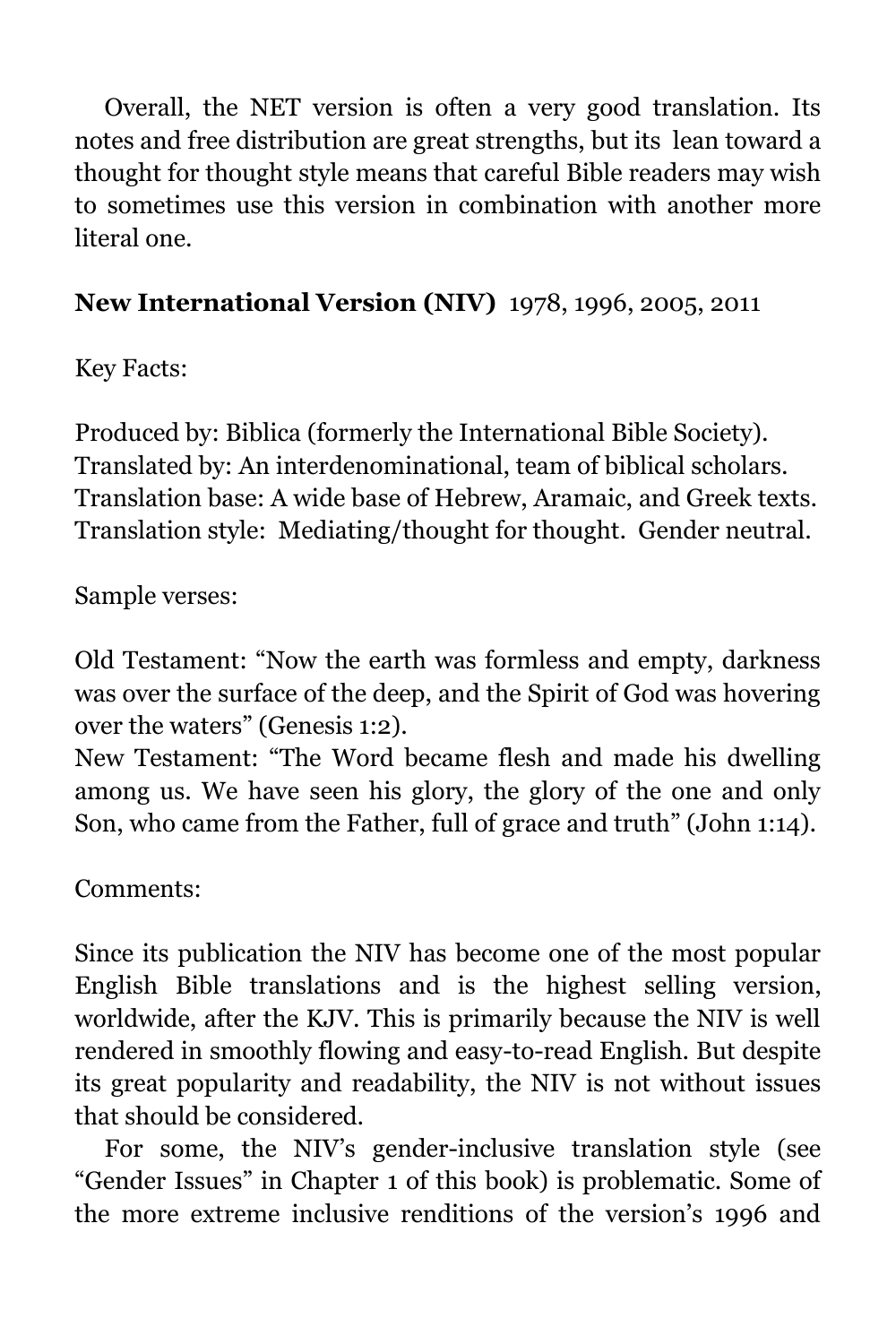2005 editions have been modified in the latest 2011 edition, but the NIV is still more gender-inclusive than some feel is appropriate.

Although it is self-described as a mediating version, the NIV frequently leans to the thought for thought side of the translation spectrum – sometimes to a surprising degree. For example, while the BSB version translates Ecclesiastes 11:1-2 "Cast your bread upon the waters, for after many days you will find it again. Divide your portion among seven, or even eight, for you do not know what disaster may befall the land," the NIV rewrites this to be about shipping and investment: "*Ship your grain across the sea*; after many days you may receive *a return. Invest* in seven ventures, yes, in eight." In this example we have italicized the added or changed words in the NIV to show the thought for thought treatment of these verses.

Many theologically conservative scholars also feel that the NIV can be unnecessarily interpretive at times. For example, because the Hebrew of Genesis 2:8 reads literally that "the Lord God planted a garden in Eden" and this might seem to contradict the order of creation given in Genesis 1, the NIV alters the verb tense to read "had planted" without indication that "had" has been added. Unfortunately, this kind of unmarked adjustment of small details is common in the NIV text.

Some also feel that the NIV occasionally makes unfortunate textual choices. For example, while most versions translate Mark 1:41 to say something like "Moved with compassion, Jesus reached out his hand and touched the man" (BSB), the NIV translates this "Jesus was indignant ..." and the New International Reader's Version (NIRV) has "Jesus became angry..." These renderings are not only based on an arguable translation choice (only a single ancient manuscript has this wording), but it also implies a causeand-effect that has no basis in the text.

Because of its excellent readability, the NIV will doubtless remain one of the most popular modern English translations for the foreseeable future, but because of the issues mentioned above it is best to compare the version with others for any serious study.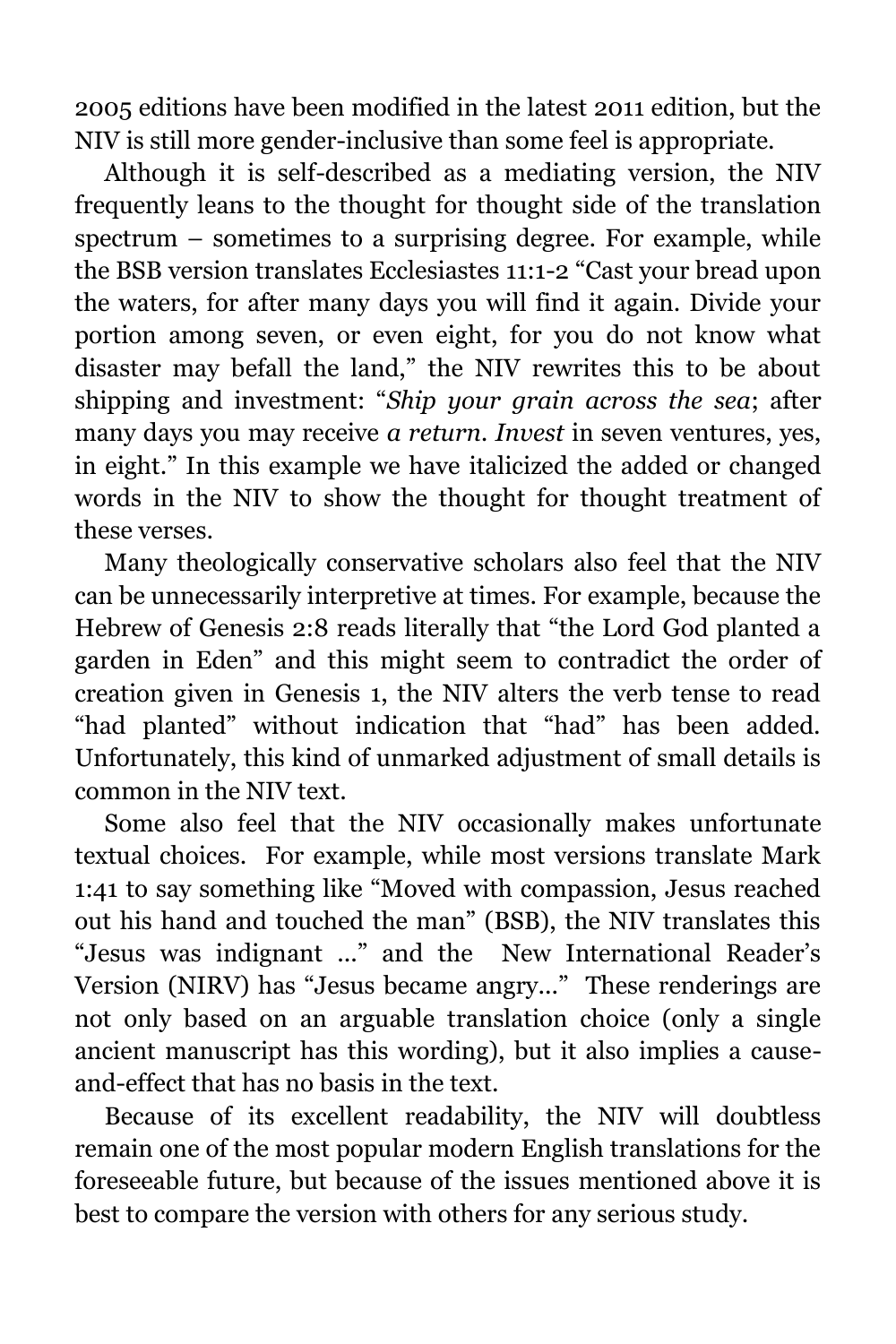#### **New Revised Standard Version (NRSV)** 1989

Key Facts:

Produced by: The National Council of Churches, an ecumenical Christian group.

Translated by: Protestant, Orthodox, and Catholic scholars.

Translation base: The *Revised Standard Version* (1952) augmented by modern textual research.

Translation style: Mediating. Moderately gender neutral.

Sample verses:

Old Testament: "the earth was a formless void and darkness covered the face of the deep, while a wind from God swept over the face of the waters" (Genesis 1:2).

New Testament: "And the Word became flesh and lived among us, and we have seen his glory, the glory as of a father's only son, full of grace and truth" (John 1:14).

Comments:

Although often described as a word for word version, the NRSV is closer to the middle of the translation spectrum in that it aims at readability while also trying to use many familiar words and phrases from the KJV. The NRSV has three variant editions: the original NRSV; the NRSV Common Bible, which includes the Apocryphal or Deuterocanonical books; and the NRSV Catholic Edition which arranges the Old Testament books in the order of the Latin Vulgate. An "Anglicized edition" employs British English spelling and grammar. These alternative editions have created some confusion regarding the nature of the version, and many dislike some of its translations – such as "mortal" for "son of man" (Ezekiel 2:1, etc.). As a result, the NRSV has not been as popular among theologically conservative Christians as some other versions, though it is well regarded and used in many churches.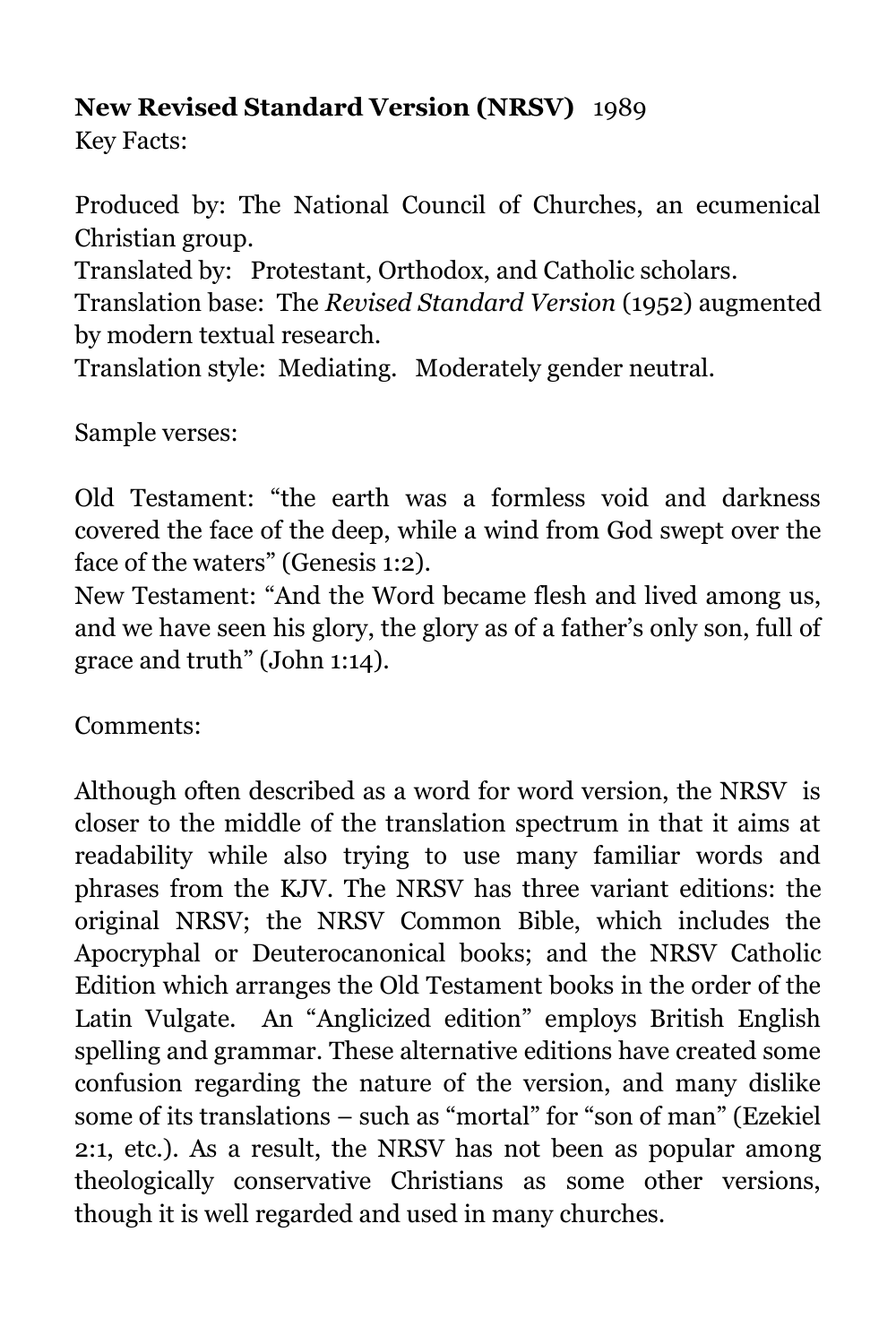Although less formal (word for word) than the RSV, the NRSV is sometimes not as free-flowing and natural-sounding as it could be, and this does not always make it an ideal reading Bible. The version is also not as perfect for study as many presume. Sometimes it is unnecessarily interpretive. In 1 Timothy 3:2, for example, the ESV and most other word for word versions translate that a church leader must be "the husband of one wife," while the NRSV translates this as "married only once." This is neither a literal nor a good translation of the verse. In addition to deleting the gender reference (which is important in the context), the NRSV also makes the text say that elders should not marry more than once when this is not implicit in the original. The Greek *mias gunaikos andra*  (literally "[a] one woman man") is better translated in almost all other versions. Renderings such as this mean that despite its strengths it is often good to compare the NRSV with other versions, though overall it remains a useful and often very good translation.

#### **Some Other Mediating Translations:**

Common English Bible (CEB) 2011

God's Word Translation (GW) 1995

Open English Bible (OEB) 2010

The Readable Bible (RB) 2022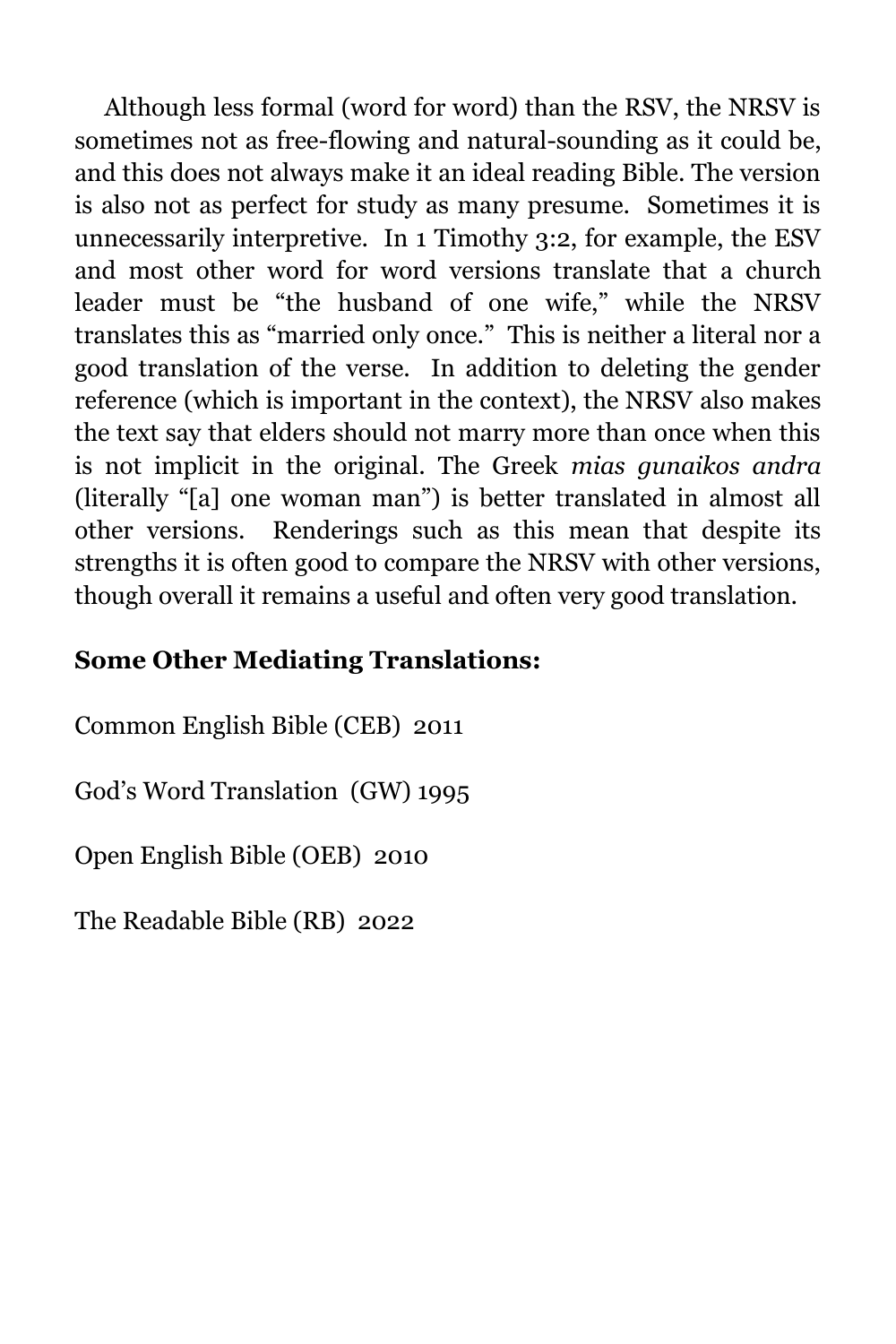## <span id="page-53-0"></span>**AFTERWORD: WHY YOU SHOULD TRY A NEW TRANSLATION**

Whatever Bible translation we choose, we should not get "glued" to that one translation forever. It is fine to become deeply acquainted with any good version, but it is also easy to become overly comfortable with a version we have used for any length of time. This is simply because when we become very familiar with any text our mind tends to fill in the words as, or even before we read them, and we lose the analytical aspect of looking at the words from the perspective of "What else could these words mean?"

C. S. Lewis touched on this truth in his work "God in the Dock" when he wrote: "Though it may seem a … paradox, we must sometimes get away from the authorized version, if for no other reason, simply because it is so beautiful and so solemn. Beauty exalts, but beauty also lulls." Lewis was speaking about the majestic old KJV, but what he said applies to any translation with which we might become familiar. We may feel comfortable with the translation we have used for years, but the familiarity does mean that we become less likely to see new things in it or to understand the text in fuller ways.

In fact, an irony of faithful regular Bible study is that the more we read the Scriptures, the more familiar they become - and sometimes we may feel we are just not seeing as much as we did when we first, excitedly, came to the word of God. We should always pray to grow in understanding each time we continue our journey in the Book, but we also need to study with a purpose – not just to be reminded of things we know, but to learn more of the mind of God, and to learn how we might take on that mind in the small things of which everyday life is composed. That is where using a new translation, at least occasionally, comes in.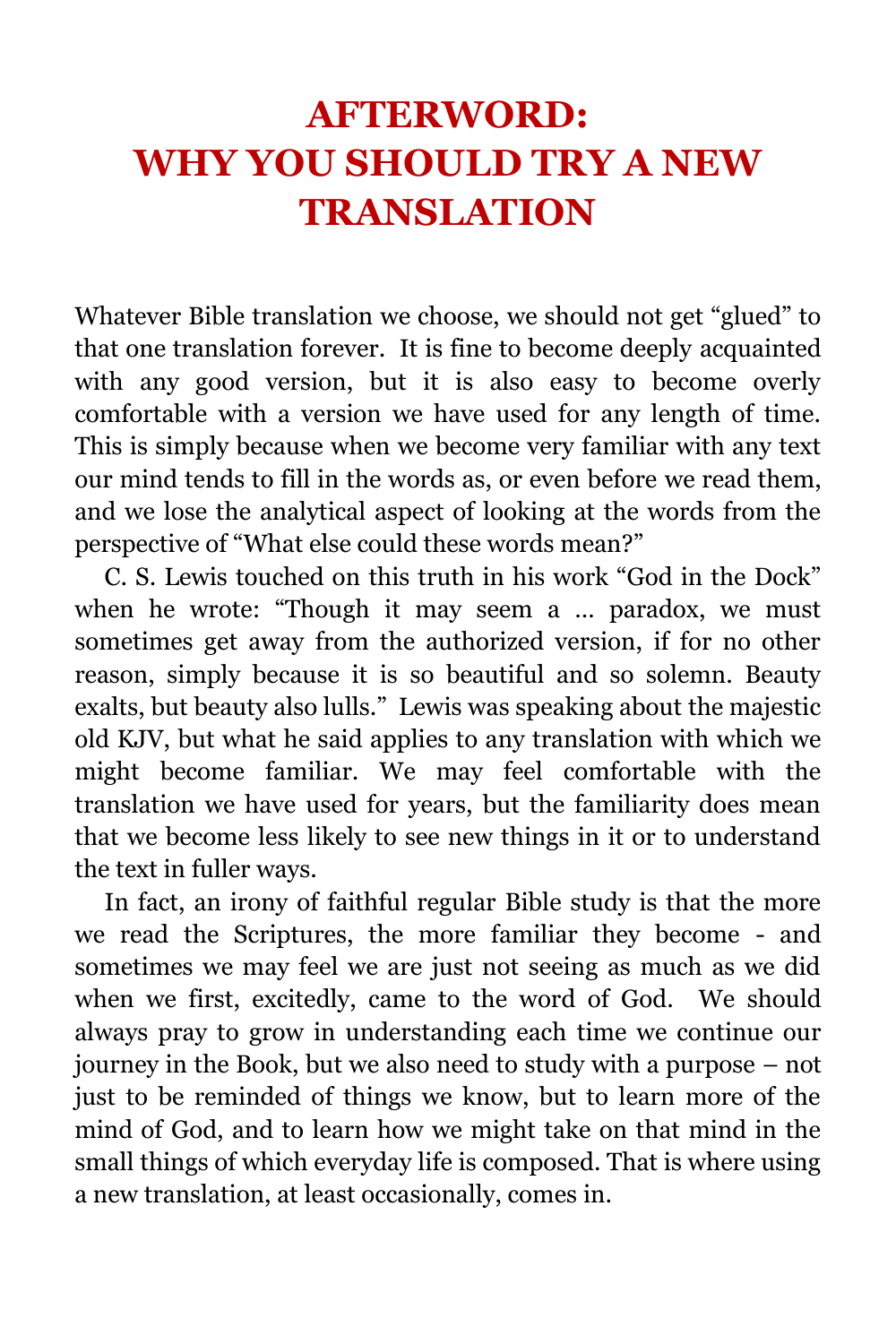#### **Familiarity Is Good, but Change Is Good, Too**

Many of us stay with the same translation simply because we like to stay with the same physical Bible. It's "the Bible" to us, and may have our markings and notes built up through years of reading. But we don't have to end our relationship with that Bible in order to try a new translation. I have my own favorite version and it is the one to which I most frequently turn, but when I feel that I am not seeing anything beyond what I saw the last time I read a biblical book or chapter, I turn to another translation. It's not that my regular version is not accurate enough, but that I want to hear the words with different stresses, from a different perspective, as it were. But we are not talking about comparing lines or verses in different translations. That is fine for detailed study of exactly which words are "best" in translating a given passage. What we are talking about here is taking a different version and immersing oneself in it – getting used to its speech patterns and style in the same way we would if we were listening to a new friend speak.

Using a translation that is new to us in this way invariably gives us new insights, new ways of looking at the same material, and inevitably a deeper understanding of what the text says. It is somewhat like having different teachers successively explaining something to us – their combined insights will probably be greater than we would receive with only one explanation.

So there are very real advantages to changing one's translation occasionally, even if we plan to go back to our regular Bible after reading one or more books in a different version. The wonderful thing is just how simple it is to try another translation. If you like reading on a screen, many Bible versions are available online, and many can now be obtained free for reading on a computer, e-book reader, or smart phone. So, if you ever feel that Bible study is not as exciting for you as it was, or if you would like to maximize what you learn in a given study session and hear the Bible speak to you in new and fuller ways – try a new translation.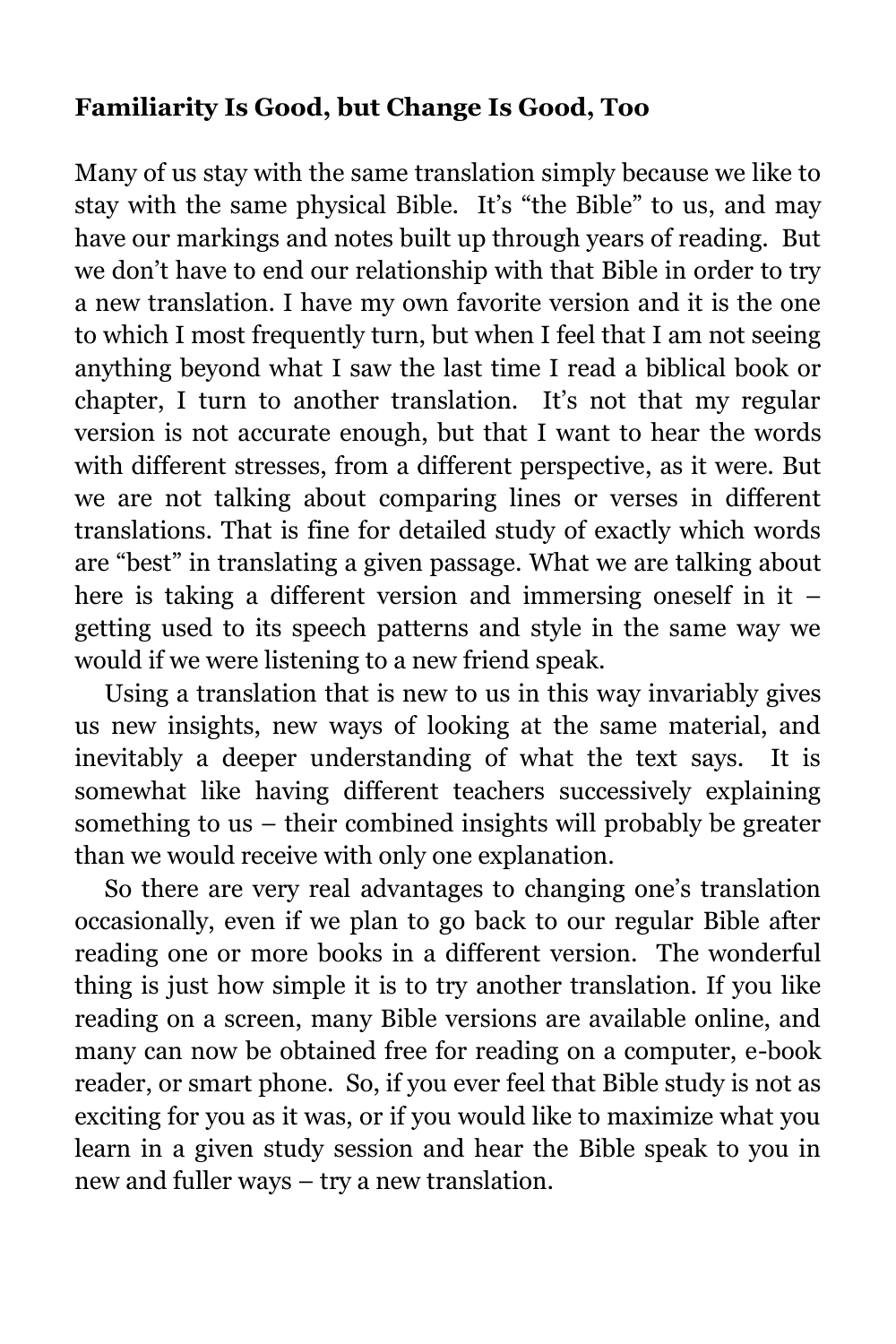## <span id="page-55-0"></span>**ALPHABETICAL LIST OF MAJOR TRANSLATIONS**

This is not a full index of every translation mentioned in this book, but a list of those translations discussed in detail in Chapters 4–6.

| Amplified Bible (AMP)                       | Chapter <sub>4</sub> |
|---------------------------------------------|----------------------|
| Berean Study Bible (BSB)                    | Chapter 6            |
| Christian Standard Bible (CSB)              | Chapter <sub>6</sub> |
| <b>Contemporary English Version (CEV)</b>   | Chapter <sub>5</sub> |
| Easy-to-Read Version (ERV)                  | Chapter <sub>5</sub> |
| <b>English Standard Version (ESV)</b>       | Chapter <sub>4</sub> |
| Good News Translation (GNT)                 | Chapter <sub>5</sub> |
| <b>International Standard Version (ISV)</b> | Chapter <sub>6</sub> |
| King James Version (KJV)                    | Chapter <sub>4</sub> |
| Literal Standard Bible (LSV)                | Chapter <sub>4</sub> |
| The Living Bible (LB)                       | Chapter <sub>5</sub> |
| The Message (MSG)                           | Chapter <sub>5</sub> |
| New American Standard Bible (NASB)          | Chapter <sub>4</sub> |
| New English Bible (NEB)                     | Chapter <sub>5</sub> |
| New International Version (NIV)             | Chapter 6            |
| New King James Version (NKJV)               | Chapter <sub>4</sub> |
| New Living Translation (NLT)                | Chapter <sub>5</sub> |
| New Revised Standard Version (NRSV)         | Chapter <sub>6</sub> |
| World English Bible (WEB)                   | Chapter 4            |